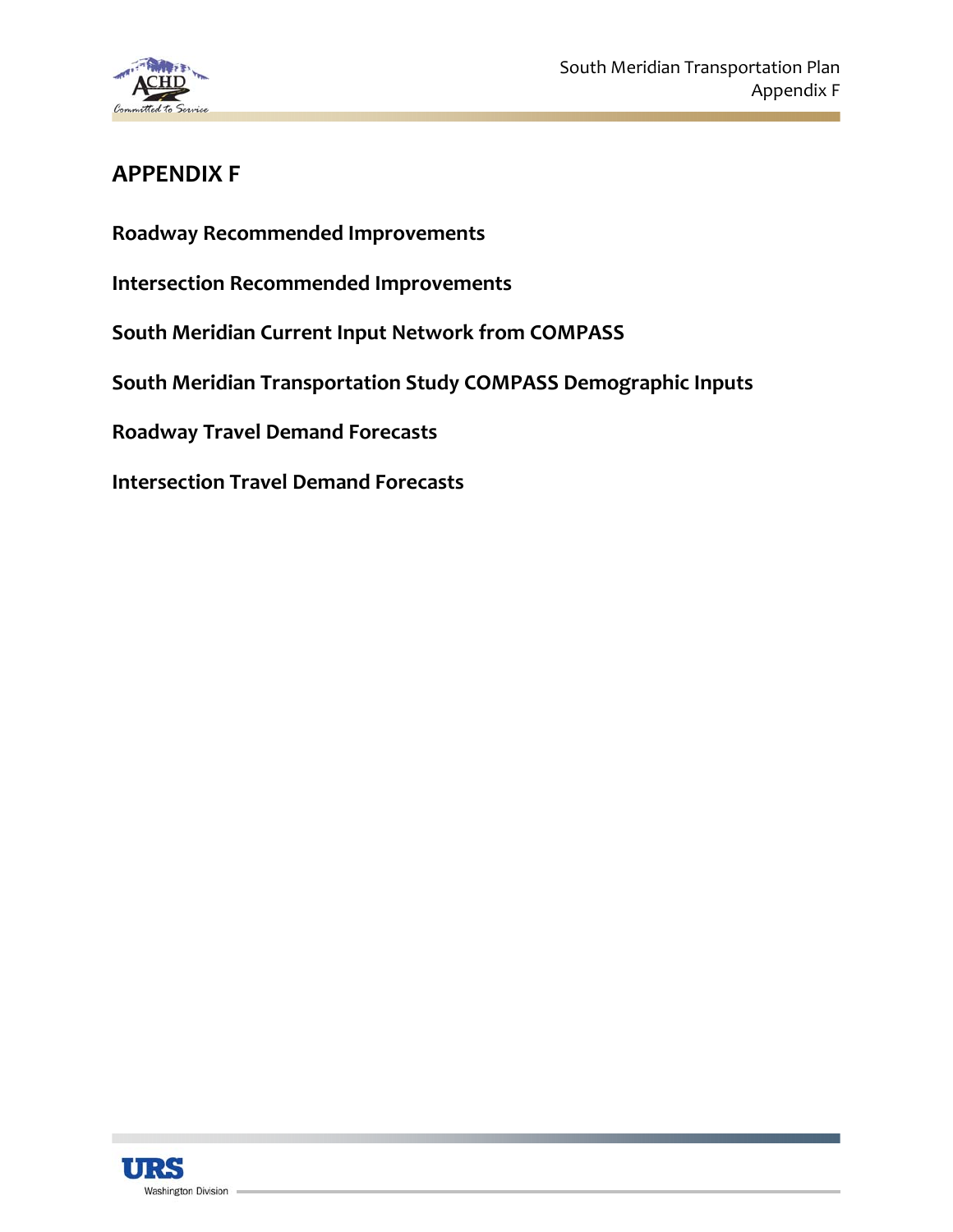|                                                      | <b>South Meridian Transportation Plan Roadway Recommended Improvements</b>                    |                                                                              |                                                        |                                                                     |                                                            |                                                            |
|------------------------------------------------------|-----------------------------------------------------------------------------------------------|------------------------------------------------------------------------------|--------------------------------------------------------|---------------------------------------------------------------------|------------------------------------------------------------|------------------------------------------------------------|
|                                                      |                                                                                               | <b>East-West Arterials</b>                                                   |                                                        |                                                                     |                                                            |                                                            |
| <b>Road</b>                                          | <b>Location</b>                                                                               | <b>TLIP Street Typology</b>                                                  | 2030 Functional<br><b>Classification</b>               | 2030 Projected Peak<br><b>Hour, Peak Direction</b><br><b>Volume</b> | # of Lanes for<br><b>Acceptable LOS</b><br>2030 Peak Hour* | # of Lanes for<br><b>FYWP &amp; CIP</b><br><b>Projects</b> |
| Overland Road**                                      | E/O McDermott                                                                                 | <b>New Residential Arterial</b>                                              | <b>Local Road</b>                                      | 497                                                                 | $\overline{a}$                                             | No Project                                                 |
| Overland Road**                                      | E/O Black Cat                                                                                 | <b>New Residential Arterial</b>                                              | <b>Minor Arterial</b>                                  | 368                                                                 | $\overline{2}$                                             | No Project                                                 |
| Overland Road<br><b>Overland Road</b>                | E/O Ten Mile for 1/2 mile<br>W/O Linder for 1/2 mile                                          | <b>New Residential Arterial</b><br><b>Planned Commercial Arterial</b>        | <b>Principal Arterial</b><br><b>Principal Arterial</b> | 535<br>1,465                                                        | 5<br>5                                                     | 5<br>5                                                     |
| <b>Overland Road</b>                                 | E/O Linder                                                                                    | <b>Planned Commercial Arterial</b>                                           | <b>Principal Arterial</b>                              | 1,663                                                               | 5                                                          | 5                                                          |
| Overland Road                                        | E/O Meridian Road                                                                             | <b>Planned Commercial Arterial</b>                                           | <b>Principal Arterial</b>                              | 1,465                                                               | $\overline{5}$                                             | $\overline{7}$                                             |
| <b>Overland Road</b>                                 | E/O Locust Grove                                                                              | <b>Planned Commercial Arterial</b>                                           | <b>Principal Arterial</b>                              | 1,699                                                               | $\overline{5}$                                             | $\overline{7}$                                             |
| <b>Overland Road</b>                                 | E/O Eagle                                                                                     | <b>Planned Commercial Arterial</b>                                           | <b>Principal Arterial</b>                              | 1,522                                                               | 5                                                          | $\overline{7}$                                             |
| <b>Victory Road</b><br><b>Victory Road</b>           | E/O McDermott<br>E/O Black Cat                                                                | <b>Residential Arterial</b><br><b>Residential Arterial</b>                   | <b>Minor Arterial</b><br><b>Minor Arterial</b>         | 607<br>495                                                          | 3<br>3                                                     | No Project<br>No Project                                   |
| <b>Victory Road</b>                                  | E/O Ten Mile                                                                                  | <b>Residential Arterial</b>                                                  | <b>Minor Arterial</b>                                  | 449                                                                 | 3                                                          | No Project                                                 |
| <b>Victory Road</b>                                  | E/O Linder                                                                                    | <b>Residential Arterial</b>                                                  | <b>Minor Arterial</b>                                  | 660                                                                 | 3                                                          | No Project                                                 |
| <b>Victory Road</b>                                  | E/O Meridian Road for 1/2 mile Planned Commercial Arterial                                    |                                                                              | <b>Minor Arterial</b>                                  | 605                                                                 | 3                                                          | No Project                                                 |
| <b>Victory Road</b>                                  | W/O Locust Grove for 1/2 mile                                                                 | <b>Residential Arterial</b>                                                  | <b>Minor Arterial</b>                                  | 634                                                                 | $\overline{3}$                                             |                                                            |
| <b>Victory Road</b>                                  | E/O Locust Grove<br>E/O Eagle                                                                 | <b>Planned Commercial Arterial</b><br>Residential Arterial                   | <b>Minor Arterial</b><br><b>Minor Arterial</b>         | 506<br>690                                                          | 3<br>3                                                     | No Project<br>3                                            |
| <b>Victory Road</b><br>Amity Road**                  | E/O McDermott                                                                                 | <b>Residential Arterial</b>                                                  | <b>Principal Arterial</b>                              | 554                                                                 | $\overline{2}$                                             | 3                                                          |
| Amity Road**                                         | E/O Black Cat                                                                                 | <b>Residential Arterial</b>                                                  | <b>Principal Arterial</b>                              | 472                                                                 | $\overline{2}$                                             | 3                                                          |
| Amity Road**                                         | E/O Ten Mile                                                                                  | <b>Residential Arterial</b>                                                  | <b>Principal Arterial</b>                              | 616                                                                 | $\overline{2}$                                             | 3                                                          |
| Amity Road**                                         | E/O Linder for 3/4 mile                                                                       | <b>Residential Arterial</b>                                                  | <b>Principal Arterial</b>                              | 739                                                                 | 3                                                          | 3                                                          |
| Amity Road**                                         | W/O Meridian Road for 1/4 mile Planned Commercial Arterial                                    |                                                                              | <b>Principal Arterial</b>                              | 853                                                                 | 3                                                          | 3                                                          |
| <b>Amity Road</b><br><b>Amity Road</b>               | E/O Meridian Road for 1/2 mile   Planned Commercial Arterial<br>W/O Locust Grove for 1/2 mile | <b>Residential Arterial</b>                                                  | <b>Minor Arterial</b><br><b>Minor Arterial</b>         | 1,192<br>1,125                                                      | 5<br>$\overline{5}$                                        | 3<br>5                                                     |
| <b>Amity Road</b>                                    | E/O Locust Grove                                                                              | <b>Residential Arterial</b>                                                  | <b>Minor Arterial</b>                                  | 1,141                                                               | 5                                                          | 5                                                          |
| Amity Road**                                         | E/O Eagle Road                                                                                | <b>Residential Collector</b>                                                 | Major Collector                                        | 496                                                                 | $\overline{a}$                                             | No Project                                                 |
| Lake Hazel Road                                      | E/O McDermott                                                                                 | <b>Residential Mobility Arterial</b>                                         | <b>Principal Arterial</b>                              | 1,411                                                               | $\overline{5}$                                             | No Project                                                 |
| Lake Hazel Road                                      | E/O Black Cat                                                                                 | <b>Residential Mobility Arterial</b>                                         | <b>Principal Arterial</b>                              | 1,434                                                               | 5                                                          | No Project                                                 |
| Lake Hazel Road                                      | E/O Ten Mile                                                                                  | <b>Residential Mobility Arterial</b>                                         | <b>Principal Arterial</b>                              | 1,520                                                               | 5                                                          | No Project                                                 |
| Lake Hazel Road<br>Lake Hazel Road                   | E/O Linder<br>E/O Meridian Road                                                               | <b>Residential Mobility Arterial</b><br><b>Residential Mobility Arterial</b> | <b>Principal Arterial</b><br><b>Principal Arterial</b> | 2,066<br>1,863                                                      | 5<br>$\mathbf 5$                                           | No Project<br>3                                            |
| Lake Hazel Road                                      | <b>E/O Locust Grove</b>                                                                       | <b>Residential Mobility Arterial</b>                                         | <b>Principal Arterial</b>                              | 1,915                                                               | $\overline{5}$                                             | $\overline{5}$                                             |
| Lake Hazel Road                                      | E/O Eagle                                                                                     | <b>Residential Mobility Arterial</b>                                         | <b>Principal Arterial</b>                              | 1,860                                                               | 5                                                          | 5                                                          |
| Columbia Road                                        | E/O Linder                                                                                    | <b>Residential Arterial</b>                                                  | <b>Minor Arterial</b>                                  | 404                                                                 | 3                                                          | No Project                                                 |
| Columbia Road                                        | E/O Meridian Road                                                                             | <b>Residential Arterial</b>                                                  | <b>Minor Arterial</b>                                  | 456                                                                 | 3                                                          | No Project                                                 |
| Columbia Road                                        | E/O Locust Grove                                                                              | <b>Residential Arterial</b>                                                  | <b>Minor Arterial</b>                                  | 485                                                                 | 3                                                          | No Project                                                 |
| Columbia Road                                        | E/O Eagle                                                                                     | <b>Residential Collector</b>                                                 | <b>Minor Arterial</b>                                  | 461                                                                 | $\overline{3}$                                             | No Project                                                 |
|                                                      |                                                                                               | <b>North-South Arterials</b>                                                 |                                                        |                                                                     |                                                            |                                                            |
| <b>Road</b>                                          | <b>Location</b>                                                                               | <b>TLIP Street Typology</b>                                                  | 2030 Roadway<br><b>Classification</b>                  | 2030 Projected Peak<br><b>Hour, Peak Direction</b><br><b>Volume</b> | # of Lanes for<br><b>Acceptable LOS</b><br>2030 Peak Hour* | # of Lanes for<br><b>FYWP &amp; CIP</b><br><b>Projects</b> |
| <b>McDermott Road</b>                                | N/O Overland                                                                                  | Mobility Corridor (Under Study) Principal Arterial                           |                                                        | 1,034                                                               | 5                                                          | No Project                                                 |
| McDermott Road**                                     | N/O Victory                                                                                   | Mobility Corridor (Under Study) Principal Arterial                           |                                                        | 699                                                                 | $\overline{3}$                                             | No Project                                                 |
| McDermott Road**                                     | N/O Amity                                                                                     | Mobility Corridor (Under Study) Principal Arterial                           |                                                        | 609                                                                 | $\overline{2}$                                             | No Project                                                 |
| McDermott Road**                                     | N/O Lake Hazel                                                                                | Mobility Corridor (Under Study) Principal Arterial                           |                                                        | 571                                                                 | $\overline{2}$                                             | No Project                                                 |
| Black Cat Road**<br><b>Black Cat Road**</b>          | N/O Overland<br>N/O Victory                                                                   | <b>Residential Arterial</b><br><b>Residential Arterial</b>                   | <b>Minor Arterial</b><br><b>Minor Arterial</b>         | 626<br>392                                                          | 5<br>$\overline{5}$                                        | 3<br>3                                                     |
| Black Cat Road**                                     | N/O Amity                                                                                     | <b>Residential Arterial</b>                                                  | <b>Minor Arterial</b>                                  | 298                                                                 | $\overline{5}$                                             | 3                                                          |
| Black Cat Road**                                     | N/O Lake Hazel                                                                                | <b>Residential Arterial</b>                                                  | <b>Minor Arterial</b>                                  | 165                                                                 | 5                                                          | No Project                                                 |
| Ten Mile Road                                        | N/O Overland                                                                                  | <b>Planned Commercial Arterial</b>                                           | <b>Principal Arterial</b>                              | 2,021                                                               | $\overline{5}$                                             | 5                                                          |
| Ten Mile Road                                        | N/O Victory                                                                                   | <b>Residential Arterial</b>                                                  | <b>Principal Arterial</b>                              | 1,499                                                               | $\mathbf 5$                                                | 5                                                          |
| Ten Mile Road                                        | N/O Amity<br>N/O Lake Hazel                                                                   | <b>Residential Arterial</b>                                                  | <b>Principal Arterial</b>                              | 1,184<br>933                                                        | $\overline{5}$<br>$\overline{5}$                           | 5                                                          |
| Ten Mile Road<br><b>Linder Road</b>                  | N/O Overland                                                                                  | <b>Residential Arterial</b><br><b>Residential Arterial</b>                   | <b>Principal Arterial</b><br><b>Minor Arterial</b>     | 1,622                                                               | 5                                                          | 5<br>5                                                     |
| <b>Linder Road</b>                                   | N/O Victory                                                                                   | <b>Residential Arterial</b>                                                  | <b>Minor Arterial</b>                                  | 765                                                                 | $\overline{5}$                                             | No Project                                                 |
| <b>Linder Road</b>                                   | N/O Amity                                                                                     | <b>Residential Arterial</b>                                                  | <b>Minor Arterial</b>                                  | 898                                                                 | $\mathbf 5$                                                | No Project                                                 |
| Linder Road**                                        | N/O Lake Hazel                                                                                | <b>Residential Arterial</b>                                                  | <b>Minor Arterial</b>                                  | 489                                                                 | $\overline{5}$                                             | No Project                                                 |
| Meridian Road (SH 69)***                             | N/O Overland                                                                                  | <b>State Mobility Corridor</b>                                               | <b>Principal Arterial</b>                              | 2,478                                                               | 5                                                          | No Project                                                 |
| Meridian Road (SH 69)***                             | N/O Victory                                                                                   | <b>State Mobility Corridor</b>                                               | <b>Principal Arterial</b>                              | 2,227                                                               | $\overline{5}$                                             | No Project                                                 |
| Meridian Road (SH 69)**<br>Meridian Road (SH 69)*    | N/O Amity<br>N/O Lake Hazel                                                                   | <b>State Mobility Corridor</b><br><b>State Mobility Corridor</b>             | <b>Principal Arterial</b><br><b>Principal Arterial</b> | 2,254<br>2,226                                                      | $\overline{5}$<br>$\mathbf 5$                              | No Project<br>No Project                                   |
| Meridian Road (SH 69)**                              | N/O Columbia                                                                                  | <b>State Mobility Corridor</b>                                               | <b>Principal Arterial</b>                              | 2,068                                                               | $\overline{5}$                                             | No Project                                                 |
| Meridian Road (SH 69)***                             | S/O Columbia                                                                                  | <b>State Mobility Corridor</b>                                               | <b>Principal Arterial</b>                              | 1,752                                                               | $\overline{5}$                                             | No Project                                                 |
| <b>Locust Grove Road</b>                             | N/O Overland                                                                                  | <b>Residential Arterial</b>                                                  | <b>Minor Arterial</b>                                  | 1,178                                                               | 5                                                          | 5                                                          |
| Locust Grove Road                                    | N/O Victory                                                                                   | <b>Residential Arterial</b>                                                  | <b>Minor Arterial</b>                                  | 1,022                                                               | $\overline{5}$                                             | No Project                                                 |
| Locust Grove Road                                    | $\overline{N}/O$ Amity                                                                        | <b>Residential Arterial</b>                                                  | <b>Minor Arterial</b>                                  | 674                                                                 | $\ensuremath{\mathsf{3}}$                                  | No Project                                                 |
|                                                      | N/O Lake Hazel                                                                                | <b>Residential Arterial</b>                                                  | <b>Minor Arterial</b>                                  | 643                                                                 | $\overline{3}$                                             | No Project                                                 |
| Locust Grove Road                                    |                                                                                               |                                                                              |                                                        |                                                                     |                                                            |                                                            |
| Locust Grove Road                                    | N/O Columbia                                                                                  | <b>Residential Arterial</b>                                                  | <b>Minor Arterial</b>                                  | 605                                                                 | 3                                                          | No Project                                                 |
| Locust Grove Road                                    | S/O Columbia<br>N/O Overland                                                                  | <b>Residential Arterial</b>                                                  | <b>Minor Arterial</b>                                  | 191                                                                 | 3<br>$\overline{5}$                                        | No Project                                                 |
|                                                      | S/O Overland for 1/2 mile                                                                     | <b>State Mobility Corridor</b><br><b>Planned Commercial Arterial</b>         | <b>Principal Arterial</b><br><b>Principal Arterial</b> | 1,745<br>1,242                                                      | $\mathbf 5$                                                | No Project<br>No Project                                   |
|                                                      | N/O Victory for 1/2 mile                                                                      | <b>Residential Arterial</b>                                                  | <b>Principal Arterial</b>                              | 1,336                                                               | 5                                                          | 5                                                          |
| Eagle Road<br>Eagle Road<br>Eagle Road<br>Eagle Road | N/O Amity                                                                                     | <b>Residential Arterial</b>                                                  | <b>Principal Arterial</b>                              | 1,648                                                               | $\overline{5}$                                             | 5                                                          |
| Eagle Road<br>Eagle Road                             | N/O Lake Hazel<br>N/O Columbia                                                                | <b>Residential Arterial</b><br><b>Residential Arterial</b>                   | <b>Principal Arterial</b><br><b>Minor Arterial</b>     | 1,100<br>695                                                        | $\sqrt{5}$<br>$\sqrt{3}$                                   | 5<br>No Project                                            |

\*From ACHD Capital Improvements Plan Table C-4 Ada County Street Capacity Guidelines: LOS E for Principal Arterials and LOS D for Minor Arterials

\*\*McDermott Road, Bklack Cat Road, Linder Road, and Amity Road will be preserved for 5 lanes

\*\*\*Meridian Road (SH 69) is regionally constrained to 5 lanes. ITD has no plans to widen SH 69 at this time.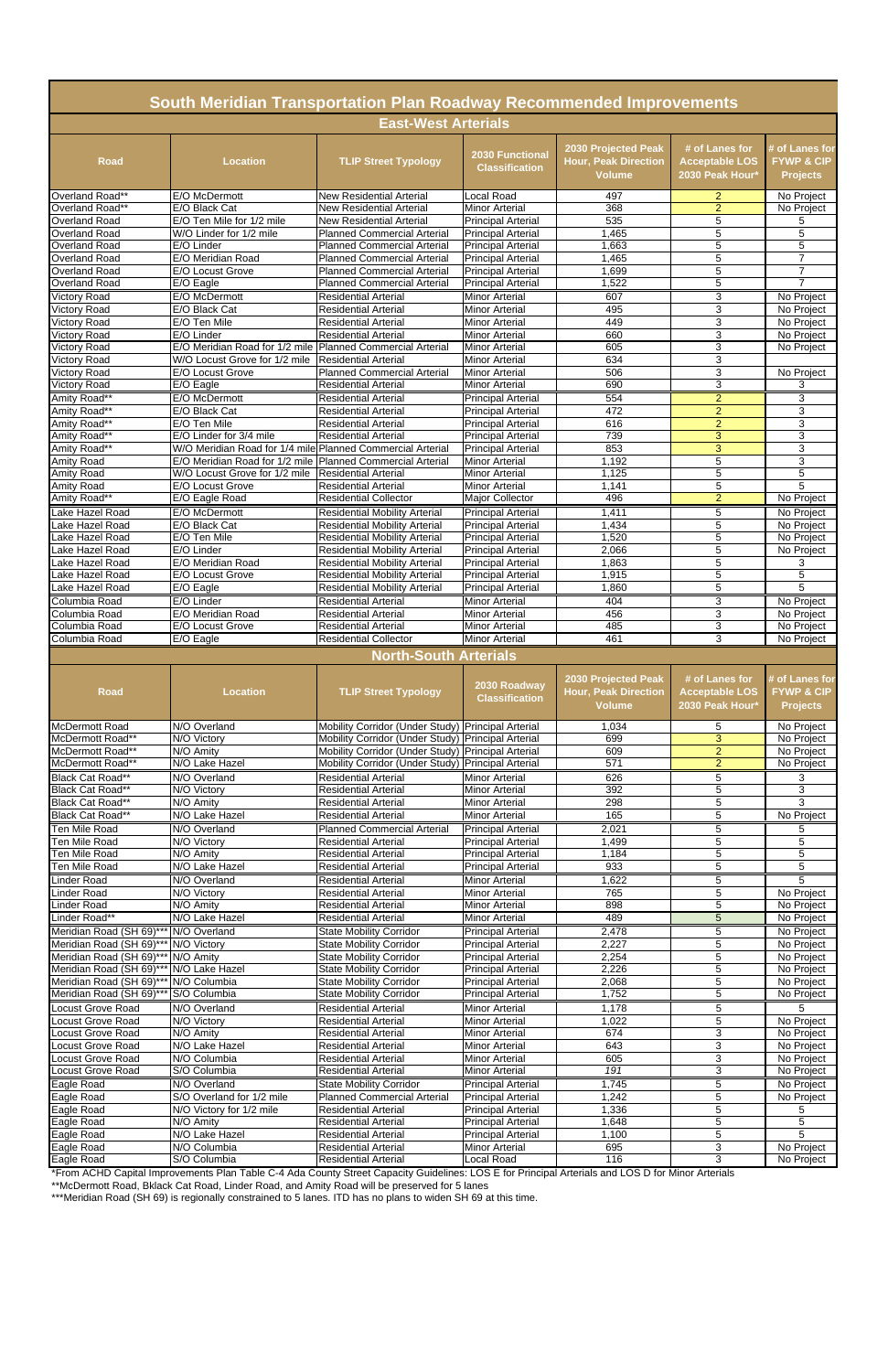|                                    | <b>South Meridian Transportation Plan Intersection Recommended</b> |                    |
|------------------------------------|--------------------------------------------------------------------|--------------------|
|                                    | <b>Improvements</b>                                                |                    |
| <b>Intersection</b>                | <b>Intersection Layout</b>                                         | <b>2030 PM LOS</b> |
| <b>Overland and McDermott</b>      | 6                                                                  | D                  |
| Overland and Black Cat             | Dual Lane Roundabout                                               | A                  |
| <b>Overland and Ten Mile</b>       | 6, 5, 2                                                            | F,F,E              |
| <b>Overland and Linder</b>         | 6, 5, 2                                                            | F,F,E              |
| Overland and Meridian              | $\overline{2}$                                                     | F                  |
| <b>Overland and Locust Grove</b>   | Existing, 5                                                        | F,E                |
| Overland and Eagle                 | Existing, 2                                                        | F, E               |
| Victory and McDermott              | 9                                                                  | D                  |
| Victory and Black Cat              | Existing, Dual Lane Roundabout                                     | E, A               |
| Victory and Ten Mile               |                                                                    | E                  |
| Victory and Linder                 | Dual Lane Roundabout                                               | A                  |
| Victory and Meridian               | 8                                                                  | F                  |
| <b>Victory and Locust Grove</b>    | Single Lane Roundabout                                             | $\mathsf C$        |
| Victory and Eagle                  | 8                                                                  | E                  |
| Amity and McDermott                | <b>Dual Lane Roundabout</b>                                        | A                  |
| Amity and Black Cat                | Existing, Dual Lane Roundabout                                     | D, A               |
| Amity and Ten Mile                 | Dual Lane Roundabout                                               | A                  |
| Amity and Linder                   | Dual Lane Roundabout                                               | A                  |
| Amity and Meridian                 | 6,2                                                                | F, F               |
| Amity and Locust Grove             | Dual Lane Roundabout                                               | Α                  |
| Amity and Eagle                    | Dual Lane Roundabout                                               | Α                  |
| Lake Hazel and McDermott           | 6                                                                  | E                  |
| Lake Hazel and Black Cat           | 8                                                                  | $\mathsf C$        |
| Lake Hazel and Ten Mile            | 6,4                                                                | F,E                |
| Lake Hazel and Linder              | 6                                                                  | E                  |
| Lake Hazel and Meridian            | 6,4,2                                                              | F,F,F              |
| <b>Lake Hazel and Locust Grove</b> | 8                                                                  | E                  |
| Lake Hazel and Eagle               | 6,4                                                                | F,E                |
| Columbia and Meridian              | 9,8                                                                | F,E                |
| <b>Columbia and Locust Grove</b>   | Single Lane Roundabout                                             | A                  |
| Columbia and Eagle                 | Single Lane Roundabout                                             | A                  |

\*Numbers refer to ACHD Plannig Level Intersection Standard layouts

\*\*Intersection layouts with strikethrough text failed in 2030 analysis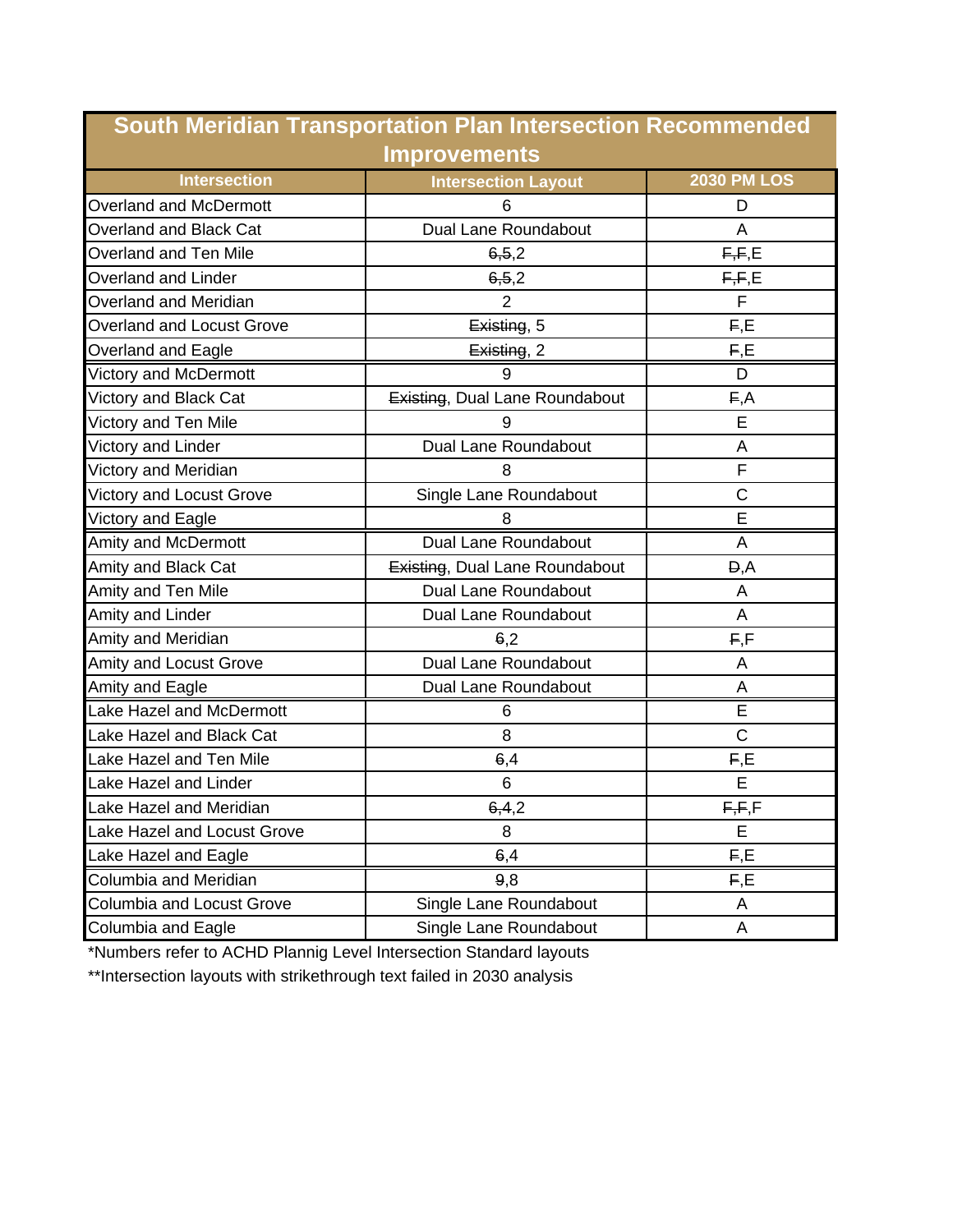

Licensed to Community Planning Association

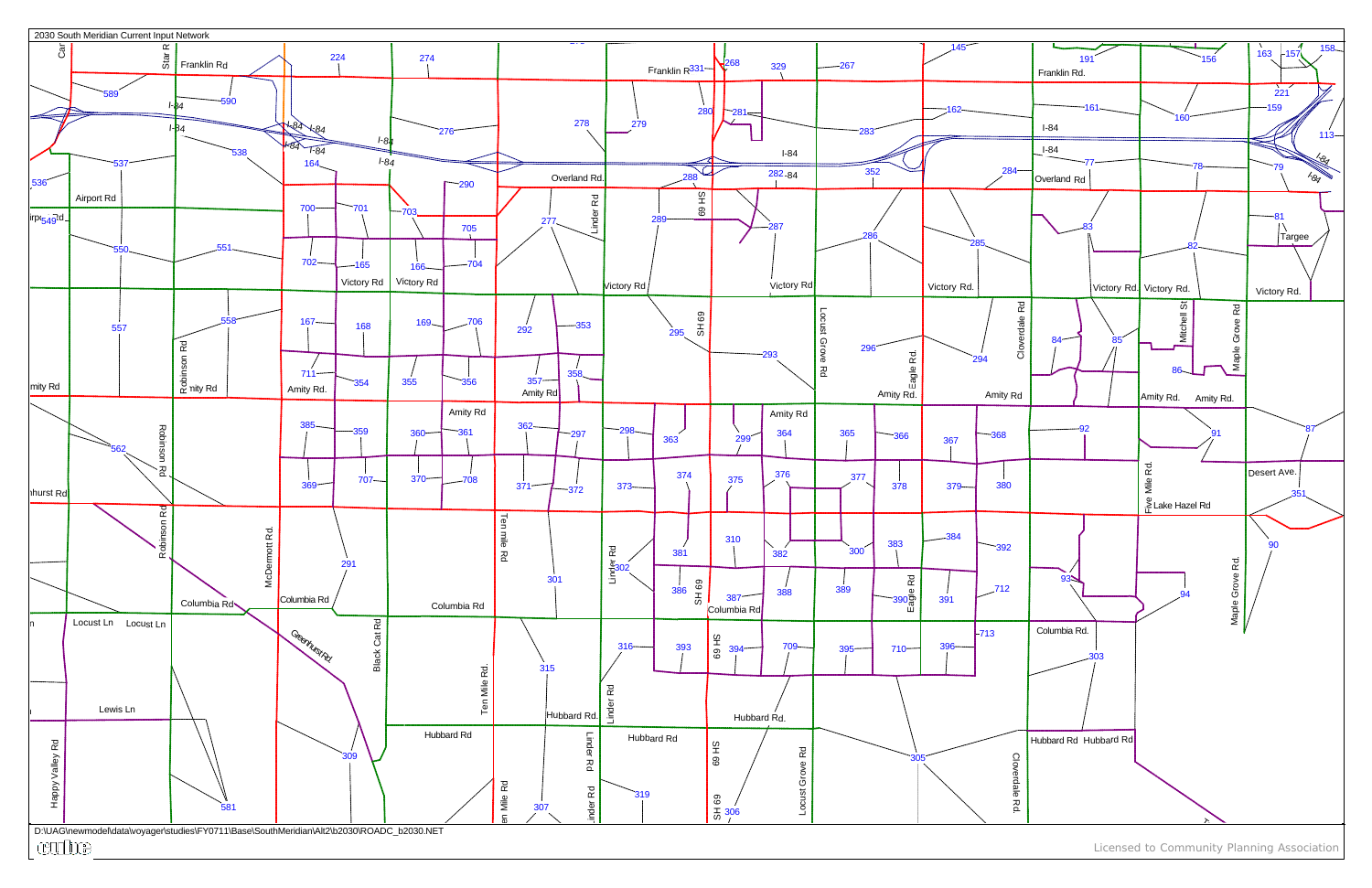|                  |            |                |            |                          | South Meridian Transportation Study COMPASS Demographics Inputs |                           |                         |                  |
|------------------|------------|----------------|------------|--------------------------|-----------------------------------------------------------------|---------------------------|-------------------------|------------------|
| <b>TAZ</b>       | <b>POP</b> | $\overline{H}$ | <b>VEH</b> | <b>RET</b>               | <b>OFF</b>                                                      | $\overline{\mathsf{IND}}$ | <b>GOVT</b>             | <b>AGRI</b>      |
| 164              | 387        | 116            | 255        | $\pmb{0}$                | 0                                                               | 0                         | $\pmb{0}$               | $\pmb{0}$        |
| 165              | 161        | 48             | 106        | $\pmb{0}$                | $\pmb{0}$                                                       | $\mathbf 0$               | $\boldsymbol{0}$        | $\pmb{0}$        |
| 166              | 161        | 48             | 106        | $\boldsymbol{0}$         | $\pmb{0}$                                                       | $\pmb{0}$                 | $\boldsymbol{0}$        | $\boldsymbol{0}$ |
| 167              | 161        | 48             | 106        | $\pmb{0}$                | $\pmb{0}$                                                       | $\pmb{0}$                 | $\boldsymbol{0}$        | $\boldsymbol{0}$ |
| 168              | 161        | 48             | 106        | $\pmb{0}$                | $\pmb{0}$                                                       | $\mathsf 0$               | $\pmb{0}$               | $\boldsymbol{0}$ |
| 169              | 161        | 48             | 106        | $\mathbf 0$              | $\boldsymbol{0}$                                                | $\pmb{0}$                 | $\pmb{0}$               | $\boldsymbol{0}$ |
| 170              | 1275       | 462            | 859        | 242                      | 1820                                                            | 878                       | 120                     | $\boldsymbol{0}$ |
| 171              | 3565       | 1532           | 3202       | 750                      | 689                                                             | $\overline{2}$            | 94                      | $\boldsymbol{0}$ |
| 172              | 2106       | 879            | 1635       | 29                       | 77                                                              | $\boldsymbol{0}$          | $\mathbf 0$             | $\boldsymbol{0}$ |
| 173              | 1485       | 731            | 1528       | 190                      | 344                                                             | 16                        | 62                      | $\boldsymbol{0}$ |
| 174              | 331        | 128            | 238        | 500                      | 325                                                             | $\pmb{0}$                 | 22                      | $\boldsymbol{0}$ |
| 175              | 811        | 343            | 638        | 628                      | 356                                                             | 50                        | 27                      | $\boldsymbol{0}$ |
| 176              | 1798       | 664            | 1235       | 257                      | 476                                                             | 20                        | 51                      | $\boldsymbol{0}$ |
| 177              | 2899       | 1064           | 1979       | 608                      | 855                                                             | 146                       | 42                      | $\pmb{0}$        |
| 178              | 1748       | 625            | 1163       | 524                      | 521                                                             | $7\overline{5}$           | 486                     | $\boldsymbol{0}$ |
| 179              | 1076       | 478            | 889        | 438                      | 980                                                             | 75                        | 49                      | $\boldsymbol{0}$ |
| 180              | 2150       | 820            | 1714       | 18                       | 199                                                             | $\pmb{0}$                 | $\pmb{0}$               | $\boldsymbol{0}$ |
| 181              | 3417       | 1244           | 2600       | 126                      | 92                                                              | $\pmb{0}$                 | $\overline{\mathbf{4}}$ | $\boldsymbol{0}$ |
| $\overline{182}$ | 3258       | 1358           | 2838       | 731                      | 390                                                             | $\pmb{0}$                 | 37                      | $\boldsymbol{0}$ |
| 183              | 4736       | 1810           | 3783       | 222                      | 695                                                             | $\pmb{0}$                 | 11                      | $\boldsymbol{0}$ |
| 184              | 2842       | 1084           | 2266       | 111                      | 523                                                             | 17                        | $\boldsymbol{0}$        | $\boldsymbol{0}$ |
| 185              | 1268       | 504            | 1074       | 244                      | 223                                                             | $\pmb{0}$                 | 8                       | $\overline{0}$   |
| 186              | 1412       | 547            | 1165       | 47                       | 41                                                              | $\pmb{0}$                 | 83                      | $\boldsymbol{0}$ |
| 187              | 3260       | 1133           | 2413       | 98                       | 300                                                             | $\pmb{0}$                 | $\mathbf{1}$            | $\boldsymbol{0}$ |
| 188              | 659        | 278            | 592        | 3                        | 45                                                              | $\pmb{0}$                 | $\boldsymbol{0}$        | $\boldsymbol{0}$ |
| 189              | 1126       | 458            | 976        | 26                       | 33                                                              | $\pmb{0}$                 | 3                       | $\boldsymbol{0}$ |
| 190              | 2162       | 915            | 1949       | 124                      | 131                                                             | $\mathbf 0$               | 36                      | $\boldsymbol{0}$ |
| 191              | 1621       | 565            | 1203       | 458                      | 998                                                             | 600                       | $\boldsymbol{0}$        | $\boldsymbol{0}$ |
| 192              | 1427       | 572            | 1218       | 489                      | 566                                                             | $\pmb{0}$                 | $\overline{7}$          | $\boldsymbol{0}$ |
| 193              | 1147       | 438            | 933        | 41                       | 31                                                              | $\overline{c}$            | $\overline{c}$          | $\boldsymbol{0}$ |
| 194              | 1868       | 923            | 1966       | 327                      | 528                                                             | $\pmb{0}$                 | 18                      | $\boldsymbol{0}$ |
| 195              | 1962       | 770            | 1640       | 30                       | 70                                                              | $\overline{2}$            | $\overline{7}$          | $\boldsymbol{0}$ |
| 196              | 567        | 242            | 515        | $\overline{2}$           | 55                                                              | $\pmb{0}$                 | 0                       | $\boldsymbol{0}$ |
| 197              | 1306       | 610            | 1299       | $\overline{41}$          | 157                                                             | $\overline{2}$            | 10                      | $\mathbf 0$      |
| 198              | 1842       | 847            | 1804       | 14                       | 66                                                              | $\overline{2}$            | $\overline{0}$          | $\overline{0}$   |
| 199              | 920        | 456            | 971        | 17                       | 15                                                              | 0                         | 1                       | 0                |
| 200              | 704        | 345            | 735        | 13                       | 18                                                              | $\pmb{0}$                 | 1                       | $\pmb{0}$        |
| 201              | 948        | 456            | 971        | 174                      | 64                                                              | $\boldsymbol{0}$          | $\overline{7}$          | $\boldsymbol{0}$ |
| 202              | 1761       | 996            | 2121       | 33                       | 48                                                              | $\pmb{0}$                 | $\overline{2}$          | $\pmb{0}$        |
| 203              | 778        | 410            | 873        | 33                       | 31                                                              | $\pmb{0}$                 | $\overline{2}$          | $\boldsymbol{0}$ |
| 204              | 781        | 334            | 711        | 16                       | 37                                                              | $\pmb{0}$                 | $\overline{3}$          | $\boldsymbol{0}$ |
| 205              | 1020       | 461            | 982        | 20                       | 90                                                              | $\pmb{0}$                 | 14                      | $\boldsymbol{0}$ |
| 206              | 378        | 199            | 424        | 78                       | 94                                                              | $\pmb{0}$                 | 3                       | $\boldsymbol{0}$ |
| 207              | 884        | 437            | 931        | 6                        | 65                                                              | $\pmb{0}$                 | $\pmb{0}$               | $\boldsymbol{0}$ |
| 208              | 1572       | 754            | 1606       | 36                       | 120                                                             | $\pmb{0}$                 | 20                      | $\boldsymbol{0}$ |
| 209              | 841        | 368            | 784        | 146                      | 165                                                             | $\pmb{0}$                 | 29                      | $\boldsymbol{0}$ |
| 210              | 1169       | 390            | 1170       | $\overline{4}$           | 28                                                              | $\overline{2}$            | $\boldsymbol{0}$        | $\boldsymbol{0}$ |
| 211              | 1204       | 448            | 936        | 45                       | 33                                                              | $\pmb{0}$                 | $\boldsymbol{0}$        | $\boldsymbol{0}$ |
| 212              | 553        | 209            | 437        | $\pmb{0}$                | 40                                                              | $\overline{0}$            | $\overline{7}$          | $\boldsymbol{0}$ |
| 213              | 1627       | 617            | 1290       | 9                        | 82                                                              | $\pmb{0}$                 | 0                       | $\pmb{0}$        |
| 214              | 1373       | 533            | 1114       | 161                      | 371                                                             | $\pmb{0}$                 | 17                      | $\pmb{0}$        |
| 215              | 2139       | 811            | 1695       | $\overline{\mathcal{A}}$ | 68                                                              | $\pmb{0}$                 | $\overline{c}$          | 0                |
| 216              | 2332       | 971            | 2029       | $\overline{4}$           | 13                                                              | $\pmb{0}$                 | $\pmb{0}$               | $\pmb{0}$        |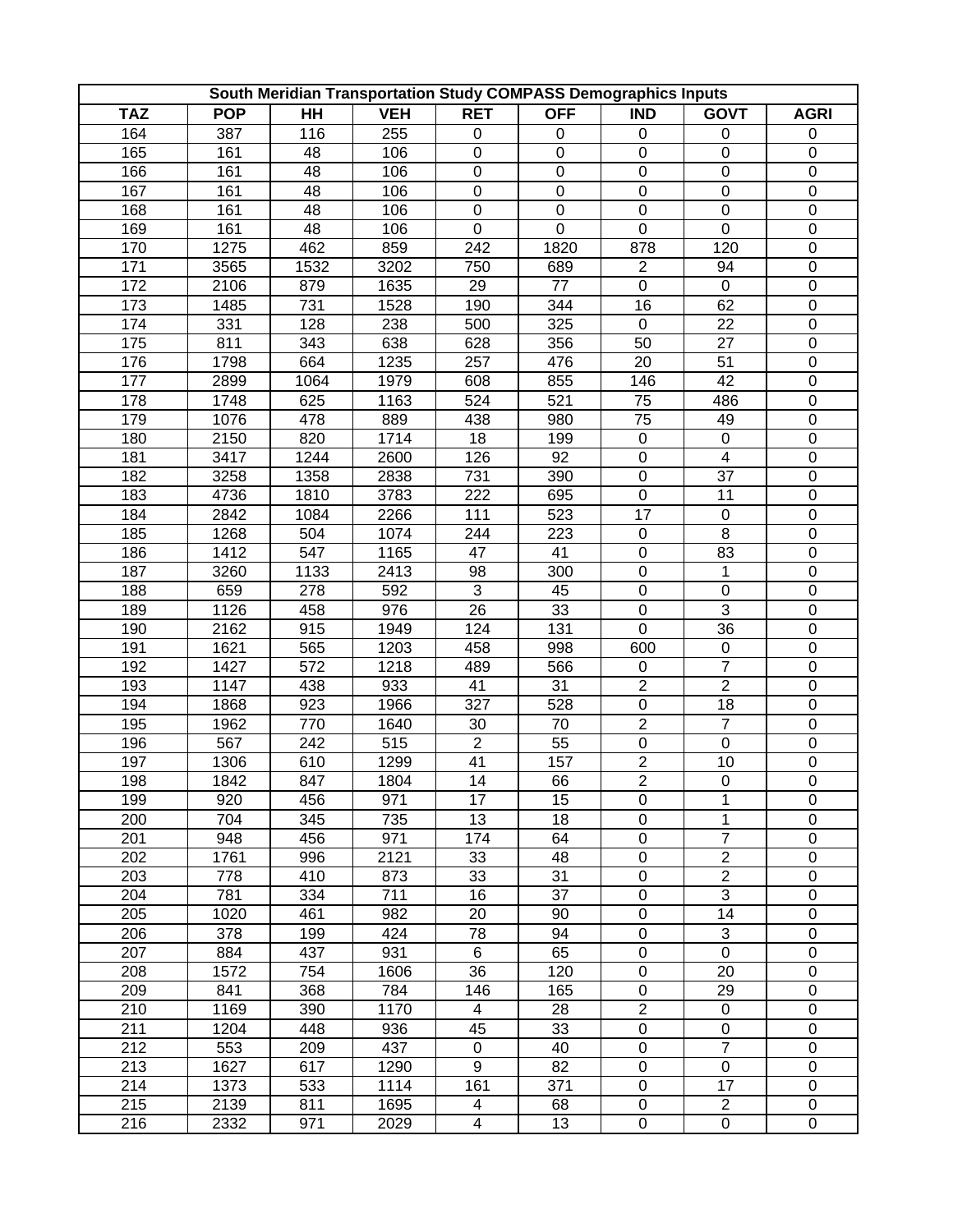|            |            |                | South Meridian Transportation Study COMPASS Demographics Inputs |                  |             |                           |                         |                  |
|------------|------------|----------------|-----------------------------------------------------------------|------------------|-------------|---------------------------|-------------------------|------------------|
| <b>TAZ</b> | <b>POP</b> | $\overline{H}$ | <b>VEH</b>                                                      | <b>RET</b>       | <b>OFF</b>  | $\overline{\mathsf{IND}}$ | <b>GOVT</b>             | <b>AGRI</b>      |
| 217        | 379        | 150            | 314                                                             | $\boldsymbol{0}$ | 88          | 0                         | 7                       | $\pmb{0}$        |
| 218        | 1565       | 559            | 1168                                                            | 18               | 45          | $\mathbf 0$               | $\pmb{0}$               | $\pmb{0}$        |
| 219        | 1221       | 477            | 1016                                                            | 988              | 908         | 15                        | 94                      | $\boldsymbol{0}$ |
| 220        | 1848       | 667            | 1421                                                            | 96               | 276         | 96                        | 16                      | $\boldsymbol{0}$ |
| 221        | 45         | 18             | 38                                                              | 675              | 356         | $\overline{7}$            | 22                      | $\boldsymbol{0}$ |
| 222        | 904        | 495            | 921                                                             | 117              | 183         | $\mathbf 0$               | 35                      | $\boldsymbol{0}$ |
| 223        | 266        | 138            | 257                                                             | 564              | 654         | 251                       | 43                      | $\boldsymbol{0}$ |
| 224        | 110        | 36             | 79                                                              | 38               | 139         | 226                       | $\pmb{0}$               | $\boldsymbol{0}$ |
| 225        | 292        | 100            | 300                                                             | 9                | 35          | $\mathbf 0$               | $\overline{2}$          | $\boldsymbol{0}$ |
| 226        | 174        | 40             | 120                                                             | $\overline{0}$   | $\mathbf 0$ | $\overline{0}$            | $\overline{0}$          | $\mathbf 0$      |
| 227        | 31         | 19             | 57                                                              | $\pmb{0}$        | $\mathbf 0$ | 0                         | 0                       | $\boldsymbol{0}$ |
| 228        | 242        | 98             | 294                                                             | $\mathbf 0$      | 90          | $\pmb{0}$                 | $\overline{2}$          | $\boldsymbol{0}$ |
| 229        | 459        | 170            | 391                                                             | 50               | 36          | $\overline{c}$            | $\boldsymbol{0}$        | $\boldsymbol{0}$ |
| 230        | 1879       | 581            | 1336                                                            | 19               | 130         | $\pmb{0}$                 | $\boldsymbol{0}$        | $\pmb{0}$        |
| 231        | 923        | 330            | 759                                                             | $\overline{2}$   | 33          | $\overline{0}$            | $\overline{0}$          | $\boldsymbol{0}$ |
| 232        | 7485       | 2650           | 6360                                                            | 190              | 107         | $\boldsymbol{0}$          | 18                      | $\boldsymbol{0}$ |
| 233        | 3851       | 1465           | 3370                                                            | 35               | 41          | $\pmb{0}$                 | 3                       | $\boldsymbol{0}$ |
| 234        | 3718       | 1109           | 2418                                                            | 127              | 116         | $\pmb{0}$                 | $\overline{4}$          | $\boldsymbol{0}$ |
| 235        | 968        | 385            | 839                                                             | 106              | 54          | $\pmb{0}$                 | 26                      | $\boldsymbol{0}$ |
| 236        | 965        | 332            | 797                                                             | 23               | 14          | $\pmb{0}$                 | $\pmb{0}$               | $\boldsymbol{0}$ |
| 237        | 686        | 200            | 436                                                             | $\overline{4}$   | 11          | $\boldsymbol{0}$          | 21                      | $\boldsymbol{0}$ |
| 238        | 1919       | 726            | 1583                                                            | 139              | 147         | $\pmb{0}$                 | $\,6$                   | $\overline{0}$   |
| 239        | 1529       | 464            | 1012                                                            | $\overline{c}$   | 25          | $\overline{7}$            | $\boldsymbol{0}$        | $\boldsymbol{0}$ |
| 240        | 2276       | 779            | 1698                                                            | 11               | 88          | $\pmb{0}$                 | $\overline{\mathbf{4}}$ | $\boldsymbol{0}$ |
| 241        | 1565       | 590            | 1286                                                            | 655              | 180         | $\pmb{0}$                 | 25                      | $\boldsymbol{0}$ |
| 242        | 2457       | 910            | 1984                                                            | 4                | 30          | $\boldsymbol{0}$          | $\pmb{0}$               | $\boldsymbol{0}$ |
| 243        | 1379       | 645            | 1406                                                            | 690              | 870         | 9                         | 75                      | $\boldsymbol{0}$ |
| 244        | 314        | 106            | 231                                                             | 97               | 753         | $\boldsymbol{0}$          | 18                      | $\boldsymbol{0}$ |
| 245        | 1159       | 383            | 835                                                             | 35               | 11          | $\pmb{0}$                 | $\pmb{0}$               | $\boldsymbol{0}$ |
| 246        | 1976       | 704            | 1535                                                            | 276              | 1131        | $\mathsf 0$               | 19                      | $\boldsymbol{0}$ |
| 247        | 924        | 324            | 706                                                             | $\boldsymbol{0}$ | 15          | $\mathbf 0$               | 0                       | $\boldsymbol{0}$ |
| 248        | 2419       | 938            | 2157                                                            | 177              | 906         | 15                        | $\overline{7}$          | $\boldsymbol{0}$ |
| 249        | 483        | 172            | 413                                                             | 116              | 63          | $\pmb{0}$                 | $\overline{\mathbf{4}}$ | $\boldsymbol{0}$ |
| 250        | 87         | 32             | 74                                                              | $\boldsymbol{0}$ | 15          | $\overline{0}$            | $\mathbf 0$             | $\mathbf 0$      |
| 251        | 523        | 156            | 359                                                             | 85               | 95          | $\overline{2}$            | $\overline{0}$          | $\overline{0}$   |
| 252        | 2996       | 913            | 1990                                                            | 28               | 85          | $\overline{7}$            | 0                       | 0                |
| 253        | 706        | 273            | 595                                                             | 53               | 26          | $\mathbf 0$               | 1                       | $\pmb{0}$        |
| 254        | 4201       | 1236           | 2719                                                            | 118              | 43          | $\boldsymbol{0}$          | $\overline{2}$          | $\pmb{0}$        |
| 255        | 3380       | 1244           | 2737                                                            | 65               | 9           | $\pmb{0}$                 | 0                       | $\pmb{0}$        |
| 256        | 4535       | 1292           | 2842                                                            | $\mathbf 0$      | 22          | $\,8\,$                   | $\pmb{0}$               | $\boldsymbol{0}$ |
| 257        | 4431       | 1652           | 3634                                                            | 6                | 35          | $\overline{2}$            | $\boldsymbol{0}$        | $\boldsymbol{0}$ |
| 258        | 157        | 59             | 136                                                             | $\pmb{0}$        | 19          | $\pmb{0}$                 | 0                       | $\pmb{0}$        |
| 259        | 7077       | 2331           | 5128                                                            | 190              | 57          | $\pmb{0}$                 | 1                       | $\pmb{0}$        |
| 260        | 4208       | 1510           | 3322                                                            | 15               | 108         | $\pmb{0}$                 | 0                       | $\boldsymbol{0}$ |
| 261        | 1709       | 561            | 1234                                                            | 19               | 20          | $\overline{7}$            | 0                       | $\boldsymbol{0}$ |
| 262        | 4466       | 1384           | 3045                                                            | 115              | 100         | $\overline{\mathbf{4}}$   | $\boldsymbol{2}$        | $\boldsymbol{0}$ |
| 263        | 2388       | 907            | 1995                                                            | 29               | 71          | $\pmb{0}$                 | 40                      | $\boldsymbol{0}$ |
| 264        | 2155       | 894            | 1967                                                            | 617              | 542         | $\mathbf 0$               | 8                       | $\boldsymbol{0}$ |
| 265        | 5635       | 1905           | 4191                                                            | 1011             | 277         | 16                        | $\overline{5}$          | $\boldsymbol{0}$ |
| 266        | 1168       | 451            | 992                                                             | 546              | 999         | 102                       | 3                       | $\pmb{0}$        |
| 267        | 677        | 301            | 662                                                             | 167              | 1682        | 164                       | 0                       | $\pmb{0}$        |
| 268        | 450        | 193            | 425                                                             | 258              | 224         | 55                        | 23                      | 0                |
| 269        | 1777       | 808            | 1778                                                            | 724              | 1105        | 221                       | 304                     | 0                |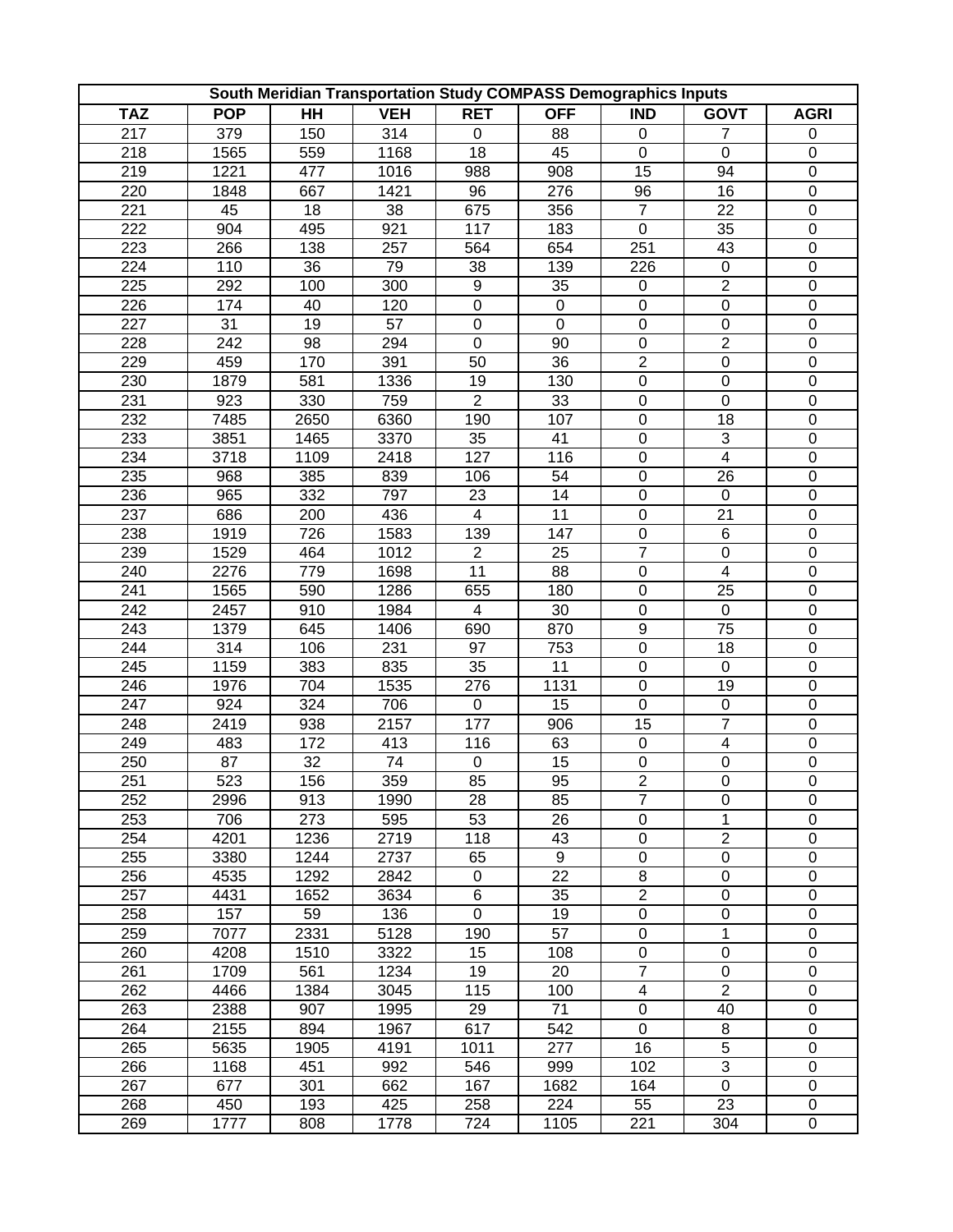|            |            |                  |            |                | South Meridian Transportation Study COMPASS Demographics Inputs |                  |                         |                  |
|------------|------------|------------------|------------|----------------|-----------------------------------------------------------------|------------------|-------------------------|------------------|
| <b>TAZ</b> | <b>POP</b> | $H$ H            | <b>VEH</b> | <b>RET</b>     | <b>OFF</b>                                                      | <b>IND</b>       | <b>GOVT</b>             | <b>AGRI</b>      |
| 270        | 1841       | 642              | 1412       | 379            | 509                                                             | 0                | 154                     | $\pmb{0}$        |
| 271        | 1781       | 698              | 1536       | 267            | 885                                                             | 171              | 17                      | $\pmb{0}$        |
| 272        | 4537       | 1380             | 3036       | 174            | 225                                                             | $\mathsf 0$      | $\overline{\mathbf{4}}$ | $\boldsymbol{0}$ |
| 273        | 3783       | 1123             | 2471       | 183            | 172                                                             | $\overline{2}$   | 3                       | $\boldsymbol{0}$ |
| 274        | 1373       | 424              | 933        | 184            | 236                                                             | 230              | 0                       | $\boldsymbol{0}$ |
| 275        | 1061       | 487              | 1071       | 324            | 518                                                             | 610              | $\mathbf 0$             | $\mathbf 0$      |
| 276        | 6303       | 2225             | 4895       | 4125           | 1605                                                            | $\overline{7}$   | 332                     | $\boldsymbol{0}$ |
| 277        | 2483       | 776              | 1707       | 448            | 495                                                             | 289              | $\mathbf 0$             | $\boldsymbol{0}$ |
| 278        | 3375       | 1177             | 2589       | 3192           | 1321                                                            | 25               | 275                     | $\boldsymbol{0}$ |
| 279        | 2720       | 893              | 1965       | 280            | 311                                                             | $\overline{8}$   | 89                      | $\mathbf 0$      |
| 280        | 1309       | 489              | 1076       | 1099           | 161                                                             | 20               | 275                     | $\boldsymbol{0}$ |
| 281        | 1719       | 608              | 1338       | 3400           | 1091                                                            | 1550             | 72                      | $\boldsymbol{0}$ |
| 282        | 92         | 38               | 84         | 98             | 180                                                             | 245              | $\boldsymbol{0}$        | $\boldsymbol{0}$ |
| 283        | 1566       | 506              | 1113       | 80             | 1200                                                            | $\overline{2}$   | 3                       | $\pmb{0}$        |
| 284        | 703        | 244              | 578        | 248            | 375                                                             | 337              | $\overline{0}$          | $\boldsymbol{0}$ |
| 285        | 2669       | 873              | 2069       | 167            | 950                                                             | $\boldsymbol{0}$ | $\overline{8}$          | $\boldsymbol{0}$ |
| 286        | 4500       | 1457             | 3205       | 316            | 2150                                                            | $\pmb{0}$        | $\overline{2}$          | $\boldsymbol{0}$ |
| 287        | 3519       | 1115             | 2453       | 60             | 77                                                              | $\overline{2}$   | $\pmb{0}$               | $\boldsymbol{0}$ |
| 288        | 98         | 36               | 79         | 302            | 313                                                             | 262              | $\boldsymbol{0}$        | $\boldsymbol{0}$ |
| 289        | 3607       | 1154             | 2539       | 111            | 206                                                             | $\pmb{0}$        | 9                       | $\boldsymbol{0}$ |
| 290        | 124        | 37               | 81         | 660            | 110                                                             | $\boldsymbol{0}$ | $\mathbf 0$             | $\mathbf 0$      |
| 291        | 240        | 79               | 216        | 18             | 15                                                              | $\boldsymbol{0}$ | $\boldsymbol{0}$        | $\overline{0}$   |
| 292        | 438        | 144              | 394        | $\mathbf 0$    | $\pmb{0}$                                                       | $\pmb{0}$        | $\boldsymbol{0}$        | $\mathbf 0$      |
| 293        | 1649       | 503              | 1107       | 38             | 34                                                              | $\pmb{0}$        | 8                       | $\boldsymbol{0}$ |
| 294        | 1179       | 377              | 893        | 24             | 29                                                              | $\overline{2}$   | $\overline{c}$          | $\boldsymbol{0}$ |
| 295        | 2058       | 687              | 1882       | 19             | 21                                                              | $\boldsymbol{0}$ | $\pmb{0}$               | $\boldsymbol{0}$ |
| 296        | 2295       | 662              | 1456       | 75             | 49                                                              | 20               | 5                       | $\boldsymbol{0}$ |
| 297        | 670        | 201              | 570        | $\pmb{0}$      | 19                                                              | $\overline{7}$   | $\overline{0}$          | $\boldsymbol{0}$ |
| 298        | 343        | 120              | 327        | $\mathbf 0$    | 0                                                               | $\pmb{0}$        | 0                       | $\boldsymbol{0}$ |
| 299        | 800        | 250              | 684        | 972            | 540                                                             | $\pmb{0}$        | $\boldsymbol{0}$        | $\boldsymbol{0}$ |
| 300        | 2164       | 788              | 2159       | 1440           | 800                                                             | $\pmb{0}$        | 0                       | $\boldsymbol{0}$ |
| 301        | 1318       | 349              | 956        | 5              | $\overline{\mathbf{4}}$                                         | 17               | 0                       | $\boldsymbol{0}$ |
| 302        | 59         | 22               | 60         | $\overline{2}$ | $\overline{2}$                                                  | $\overline{2}$   | 0                       | $\boldsymbol{0}$ |
| 303        | 628        | 197              | 467        | $\overline{0}$ | 55                                                              | $\overline{0}$   | $\mathbf 0$             | $\mathbf 0$      |
| 304        | 1113       | $\overline{345}$ | 945        | $90\,$         | 80                                                              | $\overline{0}$   | 475                     | $\overline{0}$   |
| 305        | 474        | 172              | 470        | 300            | 50                                                              | 0                | 0                       | 0                |
| 306        | 648        | 201              | 484        | 9              | 18                                                              | 5                | 15                      | $\pmb{0}$        |
| 307        | 3200       | 1116             | 2690       | 19             | 26                                                              | $\boldsymbol{0}$ | 0                       | $\pmb{0}$        |
| 308        | 3956       | 1299             | 3131       | 60             | 34                                                              | $\pmb{0}$        | $\overline{2}$          | $\pmb{0}$        |
| 309        | 278        | 108              | 296        | 135            | 60                                                              | 17               | 11                      | $\boldsymbol{0}$ |
| 310        | 2400       | 800              | 2194       | 1440           | 800                                                             | $\pmb{0}$        | $\pmb{0}$               | $\boldsymbol{0}$ |
| 311        | 2206       | 681              | 1641       | 214            | 159                                                             | $\overline{2}$   | 41                      | 0                |
| 312        | 3053       | 1039             | 2504       | 78             | 113                                                             | $\mathbf 0$      | $\pmb{0}$               | $\pmb{0}$        |
| 313        | 1663       | 512              | 1234       | 228            | 600                                                             | 1120             | $\pmb{0}$               | $\boldsymbol{0}$ |
| 314        | 398        | 131              | 359        | 4              | 20                                                              | 30               | $\pmb{0}$               | $\boldsymbol{0}$ |
| 315        | 1532       | 548              | 1321       | 60             | 43                                                              | 35               | $\overline{\mathbf{4}}$ | $\boldsymbol{0}$ |
| 316        | 597        | 172              | 414        | $\overline{2}$ | 19                                                              | $\overline{2}$   | $\mathbf 0$             | $\boldsymbol{0}$ |
| 317        | 2211       | 668              | 1610       | 55             | 140                                                             | 214              | 34                      | $\boldsymbol{0}$ |
| 318        | 1342       | 410              | 988        | $\overline{2}$ | 12                                                              | 9                | $\boldsymbol{0}$        | $\boldsymbol{0}$ |
| 319        | 2854       | 878              | 2116       | 20             | 6                                                               | $\mathbf 0$      | $\pmb{0}$               | $\pmb{0}$        |
| 320        | 498        | 156              | 427        | 4              | 30                                                              | 60               | 0                       | 0                |
| 321        | 1110       | 497              | 924        | 52             | 90                                                              | 40               | 6                       | 0                |
| 322        | 425        | 183              | 340        | 233            | 245                                                             | 25               | $\overline{7}$          | $\pmb{0}$        |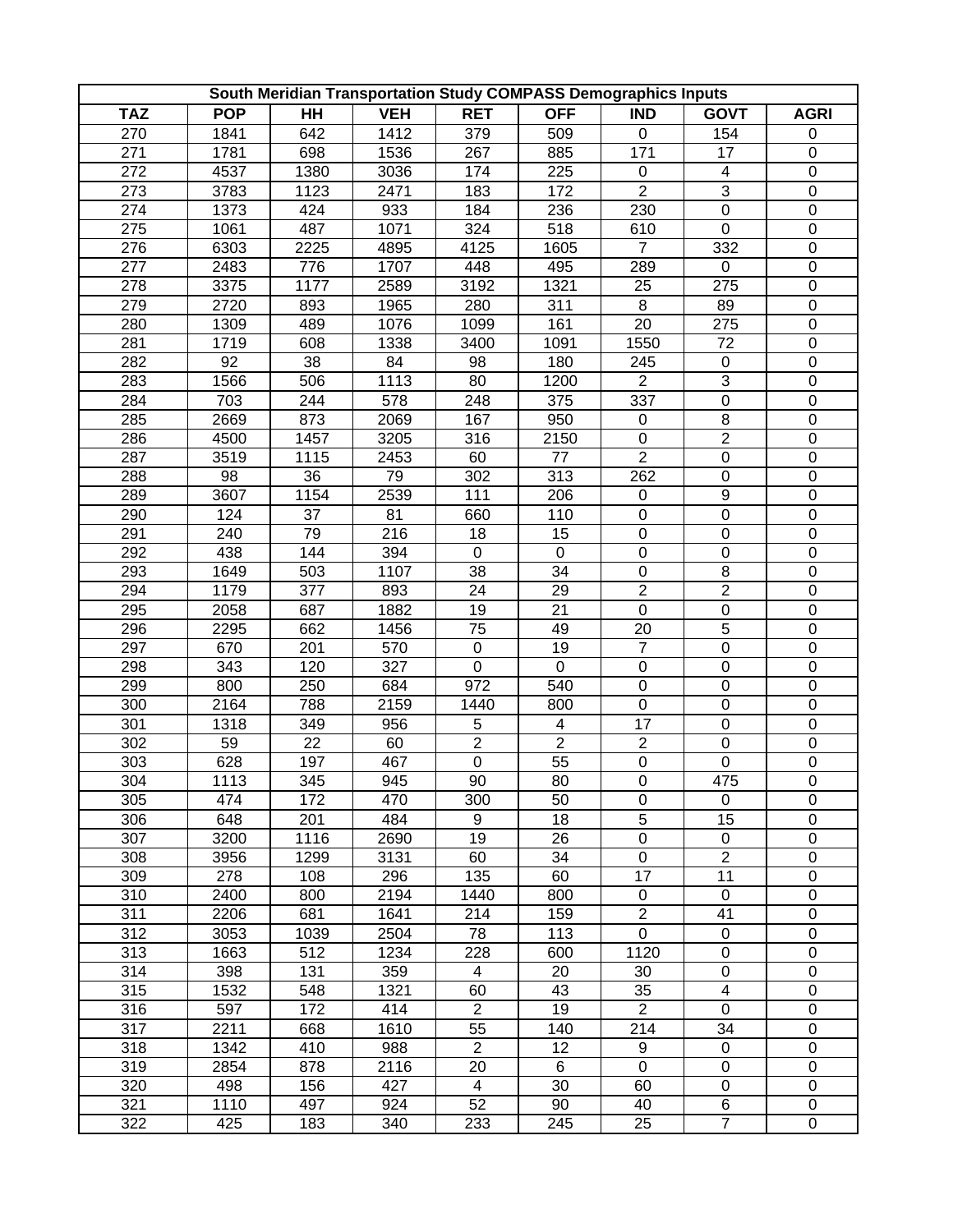| <b>TAZ</b><br><b>POP</b><br>$H$ H<br><b>VEH</b><br><b>RET</b><br><b>OFF</b><br>$\overline{\mathsf{IND}}$<br><b>GOVT</b><br><b>AGRI</b><br>323<br>1131<br>1482<br>541<br>10<br>80<br>0<br>0<br>$\pmb{0}$<br>324<br>691<br>291<br>620<br>127<br>92<br>$\pmb{0}$<br>115<br>0<br>325<br>$\pmb{0}$<br>17<br>$\boldsymbol{0}$<br>1350<br>644<br>1346<br>113<br>241<br>326<br>$\overline{2}$<br>63<br>30<br>63<br>300<br>$\pmb{0}$<br>354<br>$\boldsymbol{0}$<br>327<br>2468<br>826<br>1817<br>14<br>77<br>$\pmb{0}$<br>20<br>$\boldsymbol{0}$<br>328<br>9<br>$\overline{\mathbf{4}}$<br>3377<br>1045<br>2299<br>50<br>220<br>$\boldsymbol{0}$<br>329<br>118<br>291<br>121<br>266<br>340<br>20<br>9<br>$\boldsymbol{0}$<br>330<br>1276<br>448<br>986<br>12<br>184<br>15<br>45<br>$\boldsymbol{0}$<br>331<br>549<br>185<br>407<br>118<br>600<br>159<br>24<br>$\boldsymbol{0}$<br>332<br>$\overline{2}$<br>2752<br>2138<br>$\overline{29}$<br>887<br>19<br>$\mathbf 0$<br>$\mathbf 0$<br>333<br>515<br>37<br>1133<br>162<br>344<br>$\overline{\mathbf{4}}$<br>$\boldsymbol{0}$<br>1490<br>334<br>3191<br>965<br>2123<br>13<br>$\bf 8$<br>$\pmb{0}$<br>$\boldsymbol{0}$<br>$\pmb{0}$<br>335<br>3374<br>1278<br>2812<br>11<br>15<br>$\boldsymbol{0}$<br>$\boldsymbol{0}$<br>$\boldsymbol{0}$<br>$\overline{2}$<br>336<br>3654<br>1201<br>2642<br>$\pmb{0}$<br>20<br>45<br>$\pmb{0}$<br>$\overline{0}$<br>337<br>1129<br>2484<br>15<br>75<br>$\pmb{0}$<br>$\boldsymbol{0}$<br>2939<br>$\overline{3}$<br>338<br>3428<br>$\pmb{0}$<br>$\boldsymbol{0}$<br>4869<br>1558<br>180<br>70<br>$\overline{6}$<br>339<br>997<br>$\pmb{0}$<br>$\boldsymbol{0}$<br>2911<br>2193<br>85<br>36<br>340<br>$\pmb{0}$<br>4028<br>1376<br>3027<br>89<br>99<br>10<br>$\boldsymbol{0}$<br>$\boldsymbol{0}$<br>341<br>398<br>136<br>299<br>170<br>520<br>113<br>6<br>342<br>288<br>398<br>135<br>387<br>26<br>$\boldsymbol{0}$<br>112<br>$\pmb{0}$<br>$\overline{7}$<br>$\mathbf 0$<br>343<br>866<br>107<br>75<br>$\pmb{0}$<br>2363<br>2078<br>$\overline{0}$<br>$\overline{0}$<br>344<br>232<br>30<br>83<br>197<br>21<br>$\pmb{0}$<br>345<br>$\mathbf 0$<br>4700<br>2726<br>50<br>$\pmb{0}$<br>$\mathbf 0$<br>$\pmb{0}$<br>1011<br>$\mathbf 0$<br>$\boldsymbol{0}$<br>$\boldsymbol{0}$<br>531<br>$\boldsymbol{0}$<br>346<br>1529<br>1029<br>$\overline{\mathbf{4}}$<br>347<br>3574<br>1295<br>2823<br>$\boldsymbol{0}$<br>552<br>642<br>9<br>123<br>348<br>2898<br>882<br>1923<br>0<br>11<br>45<br>$\pmb{0}$<br>$\pmb{0}$<br>23<br>22<br>349<br>8<br>$\pmb{0}$<br>$\pmb{0}$<br>0<br>$\boldsymbol{0}$<br>475<br>$\overline{7}$<br>350<br>38<br>$\pmb{0}$<br>$\boldsymbol{0}$<br>$\boldsymbol{0}$<br>107<br>104<br>$\pmb{0}$<br>351<br>577<br>1636<br>1367<br>19<br>57<br>$\pmb{0}$<br>1<br>$\boldsymbol{0}$<br>352<br>395<br>144<br>317<br>235<br>$\pmb{0}$<br>$\pmb{0}$<br>$\boldsymbol{0}$<br>504<br>353<br>$\pmb{0}$<br>0<br>583<br>192<br>526<br>$\pmb{0}$<br>0<br>$\boldsymbol{0}$<br>354<br>146<br>48<br>132<br>$\boldsymbol{0}$<br>0<br>$\boldsymbol{0}$<br>$\boldsymbol{0}$<br>$\boldsymbol{0}$<br>355<br>1297<br>428<br>1172<br>$\boldsymbol{0}$<br>0<br>0<br>$\boldsymbol{0}$<br>$\boldsymbol{0}$<br>$\overline{0}$<br>$\overline{0}$<br>$\overline{0}$<br>356<br>$\mathsf 0$<br>$\boldsymbol{0}$<br>1027<br>339<br>929<br>$\overline{357}$<br>261<br>86<br>236<br>$\overline{0}$<br>$\overline{0}$<br>$\overline{0}$<br>$\overline{0}$<br>$\overline{0}$<br>358<br>$\mathbf 0$<br>0<br>$\mathbf 0$<br>0<br>48<br>132<br>0<br>146<br>359<br>307<br>0<br>$\boldsymbol{0}$<br>$\boldsymbol{0}$<br>930<br>841<br>0<br>$\pmb{0}$<br>360<br>1175<br>$\boldsymbol{0}$<br>0<br>$\boldsymbol{0}$<br>$\boldsymbol{0}$<br>$\boldsymbol{0}$<br>388<br>1063<br>361<br>1454<br>480<br>$\mathbf 0$<br>0<br>1315<br>0<br>0<br>$\pmb{0}$<br>362<br>$\pmb{0}$<br>0<br>$\mathbf 0$<br>$\boldsymbol{0}$<br>1215<br>401<br>1099<br>$\boldsymbol{0}$<br>363<br>$\pmb{0}$<br>$\boldsymbol{0}$<br>976<br>342<br>935<br>115<br>$\boldsymbol{0}$<br>575<br>364<br>774<br>243<br>662<br>$\pmb{0}$<br>0<br>$\boldsymbol{0}$<br>54<br>30<br>365<br>232<br>$\pmb{0}$<br>$\pmb{0}$<br>$\pmb{0}$<br>0<br>$\boldsymbol{0}$<br>645<br>640<br>$\pmb{0}$<br>$\pmb{0}$<br>$\pmb{0}$<br>$\boldsymbol{0}$<br>$\boldsymbol{0}$<br>366<br>240<br>658<br>659<br>$\pmb{0}$<br>367<br>751<br>240<br>569<br>0<br>0<br>$\boldsymbol{0}$<br>$\boldsymbol{0}$<br>$\mathbf 0$<br>$\mathsf 0$<br>$\boldsymbol{0}$<br>$\boldsymbol{0}$<br>$\boldsymbol{0}$<br>368<br>294<br>94<br>222<br>$\overline{0}$<br>$\overline{0}$<br>369<br>$\mathbf 0$<br>$\boldsymbol{0}$<br>$\boldsymbol{0}$<br>132<br>145<br>48<br>$\mathbf 0$<br>$\mathbf 0$<br>370<br>$\pmb{0}$<br>0<br>$\boldsymbol{0}$<br>145<br>48<br>132<br>$\overline{0}$<br>$\overline{0}$<br>$\overline{0}$<br>371<br>$\mathbf 0$<br>$\boldsymbol{0}$<br>264<br>723<br>800<br>372<br>$\pmb{0}$<br>0<br>$\pmb{0}$<br>$\boldsymbol{0}$<br>$\boldsymbol{0}$<br>800<br>264<br>723<br>373<br>$\pmb{0}$<br>0<br>0<br>0<br>888<br>311<br>850<br>$\pmb{0}$<br>374<br>2410<br>720<br>180<br>$\pmb{0}$<br>$\boldsymbol{0}$<br>2513<br>885<br>$\pmb{0}$<br>375<br>1400<br>430<br>1230<br>720<br>180<br>$\pmb{0}$<br>$\pmb{0}$<br>$\pmb{0}$ |  |  | South Meridian Transportation Study COMPASS Demographics Inputs |  |  |
|-----------------------------------------------------------------------------------------------------------------------------------------------------------------------------------------------------------------------------------------------------------------------------------------------------------------------------------------------------------------------------------------------------------------------------------------------------------------------------------------------------------------------------------------------------------------------------------------------------------------------------------------------------------------------------------------------------------------------------------------------------------------------------------------------------------------------------------------------------------------------------------------------------------------------------------------------------------------------------------------------------------------------------------------------------------------------------------------------------------------------------------------------------------------------------------------------------------------------------------------------------------------------------------------------------------------------------------------------------------------------------------------------------------------------------------------------------------------------------------------------------------------------------------------------------------------------------------------------------------------------------------------------------------------------------------------------------------------------------------------------------------------------------------------------------------------------------------------------------------------------------------------------------------------------------------------------------------------------------------------------------------------------------------------------------------------------------------------------------------------------------------------------------------------------------------------------------------------------------------------------------------------------------------------------------------------------------------------------------------------------------------------------------------------------------------------------------------------------------------------------------------------------------------------------------------------------------------------------------------------------------------------------------------------------------------------------------------------------------------------------------------------------------------------------------------------------------------------------------------------------------------------------------------------------------------------------------------------------------------------------------------------------------------------------------------------------------------------------------------------------------------------------------------------------------------------------------------------------------------------------------------------------------------------------------------------------------------------------------------------------------------------------------------------------------------------------------------------------------------------------------------------------------------------------------------------------------------------------------------------------------------------------------------------------------------------------------------------------------------------------------------------------------------------------------------------------------------------------------------------------------------------------------------------------------------------------------------------------------------------------------------------------------------------------------------------------------------------------------------------------------------------------------------------------------------------------------------------------------------------------------------------------------------------------------------------------------------------------------------------------------------------------------------------------------------------------------------------------------------------------------------------------------------------------------------------------------------------------------------------------------------------------------------------------------------------------------------------------------------------------------------------------------------------------------------------------------------------------------------------------------------------------------------------------------------------------------------------------------------------------------------------------------------------------------------------------------------------------------------------------------------------------------------------------------------------------------------|--|--|-----------------------------------------------------------------|--|--|
|                                                                                                                                                                                                                                                                                                                                                                                                                                                                                                                                                                                                                                                                                                                                                                                                                                                                                                                                                                                                                                                                                                                                                                                                                                                                                                                                                                                                                                                                                                                                                                                                                                                                                                                                                                                                                                                                                                                                                                                                                                                                                                                                                                                                                                                                                                                                                                                                                                                                                                                                                                                                                                                                                                                                                                                                                                                                                                                                                                                                                                                                                                                                                                                                                                                                                                                                                                                                                                                                                                                                                                                                                                                                                                                                                                                                                                                                                                                                                                                                                                                                                                                                                                                                                                                                                                                                                                                                                                                                                                                                                                                                                                                                                                                                                                                                                                                                                                                                                                                                                                                                                                                                                                                                           |  |  |                                                                 |  |  |
|                                                                                                                                                                                                                                                                                                                                                                                                                                                                                                                                                                                                                                                                                                                                                                                                                                                                                                                                                                                                                                                                                                                                                                                                                                                                                                                                                                                                                                                                                                                                                                                                                                                                                                                                                                                                                                                                                                                                                                                                                                                                                                                                                                                                                                                                                                                                                                                                                                                                                                                                                                                                                                                                                                                                                                                                                                                                                                                                                                                                                                                                                                                                                                                                                                                                                                                                                                                                                                                                                                                                                                                                                                                                                                                                                                                                                                                                                                                                                                                                                                                                                                                                                                                                                                                                                                                                                                                                                                                                                                                                                                                                                                                                                                                                                                                                                                                                                                                                                                                                                                                                                                                                                                                                           |  |  |                                                                 |  |  |
|                                                                                                                                                                                                                                                                                                                                                                                                                                                                                                                                                                                                                                                                                                                                                                                                                                                                                                                                                                                                                                                                                                                                                                                                                                                                                                                                                                                                                                                                                                                                                                                                                                                                                                                                                                                                                                                                                                                                                                                                                                                                                                                                                                                                                                                                                                                                                                                                                                                                                                                                                                                                                                                                                                                                                                                                                                                                                                                                                                                                                                                                                                                                                                                                                                                                                                                                                                                                                                                                                                                                                                                                                                                                                                                                                                                                                                                                                                                                                                                                                                                                                                                                                                                                                                                                                                                                                                                                                                                                                                                                                                                                                                                                                                                                                                                                                                                                                                                                                                                                                                                                                                                                                                                                           |  |  |                                                                 |  |  |
|                                                                                                                                                                                                                                                                                                                                                                                                                                                                                                                                                                                                                                                                                                                                                                                                                                                                                                                                                                                                                                                                                                                                                                                                                                                                                                                                                                                                                                                                                                                                                                                                                                                                                                                                                                                                                                                                                                                                                                                                                                                                                                                                                                                                                                                                                                                                                                                                                                                                                                                                                                                                                                                                                                                                                                                                                                                                                                                                                                                                                                                                                                                                                                                                                                                                                                                                                                                                                                                                                                                                                                                                                                                                                                                                                                                                                                                                                                                                                                                                                                                                                                                                                                                                                                                                                                                                                                                                                                                                                                                                                                                                                                                                                                                                                                                                                                                                                                                                                                                                                                                                                                                                                                                                           |  |  |                                                                 |  |  |
|                                                                                                                                                                                                                                                                                                                                                                                                                                                                                                                                                                                                                                                                                                                                                                                                                                                                                                                                                                                                                                                                                                                                                                                                                                                                                                                                                                                                                                                                                                                                                                                                                                                                                                                                                                                                                                                                                                                                                                                                                                                                                                                                                                                                                                                                                                                                                                                                                                                                                                                                                                                                                                                                                                                                                                                                                                                                                                                                                                                                                                                                                                                                                                                                                                                                                                                                                                                                                                                                                                                                                                                                                                                                                                                                                                                                                                                                                                                                                                                                                                                                                                                                                                                                                                                                                                                                                                                                                                                                                                                                                                                                                                                                                                                                                                                                                                                                                                                                                                                                                                                                                                                                                                                                           |  |  |                                                                 |  |  |
|                                                                                                                                                                                                                                                                                                                                                                                                                                                                                                                                                                                                                                                                                                                                                                                                                                                                                                                                                                                                                                                                                                                                                                                                                                                                                                                                                                                                                                                                                                                                                                                                                                                                                                                                                                                                                                                                                                                                                                                                                                                                                                                                                                                                                                                                                                                                                                                                                                                                                                                                                                                                                                                                                                                                                                                                                                                                                                                                                                                                                                                                                                                                                                                                                                                                                                                                                                                                                                                                                                                                                                                                                                                                                                                                                                                                                                                                                                                                                                                                                                                                                                                                                                                                                                                                                                                                                                                                                                                                                                                                                                                                                                                                                                                                                                                                                                                                                                                                                                                                                                                                                                                                                                                                           |  |  |                                                                 |  |  |
|                                                                                                                                                                                                                                                                                                                                                                                                                                                                                                                                                                                                                                                                                                                                                                                                                                                                                                                                                                                                                                                                                                                                                                                                                                                                                                                                                                                                                                                                                                                                                                                                                                                                                                                                                                                                                                                                                                                                                                                                                                                                                                                                                                                                                                                                                                                                                                                                                                                                                                                                                                                                                                                                                                                                                                                                                                                                                                                                                                                                                                                                                                                                                                                                                                                                                                                                                                                                                                                                                                                                                                                                                                                                                                                                                                                                                                                                                                                                                                                                                                                                                                                                                                                                                                                                                                                                                                                                                                                                                                                                                                                                                                                                                                                                                                                                                                                                                                                                                                                                                                                                                                                                                                                                           |  |  |                                                                 |  |  |
|                                                                                                                                                                                                                                                                                                                                                                                                                                                                                                                                                                                                                                                                                                                                                                                                                                                                                                                                                                                                                                                                                                                                                                                                                                                                                                                                                                                                                                                                                                                                                                                                                                                                                                                                                                                                                                                                                                                                                                                                                                                                                                                                                                                                                                                                                                                                                                                                                                                                                                                                                                                                                                                                                                                                                                                                                                                                                                                                                                                                                                                                                                                                                                                                                                                                                                                                                                                                                                                                                                                                                                                                                                                                                                                                                                                                                                                                                                                                                                                                                                                                                                                                                                                                                                                                                                                                                                                                                                                                                                                                                                                                                                                                                                                                                                                                                                                                                                                                                                                                                                                                                                                                                                                                           |  |  |                                                                 |  |  |
|                                                                                                                                                                                                                                                                                                                                                                                                                                                                                                                                                                                                                                                                                                                                                                                                                                                                                                                                                                                                                                                                                                                                                                                                                                                                                                                                                                                                                                                                                                                                                                                                                                                                                                                                                                                                                                                                                                                                                                                                                                                                                                                                                                                                                                                                                                                                                                                                                                                                                                                                                                                                                                                                                                                                                                                                                                                                                                                                                                                                                                                                                                                                                                                                                                                                                                                                                                                                                                                                                                                                                                                                                                                                                                                                                                                                                                                                                                                                                                                                                                                                                                                                                                                                                                                                                                                                                                                                                                                                                                                                                                                                                                                                                                                                                                                                                                                                                                                                                                                                                                                                                                                                                                                                           |  |  |                                                                 |  |  |
|                                                                                                                                                                                                                                                                                                                                                                                                                                                                                                                                                                                                                                                                                                                                                                                                                                                                                                                                                                                                                                                                                                                                                                                                                                                                                                                                                                                                                                                                                                                                                                                                                                                                                                                                                                                                                                                                                                                                                                                                                                                                                                                                                                                                                                                                                                                                                                                                                                                                                                                                                                                                                                                                                                                                                                                                                                                                                                                                                                                                                                                                                                                                                                                                                                                                                                                                                                                                                                                                                                                                                                                                                                                                                                                                                                                                                                                                                                                                                                                                                                                                                                                                                                                                                                                                                                                                                                                                                                                                                                                                                                                                                                                                                                                                                                                                                                                                                                                                                                                                                                                                                                                                                                                                           |  |  |                                                                 |  |  |
|                                                                                                                                                                                                                                                                                                                                                                                                                                                                                                                                                                                                                                                                                                                                                                                                                                                                                                                                                                                                                                                                                                                                                                                                                                                                                                                                                                                                                                                                                                                                                                                                                                                                                                                                                                                                                                                                                                                                                                                                                                                                                                                                                                                                                                                                                                                                                                                                                                                                                                                                                                                                                                                                                                                                                                                                                                                                                                                                                                                                                                                                                                                                                                                                                                                                                                                                                                                                                                                                                                                                                                                                                                                                                                                                                                                                                                                                                                                                                                                                                                                                                                                                                                                                                                                                                                                                                                                                                                                                                                                                                                                                                                                                                                                                                                                                                                                                                                                                                                                                                                                                                                                                                                                                           |  |  |                                                                 |  |  |
|                                                                                                                                                                                                                                                                                                                                                                                                                                                                                                                                                                                                                                                                                                                                                                                                                                                                                                                                                                                                                                                                                                                                                                                                                                                                                                                                                                                                                                                                                                                                                                                                                                                                                                                                                                                                                                                                                                                                                                                                                                                                                                                                                                                                                                                                                                                                                                                                                                                                                                                                                                                                                                                                                                                                                                                                                                                                                                                                                                                                                                                                                                                                                                                                                                                                                                                                                                                                                                                                                                                                                                                                                                                                                                                                                                                                                                                                                                                                                                                                                                                                                                                                                                                                                                                                                                                                                                                                                                                                                                                                                                                                                                                                                                                                                                                                                                                                                                                                                                                                                                                                                                                                                                                                           |  |  |                                                                 |  |  |
|                                                                                                                                                                                                                                                                                                                                                                                                                                                                                                                                                                                                                                                                                                                                                                                                                                                                                                                                                                                                                                                                                                                                                                                                                                                                                                                                                                                                                                                                                                                                                                                                                                                                                                                                                                                                                                                                                                                                                                                                                                                                                                                                                                                                                                                                                                                                                                                                                                                                                                                                                                                                                                                                                                                                                                                                                                                                                                                                                                                                                                                                                                                                                                                                                                                                                                                                                                                                                                                                                                                                                                                                                                                                                                                                                                                                                                                                                                                                                                                                                                                                                                                                                                                                                                                                                                                                                                                                                                                                                                                                                                                                                                                                                                                                                                                                                                                                                                                                                                                                                                                                                                                                                                                                           |  |  |                                                                 |  |  |
|                                                                                                                                                                                                                                                                                                                                                                                                                                                                                                                                                                                                                                                                                                                                                                                                                                                                                                                                                                                                                                                                                                                                                                                                                                                                                                                                                                                                                                                                                                                                                                                                                                                                                                                                                                                                                                                                                                                                                                                                                                                                                                                                                                                                                                                                                                                                                                                                                                                                                                                                                                                                                                                                                                                                                                                                                                                                                                                                                                                                                                                                                                                                                                                                                                                                                                                                                                                                                                                                                                                                                                                                                                                                                                                                                                                                                                                                                                                                                                                                                                                                                                                                                                                                                                                                                                                                                                                                                                                                                                                                                                                                                                                                                                                                                                                                                                                                                                                                                                                                                                                                                                                                                                                                           |  |  |                                                                 |  |  |
|                                                                                                                                                                                                                                                                                                                                                                                                                                                                                                                                                                                                                                                                                                                                                                                                                                                                                                                                                                                                                                                                                                                                                                                                                                                                                                                                                                                                                                                                                                                                                                                                                                                                                                                                                                                                                                                                                                                                                                                                                                                                                                                                                                                                                                                                                                                                                                                                                                                                                                                                                                                                                                                                                                                                                                                                                                                                                                                                                                                                                                                                                                                                                                                                                                                                                                                                                                                                                                                                                                                                                                                                                                                                                                                                                                                                                                                                                                                                                                                                                                                                                                                                                                                                                                                                                                                                                                                                                                                                                                                                                                                                                                                                                                                                                                                                                                                                                                                                                                                                                                                                                                                                                                                                           |  |  |                                                                 |  |  |
|                                                                                                                                                                                                                                                                                                                                                                                                                                                                                                                                                                                                                                                                                                                                                                                                                                                                                                                                                                                                                                                                                                                                                                                                                                                                                                                                                                                                                                                                                                                                                                                                                                                                                                                                                                                                                                                                                                                                                                                                                                                                                                                                                                                                                                                                                                                                                                                                                                                                                                                                                                                                                                                                                                                                                                                                                                                                                                                                                                                                                                                                                                                                                                                                                                                                                                                                                                                                                                                                                                                                                                                                                                                                                                                                                                                                                                                                                                                                                                                                                                                                                                                                                                                                                                                                                                                                                                                                                                                                                                                                                                                                                                                                                                                                                                                                                                                                                                                                                                                                                                                                                                                                                                                                           |  |  |                                                                 |  |  |
|                                                                                                                                                                                                                                                                                                                                                                                                                                                                                                                                                                                                                                                                                                                                                                                                                                                                                                                                                                                                                                                                                                                                                                                                                                                                                                                                                                                                                                                                                                                                                                                                                                                                                                                                                                                                                                                                                                                                                                                                                                                                                                                                                                                                                                                                                                                                                                                                                                                                                                                                                                                                                                                                                                                                                                                                                                                                                                                                                                                                                                                                                                                                                                                                                                                                                                                                                                                                                                                                                                                                                                                                                                                                                                                                                                                                                                                                                                                                                                                                                                                                                                                                                                                                                                                                                                                                                                                                                                                                                                                                                                                                                                                                                                                                                                                                                                                                                                                                                                                                                                                                                                                                                                                                           |  |  |                                                                 |  |  |
|                                                                                                                                                                                                                                                                                                                                                                                                                                                                                                                                                                                                                                                                                                                                                                                                                                                                                                                                                                                                                                                                                                                                                                                                                                                                                                                                                                                                                                                                                                                                                                                                                                                                                                                                                                                                                                                                                                                                                                                                                                                                                                                                                                                                                                                                                                                                                                                                                                                                                                                                                                                                                                                                                                                                                                                                                                                                                                                                                                                                                                                                                                                                                                                                                                                                                                                                                                                                                                                                                                                                                                                                                                                                                                                                                                                                                                                                                                                                                                                                                                                                                                                                                                                                                                                                                                                                                                                                                                                                                                                                                                                                                                                                                                                                                                                                                                                                                                                                                                                                                                                                                                                                                                                                           |  |  |                                                                 |  |  |
|                                                                                                                                                                                                                                                                                                                                                                                                                                                                                                                                                                                                                                                                                                                                                                                                                                                                                                                                                                                                                                                                                                                                                                                                                                                                                                                                                                                                                                                                                                                                                                                                                                                                                                                                                                                                                                                                                                                                                                                                                                                                                                                                                                                                                                                                                                                                                                                                                                                                                                                                                                                                                                                                                                                                                                                                                                                                                                                                                                                                                                                                                                                                                                                                                                                                                                                                                                                                                                                                                                                                                                                                                                                                                                                                                                                                                                                                                                                                                                                                                                                                                                                                                                                                                                                                                                                                                                                                                                                                                                                                                                                                                                                                                                                                                                                                                                                                                                                                                                                                                                                                                                                                                                                                           |  |  |                                                                 |  |  |
|                                                                                                                                                                                                                                                                                                                                                                                                                                                                                                                                                                                                                                                                                                                                                                                                                                                                                                                                                                                                                                                                                                                                                                                                                                                                                                                                                                                                                                                                                                                                                                                                                                                                                                                                                                                                                                                                                                                                                                                                                                                                                                                                                                                                                                                                                                                                                                                                                                                                                                                                                                                                                                                                                                                                                                                                                                                                                                                                                                                                                                                                                                                                                                                                                                                                                                                                                                                                                                                                                                                                                                                                                                                                                                                                                                                                                                                                                                                                                                                                                                                                                                                                                                                                                                                                                                                                                                                                                                                                                                                                                                                                                                                                                                                                                                                                                                                                                                                                                                                                                                                                                                                                                                                                           |  |  |                                                                 |  |  |
|                                                                                                                                                                                                                                                                                                                                                                                                                                                                                                                                                                                                                                                                                                                                                                                                                                                                                                                                                                                                                                                                                                                                                                                                                                                                                                                                                                                                                                                                                                                                                                                                                                                                                                                                                                                                                                                                                                                                                                                                                                                                                                                                                                                                                                                                                                                                                                                                                                                                                                                                                                                                                                                                                                                                                                                                                                                                                                                                                                                                                                                                                                                                                                                                                                                                                                                                                                                                                                                                                                                                                                                                                                                                                                                                                                                                                                                                                                                                                                                                                                                                                                                                                                                                                                                                                                                                                                                                                                                                                                                                                                                                                                                                                                                                                                                                                                                                                                                                                                                                                                                                                                                                                                                                           |  |  |                                                                 |  |  |
|                                                                                                                                                                                                                                                                                                                                                                                                                                                                                                                                                                                                                                                                                                                                                                                                                                                                                                                                                                                                                                                                                                                                                                                                                                                                                                                                                                                                                                                                                                                                                                                                                                                                                                                                                                                                                                                                                                                                                                                                                                                                                                                                                                                                                                                                                                                                                                                                                                                                                                                                                                                                                                                                                                                                                                                                                                                                                                                                                                                                                                                                                                                                                                                                                                                                                                                                                                                                                                                                                                                                                                                                                                                                                                                                                                                                                                                                                                                                                                                                                                                                                                                                                                                                                                                                                                                                                                                                                                                                                                                                                                                                                                                                                                                                                                                                                                                                                                                                                                                                                                                                                                                                                                                                           |  |  |                                                                 |  |  |
|                                                                                                                                                                                                                                                                                                                                                                                                                                                                                                                                                                                                                                                                                                                                                                                                                                                                                                                                                                                                                                                                                                                                                                                                                                                                                                                                                                                                                                                                                                                                                                                                                                                                                                                                                                                                                                                                                                                                                                                                                                                                                                                                                                                                                                                                                                                                                                                                                                                                                                                                                                                                                                                                                                                                                                                                                                                                                                                                                                                                                                                                                                                                                                                                                                                                                                                                                                                                                                                                                                                                                                                                                                                                                                                                                                                                                                                                                                                                                                                                                                                                                                                                                                                                                                                                                                                                                                                                                                                                                                                                                                                                                                                                                                                                                                                                                                                                                                                                                                                                                                                                                                                                                                                                           |  |  |                                                                 |  |  |
|                                                                                                                                                                                                                                                                                                                                                                                                                                                                                                                                                                                                                                                                                                                                                                                                                                                                                                                                                                                                                                                                                                                                                                                                                                                                                                                                                                                                                                                                                                                                                                                                                                                                                                                                                                                                                                                                                                                                                                                                                                                                                                                                                                                                                                                                                                                                                                                                                                                                                                                                                                                                                                                                                                                                                                                                                                                                                                                                                                                                                                                                                                                                                                                                                                                                                                                                                                                                                                                                                                                                                                                                                                                                                                                                                                                                                                                                                                                                                                                                                                                                                                                                                                                                                                                                                                                                                                                                                                                                                                                                                                                                                                                                                                                                                                                                                                                                                                                                                                                                                                                                                                                                                                                                           |  |  |                                                                 |  |  |
|                                                                                                                                                                                                                                                                                                                                                                                                                                                                                                                                                                                                                                                                                                                                                                                                                                                                                                                                                                                                                                                                                                                                                                                                                                                                                                                                                                                                                                                                                                                                                                                                                                                                                                                                                                                                                                                                                                                                                                                                                                                                                                                                                                                                                                                                                                                                                                                                                                                                                                                                                                                                                                                                                                                                                                                                                                                                                                                                                                                                                                                                                                                                                                                                                                                                                                                                                                                                                                                                                                                                                                                                                                                                                                                                                                                                                                                                                                                                                                                                                                                                                                                                                                                                                                                                                                                                                                                                                                                                                                                                                                                                                                                                                                                                                                                                                                                                                                                                                                                                                                                                                                                                                                                                           |  |  |                                                                 |  |  |
|                                                                                                                                                                                                                                                                                                                                                                                                                                                                                                                                                                                                                                                                                                                                                                                                                                                                                                                                                                                                                                                                                                                                                                                                                                                                                                                                                                                                                                                                                                                                                                                                                                                                                                                                                                                                                                                                                                                                                                                                                                                                                                                                                                                                                                                                                                                                                                                                                                                                                                                                                                                                                                                                                                                                                                                                                                                                                                                                                                                                                                                                                                                                                                                                                                                                                                                                                                                                                                                                                                                                                                                                                                                                                                                                                                                                                                                                                                                                                                                                                                                                                                                                                                                                                                                                                                                                                                                                                                                                                                                                                                                                                                                                                                                                                                                                                                                                                                                                                                                                                                                                                                                                                                                                           |  |  |                                                                 |  |  |
|                                                                                                                                                                                                                                                                                                                                                                                                                                                                                                                                                                                                                                                                                                                                                                                                                                                                                                                                                                                                                                                                                                                                                                                                                                                                                                                                                                                                                                                                                                                                                                                                                                                                                                                                                                                                                                                                                                                                                                                                                                                                                                                                                                                                                                                                                                                                                                                                                                                                                                                                                                                                                                                                                                                                                                                                                                                                                                                                                                                                                                                                                                                                                                                                                                                                                                                                                                                                                                                                                                                                                                                                                                                                                                                                                                                                                                                                                                                                                                                                                                                                                                                                                                                                                                                                                                                                                                                                                                                                                                                                                                                                                                                                                                                                                                                                                                                                                                                                                                                                                                                                                                                                                                                                           |  |  |                                                                 |  |  |
|                                                                                                                                                                                                                                                                                                                                                                                                                                                                                                                                                                                                                                                                                                                                                                                                                                                                                                                                                                                                                                                                                                                                                                                                                                                                                                                                                                                                                                                                                                                                                                                                                                                                                                                                                                                                                                                                                                                                                                                                                                                                                                                                                                                                                                                                                                                                                                                                                                                                                                                                                                                                                                                                                                                                                                                                                                                                                                                                                                                                                                                                                                                                                                                                                                                                                                                                                                                                                                                                                                                                                                                                                                                                                                                                                                                                                                                                                                                                                                                                                                                                                                                                                                                                                                                                                                                                                                                                                                                                                                                                                                                                                                                                                                                                                                                                                                                                                                                                                                                                                                                                                                                                                                                                           |  |  |                                                                 |  |  |
|                                                                                                                                                                                                                                                                                                                                                                                                                                                                                                                                                                                                                                                                                                                                                                                                                                                                                                                                                                                                                                                                                                                                                                                                                                                                                                                                                                                                                                                                                                                                                                                                                                                                                                                                                                                                                                                                                                                                                                                                                                                                                                                                                                                                                                                                                                                                                                                                                                                                                                                                                                                                                                                                                                                                                                                                                                                                                                                                                                                                                                                                                                                                                                                                                                                                                                                                                                                                                                                                                                                                                                                                                                                                                                                                                                                                                                                                                                                                                                                                                                                                                                                                                                                                                                                                                                                                                                                                                                                                                                                                                                                                                                                                                                                                                                                                                                                                                                                                                                                                                                                                                                                                                                                                           |  |  |                                                                 |  |  |
|                                                                                                                                                                                                                                                                                                                                                                                                                                                                                                                                                                                                                                                                                                                                                                                                                                                                                                                                                                                                                                                                                                                                                                                                                                                                                                                                                                                                                                                                                                                                                                                                                                                                                                                                                                                                                                                                                                                                                                                                                                                                                                                                                                                                                                                                                                                                                                                                                                                                                                                                                                                                                                                                                                                                                                                                                                                                                                                                                                                                                                                                                                                                                                                                                                                                                                                                                                                                                                                                                                                                                                                                                                                                                                                                                                                                                                                                                                                                                                                                                                                                                                                                                                                                                                                                                                                                                                                                                                                                                                                                                                                                                                                                                                                                                                                                                                                                                                                                                                                                                                                                                                                                                                                                           |  |  |                                                                 |  |  |
|                                                                                                                                                                                                                                                                                                                                                                                                                                                                                                                                                                                                                                                                                                                                                                                                                                                                                                                                                                                                                                                                                                                                                                                                                                                                                                                                                                                                                                                                                                                                                                                                                                                                                                                                                                                                                                                                                                                                                                                                                                                                                                                                                                                                                                                                                                                                                                                                                                                                                                                                                                                                                                                                                                                                                                                                                                                                                                                                                                                                                                                                                                                                                                                                                                                                                                                                                                                                                                                                                                                                                                                                                                                                                                                                                                                                                                                                                                                                                                                                                                                                                                                                                                                                                                                                                                                                                                                                                                                                                                                                                                                                                                                                                                                                                                                                                                                                                                                                                                                                                                                                                                                                                                                                           |  |  |                                                                 |  |  |
|                                                                                                                                                                                                                                                                                                                                                                                                                                                                                                                                                                                                                                                                                                                                                                                                                                                                                                                                                                                                                                                                                                                                                                                                                                                                                                                                                                                                                                                                                                                                                                                                                                                                                                                                                                                                                                                                                                                                                                                                                                                                                                                                                                                                                                                                                                                                                                                                                                                                                                                                                                                                                                                                                                                                                                                                                                                                                                                                                                                                                                                                                                                                                                                                                                                                                                                                                                                                                                                                                                                                                                                                                                                                                                                                                                                                                                                                                                                                                                                                                                                                                                                                                                                                                                                                                                                                                                                                                                                                                                                                                                                                                                                                                                                                                                                                                                                                                                                                                                                                                                                                                                                                                                                                           |  |  |                                                                 |  |  |
|                                                                                                                                                                                                                                                                                                                                                                                                                                                                                                                                                                                                                                                                                                                                                                                                                                                                                                                                                                                                                                                                                                                                                                                                                                                                                                                                                                                                                                                                                                                                                                                                                                                                                                                                                                                                                                                                                                                                                                                                                                                                                                                                                                                                                                                                                                                                                                                                                                                                                                                                                                                                                                                                                                                                                                                                                                                                                                                                                                                                                                                                                                                                                                                                                                                                                                                                                                                                                                                                                                                                                                                                                                                                                                                                                                                                                                                                                                                                                                                                                                                                                                                                                                                                                                                                                                                                                                                                                                                                                                                                                                                                                                                                                                                                                                                                                                                                                                                                                                                                                                                                                                                                                                                                           |  |  |                                                                 |  |  |
|                                                                                                                                                                                                                                                                                                                                                                                                                                                                                                                                                                                                                                                                                                                                                                                                                                                                                                                                                                                                                                                                                                                                                                                                                                                                                                                                                                                                                                                                                                                                                                                                                                                                                                                                                                                                                                                                                                                                                                                                                                                                                                                                                                                                                                                                                                                                                                                                                                                                                                                                                                                                                                                                                                                                                                                                                                                                                                                                                                                                                                                                                                                                                                                                                                                                                                                                                                                                                                                                                                                                                                                                                                                                                                                                                                                                                                                                                                                                                                                                                                                                                                                                                                                                                                                                                                                                                                                                                                                                                                                                                                                                                                                                                                                                                                                                                                                                                                                                                                                                                                                                                                                                                                                                           |  |  |                                                                 |  |  |
|                                                                                                                                                                                                                                                                                                                                                                                                                                                                                                                                                                                                                                                                                                                                                                                                                                                                                                                                                                                                                                                                                                                                                                                                                                                                                                                                                                                                                                                                                                                                                                                                                                                                                                                                                                                                                                                                                                                                                                                                                                                                                                                                                                                                                                                                                                                                                                                                                                                                                                                                                                                                                                                                                                                                                                                                                                                                                                                                                                                                                                                                                                                                                                                                                                                                                                                                                                                                                                                                                                                                                                                                                                                                                                                                                                                                                                                                                                                                                                                                                                                                                                                                                                                                                                                                                                                                                                                                                                                                                                                                                                                                                                                                                                                                                                                                                                                                                                                                                                                                                                                                                                                                                                                                           |  |  |                                                                 |  |  |
|                                                                                                                                                                                                                                                                                                                                                                                                                                                                                                                                                                                                                                                                                                                                                                                                                                                                                                                                                                                                                                                                                                                                                                                                                                                                                                                                                                                                                                                                                                                                                                                                                                                                                                                                                                                                                                                                                                                                                                                                                                                                                                                                                                                                                                                                                                                                                                                                                                                                                                                                                                                                                                                                                                                                                                                                                                                                                                                                                                                                                                                                                                                                                                                                                                                                                                                                                                                                                                                                                                                                                                                                                                                                                                                                                                                                                                                                                                                                                                                                                                                                                                                                                                                                                                                                                                                                                                                                                                                                                                                                                                                                                                                                                                                                                                                                                                                                                                                                                                                                                                                                                                                                                                                                           |  |  |                                                                 |  |  |
|                                                                                                                                                                                                                                                                                                                                                                                                                                                                                                                                                                                                                                                                                                                                                                                                                                                                                                                                                                                                                                                                                                                                                                                                                                                                                                                                                                                                                                                                                                                                                                                                                                                                                                                                                                                                                                                                                                                                                                                                                                                                                                                                                                                                                                                                                                                                                                                                                                                                                                                                                                                                                                                                                                                                                                                                                                                                                                                                                                                                                                                                                                                                                                                                                                                                                                                                                                                                                                                                                                                                                                                                                                                                                                                                                                                                                                                                                                                                                                                                                                                                                                                                                                                                                                                                                                                                                                                                                                                                                                                                                                                                                                                                                                                                                                                                                                                                                                                                                                                                                                                                                                                                                                                                           |  |  |                                                                 |  |  |
|                                                                                                                                                                                                                                                                                                                                                                                                                                                                                                                                                                                                                                                                                                                                                                                                                                                                                                                                                                                                                                                                                                                                                                                                                                                                                                                                                                                                                                                                                                                                                                                                                                                                                                                                                                                                                                                                                                                                                                                                                                                                                                                                                                                                                                                                                                                                                                                                                                                                                                                                                                                                                                                                                                                                                                                                                                                                                                                                                                                                                                                                                                                                                                                                                                                                                                                                                                                                                                                                                                                                                                                                                                                                                                                                                                                                                                                                                                                                                                                                                                                                                                                                                                                                                                                                                                                                                                                                                                                                                                                                                                                                                                                                                                                                                                                                                                                                                                                                                                                                                                                                                                                                                                                                           |  |  |                                                                 |  |  |
|                                                                                                                                                                                                                                                                                                                                                                                                                                                                                                                                                                                                                                                                                                                                                                                                                                                                                                                                                                                                                                                                                                                                                                                                                                                                                                                                                                                                                                                                                                                                                                                                                                                                                                                                                                                                                                                                                                                                                                                                                                                                                                                                                                                                                                                                                                                                                                                                                                                                                                                                                                                                                                                                                                                                                                                                                                                                                                                                                                                                                                                                                                                                                                                                                                                                                                                                                                                                                                                                                                                                                                                                                                                                                                                                                                                                                                                                                                                                                                                                                                                                                                                                                                                                                                                                                                                                                                                                                                                                                                                                                                                                                                                                                                                                                                                                                                                                                                                                                                                                                                                                                                                                                                                                           |  |  |                                                                 |  |  |
|                                                                                                                                                                                                                                                                                                                                                                                                                                                                                                                                                                                                                                                                                                                                                                                                                                                                                                                                                                                                                                                                                                                                                                                                                                                                                                                                                                                                                                                                                                                                                                                                                                                                                                                                                                                                                                                                                                                                                                                                                                                                                                                                                                                                                                                                                                                                                                                                                                                                                                                                                                                                                                                                                                                                                                                                                                                                                                                                                                                                                                                                                                                                                                                                                                                                                                                                                                                                                                                                                                                                                                                                                                                                                                                                                                                                                                                                                                                                                                                                                                                                                                                                                                                                                                                                                                                                                                                                                                                                                                                                                                                                                                                                                                                                                                                                                                                                                                                                                                                                                                                                                                                                                                                                           |  |  |                                                                 |  |  |
|                                                                                                                                                                                                                                                                                                                                                                                                                                                                                                                                                                                                                                                                                                                                                                                                                                                                                                                                                                                                                                                                                                                                                                                                                                                                                                                                                                                                                                                                                                                                                                                                                                                                                                                                                                                                                                                                                                                                                                                                                                                                                                                                                                                                                                                                                                                                                                                                                                                                                                                                                                                                                                                                                                                                                                                                                                                                                                                                                                                                                                                                                                                                                                                                                                                                                                                                                                                                                                                                                                                                                                                                                                                                                                                                                                                                                                                                                                                                                                                                                                                                                                                                                                                                                                                                                                                                                                                                                                                                                                                                                                                                                                                                                                                                                                                                                                                                                                                                                                                                                                                                                                                                                                                                           |  |  |                                                                 |  |  |
|                                                                                                                                                                                                                                                                                                                                                                                                                                                                                                                                                                                                                                                                                                                                                                                                                                                                                                                                                                                                                                                                                                                                                                                                                                                                                                                                                                                                                                                                                                                                                                                                                                                                                                                                                                                                                                                                                                                                                                                                                                                                                                                                                                                                                                                                                                                                                                                                                                                                                                                                                                                                                                                                                                                                                                                                                                                                                                                                                                                                                                                                                                                                                                                                                                                                                                                                                                                                                                                                                                                                                                                                                                                                                                                                                                                                                                                                                                                                                                                                                                                                                                                                                                                                                                                                                                                                                                                                                                                                                                                                                                                                                                                                                                                                                                                                                                                                                                                                                                                                                                                                                                                                                                                                           |  |  |                                                                 |  |  |
|                                                                                                                                                                                                                                                                                                                                                                                                                                                                                                                                                                                                                                                                                                                                                                                                                                                                                                                                                                                                                                                                                                                                                                                                                                                                                                                                                                                                                                                                                                                                                                                                                                                                                                                                                                                                                                                                                                                                                                                                                                                                                                                                                                                                                                                                                                                                                                                                                                                                                                                                                                                                                                                                                                                                                                                                                                                                                                                                                                                                                                                                                                                                                                                                                                                                                                                                                                                                                                                                                                                                                                                                                                                                                                                                                                                                                                                                                                                                                                                                                                                                                                                                                                                                                                                                                                                                                                                                                                                                                                                                                                                                                                                                                                                                                                                                                                                                                                                                                                                                                                                                                                                                                                                                           |  |  |                                                                 |  |  |
|                                                                                                                                                                                                                                                                                                                                                                                                                                                                                                                                                                                                                                                                                                                                                                                                                                                                                                                                                                                                                                                                                                                                                                                                                                                                                                                                                                                                                                                                                                                                                                                                                                                                                                                                                                                                                                                                                                                                                                                                                                                                                                                                                                                                                                                                                                                                                                                                                                                                                                                                                                                                                                                                                                                                                                                                                                                                                                                                                                                                                                                                                                                                                                                                                                                                                                                                                                                                                                                                                                                                                                                                                                                                                                                                                                                                                                                                                                                                                                                                                                                                                                                                                                                                                                                                                                                                                                                                                                                                                                                                                                                                                                                                                                                                                                                                                                                                                                                                                                                                                                                                                                                                                                                                           |  |  |                                                                 |  |  |
|                                                                                                                                                                                                                                                                                                                                                                                                                                                                                                                                                                                                                                                                                                                                                                                                                                                                                                                                                                                                                                                                                                                                                                                                                                                                                                                                                                                                                                                                                                                                                                                                                                                                                                                                                                                                                                                                                                                                                                                                                                                                                                                                                                                                                                                                                                                                                                                                                                                                                                                                                                                                                                                                                                                                                                                                                                                                                                                                                                                                                                                                                                                                                                                                                                                                                                                                                                                                                                                                                                                                                                                                                                                                                                                                                                                                                                                                                                                                                                                                                                                                                                                                                                                                                                                                                                                                                                                                                                                                                                                                                                                                                                                                                                                                                                                                                                                                                                                                                                                                                                                                                                                                                                                                           |  |  |                                                                 |  |  |
|                                                                                                                                                                                                                                                                                                                                                                                                                                                                                                                                                                                                                                                                                                                                                                                                                                                                                                                                                                                                                                                                                                                                                                                                                                                                                                                                                                                                                                                                                                                                                                                                                                                                                                                                                                                                                                                                                                                                                                                                                                                                                                                                                                                                                                                                                                                                                                                                                                                                                                                                                                                                                                                                                                                                                                                                                                                                                                                                                                                                                                                                                                                                                                                                                                                                                                                                                                                                                                                                                                                                                                                                                                                                                                                                                                                                                                                                                                                                                                                                                                                                                                                                                                                                                                                                                                                                                                                                                                                                                                                                                                                                                                                                                                                                                                                                                                                                                                                                                                                                                                                                                                                                                                                                           |  |  |                                                                 |  |  |
|                                                                                                                                                                                                                                                                                                                                                                                                                                                                                                                                                                                                                                                                                                                                                                                                                                                                                                                                                                                                                                                                                                                                                                                                                                                                                                                                                                                                                                                                                                                                                                                                                                                                                                                                                                                                                                                                                                                                                                                                                                                                                                                                                                                                                                                                                                                                                                                                                                                                                                                                                                                                                                                                                                                                                                                                                                                                                                                                                                                                                                                                                                                                                                                                                                                                                                                                                                                                                                                                                                                                                                                                                                                                                                                                                                                                                                                                                                                                                                                                                                                                                                                                                                                                                                                                                                                                                                                                                                                                                                                                                                                                                                                                                                                                                                                                                                                                                                                                                                                                                                                                                                                                                                                                           |  |  |                                                                 |  |  |
|                                                                                                                                                                                                                                                                                                                                                                                                                                                                                                                                                                                                                                                                                                                                                                                                                                                                                                                                                                                                                                                                                                                                                                                                                                                                                                                                                                                                                                                                                                                                                                                                                                                                                                                                                                                                                                                                                                                                                                                                                                                                                                                                                                                                                                                                                                                                                                                                                                                                                                                                                                                                                                                                                                                                                                                                                                                                                                                                                                                                                                                                                                                                                                                                                                                                                                                                                                                                                                                                                                                                                                                                                                                                                                                                                                                                                                                                                                                                                                                                                                                                                                                                                                                                                                                                                                                                                                                                                                                                                                                                                                                                                                                                                                                                                                                                                                                                                                                                                                                                                                                                                                                                                                                                           |  |  |                                                                 |  |  |
|                                                                                                                                                                                                                                                                                                                                                                                                                                                                                                                                                                                                                                                                                                                                                                                                                                                                                                                                                                                                                                                                                                                                                                                                                                                                                                                                                                                                                                                                                                                                                                                                                                                                                                                                                                                                                                                                                                                                                                                                                                                                                                                                                                                                                                                                                                                                                                                                                                                                                                                                                                                                                                                                                                                                                                                                                                                                                                                                                                                                                                                                                                                                                                                                                                                                                                                                                                                                                                                                                                                                                                                                                                                                                                                                                                                                                                                                                                                                                                                                                                                                                                                                                                                                                                                                                                                                                                                                                                                                                                                                                                                                                                                                                                                                                                                                                                                                                                                                                                                                                                                                                                                                                                                                           |  |  |                                                                 |  |  |
|                                                                                                                                                                                                                                                                                                                                                                                                                                                                                                                                                                                                                                                                                                                                                                                                                                                                                                                                                                                                                                                                                                                                                                                                                                                                                                                                                                                                                                                                                                                                                                                                                                                                                                                                                                                                                                                                                                                                                                                                                                                                                                                                                                                                                                                                                                                                                                                                                                                                                                                                                                                                                                                                                                                                                                                                                                                                                                                                                                                                                                                                                                                                                                                                                                                                                                                                                                                                                                                                                                                                                                                                                                                                                                                                                                                                                                                                                                                                                                                                                                                                                                                                                                                                                                                                                                                                                                                                                                                                                                                                                                                                                                                                                                                                                                                                                                                                                                                                                                                                                                                                                                                                                                                                           |  |  |                                                                 |  |  |
|                                                                                                                                                                                                                                                                                                                                                                                                                                                                                                                                                                                                                                                                                                                                                                                                                                                                                                                                                                                                                                                                                                                                                                                                                                                                                                                                                                                                                                                                                                                                                                                                                                                                                                                                                                                                                                                                                                                                                                                                                                                                                                                                                                                                                                                                                                                                                                                                                                                                                                                                                                                                                                                                                                                                                                                                                                                                                                                                                                                                                                                                                                                                                                                                                                                                                                                                                                                                                                                                                                                                                                                                                                                                                                                                                                                                                                                                                                                                                                                                                                                                                                                                                                                                                                                                                                                                                                                                                                                                                                                                                                                                                                                                                                                                                                                                                                                                                                                                                                                                                                                                                                                                                                                                           |  |  |                                                                 |  |  |
|                                                                                                                                                                                                                                                                                                                                                                                                                                                                                                                                                                                                                                                                                                                                                                                                                                                                                                                                                                                                                                                                                                                                                                                                                                                                                                                                                                                                                                                                                                                                                                                                                                                                                                                                                                                                                                                                                                                                                                                                                                                                                                                                                                                                                                                                                                                                                                                                                                                                                                                                                                                                                                                                                                                                                                                                                                                                                                                                                                                                                                                                                                                                                                                                                                                                                                                                                                                                                                                                                                                                                                                                                                                                                                                                                                                                                                                                                                                                                                                                                                                                                                                                                                                                                                                                                                                                                                                                                                                                                                                                                                                                                                                                                                                                                                                                                                                                                                                                                                                                                                                                                                                                                                                                           |  |  |                                                                 |  |  |
|                                                                                                                                                                                                                                                                                                                                                                                                                                                                                                                                                                                                                                                                                                                                                                                                                                                                                                                                                                                                                                                                                                                                                                                                                                                                                                                                                                                                                                                                                                                                                                                                                                                                                                                                                                                                                                                                                                                                                                                                                                                                                                                                                                                                                                                                                                                                                                                                                                                                                                                                                                                                                                                                                                                                                                                                                                                                                                                                                                                                                                                                                                                                                                                                                                                                                                                                                                                                                                                                                                                                                                                                                                                                                                                                                                                                                                                                                                                                                                                                                                                                                                                                                                                                                                                                                                                                                                                                                                                                                                                                                                                                                                                                                                                                                                                                                                                                                                                                                                                                                                                                                                                                                                                                           |  |  |                                                                 |  |  |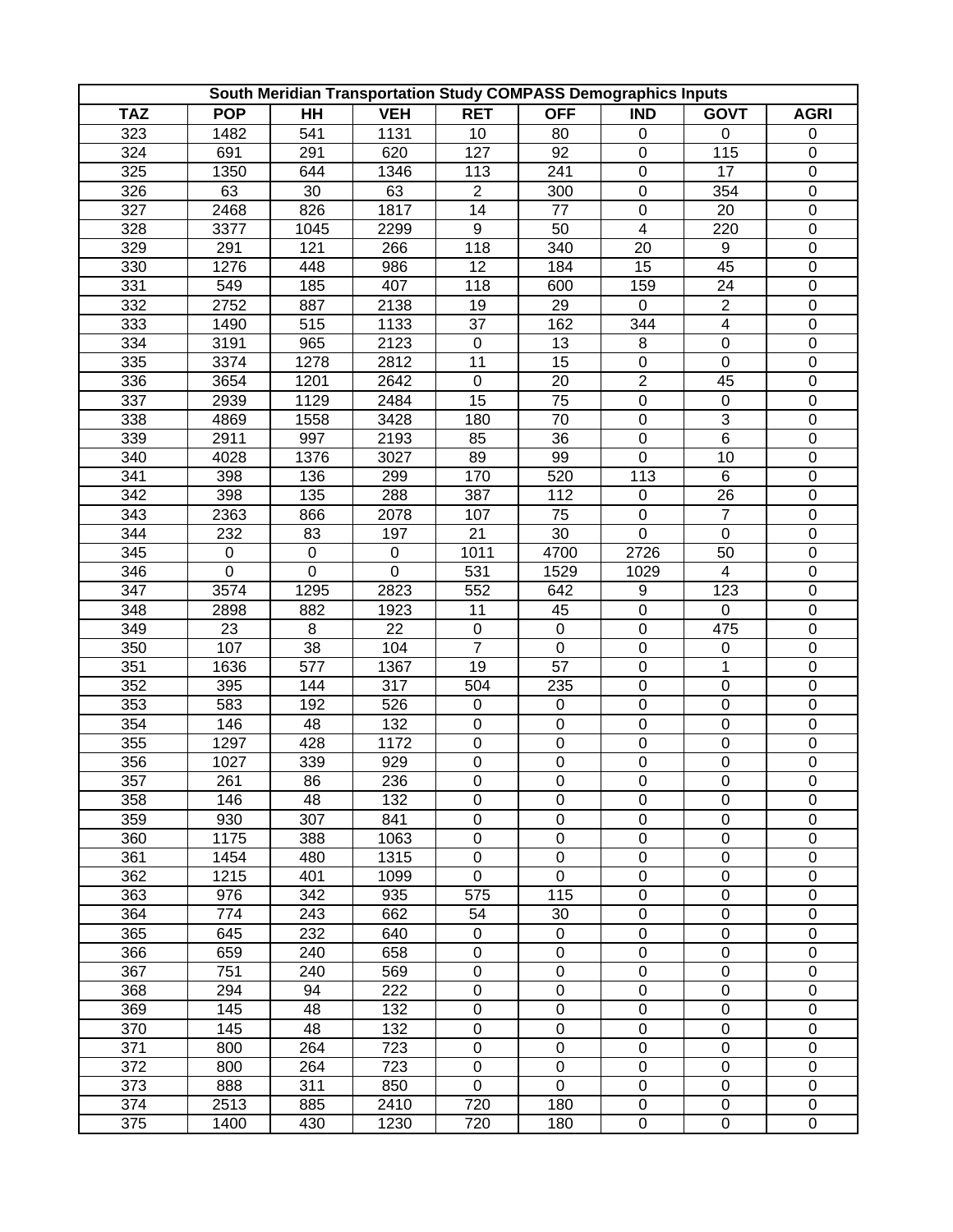|                  |                |                 |                  | South Meridian Transportation Study COMPASS Demographics Inputs |                  |                  |                  |                  |
|------------------|----------------|-----------------|------------------|-----------------------------------------------------------------|------------------|------------------|------------------|------------------|
| <b>TAZ</b>       | <b>POP</b>     | $\overline{HH}$ | <b>VEH</b>       | <b>RET</b>                                                      | <b>OFF</b>       | <b>IND</b>       | <b>GOVT</b>      | <b>AGRI</b>      |
| $\overline{376}$ | 2773           | 867             | 2372             | 240                                                             | 240              | $\boldsymbol{0}$ | $\boldsymbol{0}$ | $\mathbf 0$      |
| $\overline{377}$ | 1941           | 707             | 1937             | 240                                                             | 240              | $\overline{0}$   | $\overline{0}$   | $\mathbf 0$      |
| $\overline{378}$ | 1546           | 563             | 1542             | $\overline{0}$                                                  | $\mathbf 0$      | $\overline{0}$   | $\overline{0}$   | $\overline{0}$   |
| 379              | 4131           | 1320            | 3128             | $\mathbf 0$                                                     | $\mathsf 0$      | $\overline{0}$   | $\mathbf 0$      | $\boldsymbol{0}$ |
| 380              | 739            | 236             | 559              | $\overline{0}$                                                  | $\overline{0}$   | $\boldsymbol{0}$ | $\boldsymbol{0}$ | $\boldsymbol{0}$ |
| 381              | 194            | 72              | 197              | 1440                                                            | 800              | $\mathbf 0$      | $\boldsymbol{0}$ | $\boldsymbol{0}$ |
| 382              | 2973           | 979             | 2685             | 240                                                             | 240              | $\overline{0}$   | $\boldsymbol{0}$ | $\boldsymbol{0}$ |
| 383              | 813            | 296             | 811              | 0                                                               | 0                | $\boldsymbol{0}$ | $\mathsf 0$      | $\boldsymbol{0}$ |
| 384              | 4131           | 1320            | 3128             | $\pmb{0}$                                                       | $\mathsf 0$      | $\mathbf 0$      | $\boldsymbol{0}$ | $\boldsymbol{0}$ |
| 385              | 146            | 48              | 131              | $\overline{0}$                                                  | $\overline{0}$   | $\overline{0}$   | $\overline{0}$   | $\overline{0}$   |
| 386              | 129            | 48              | 132              | $\mathbf 0$                                                     | $\mathsf 0$      | $\pmb{0}$        | $\boldsymbol{0}$ | $\boldsymbol{0}$ |
| 387              | 1119           | 373             | 1023             | $\pmb{0}$                                                       | $\mathsf 0$      | $\mathbf 0$      | $\boldsymbol{0}$ | $\boldsymbol{0}$ |
| 388              | 873            | 291             | 798              | $\mathbf 0$                                                     | $\mathsf 0$      | $\boldsymbol{0}$ | $\boldsymbol{0}$ | $\mathbf 0$      |
| 389              | 659            | 240             | 658              | $\overline{0}$                                                  | $\overline{0}$   | $\overline{0}$   | $\overline{0}$   | $\overline{0}$   |
| 390              | 659            | 240             | 658              | $\overline{0}$                                                  | $\overline{0}$   | $\overline{0}$   | $\overline{0}$   | $\boldsymbol{0}$ |
| 391              | 751            | 240             | 569              | $\overline{0}$                                                  | $\overline{0}$   | $\overline{0}$   | $\overline{0}$   | $\mathbf 0$      |
| 392              | $\overline{0}$ | $\overline{0}$  | $\overline{0}$   | $\overline{0}$                                                  | $\overline{0}$   | $\overline{0}$   | $\overline{0}$   | $\mathbf 0$      |
| 393              | 167            | 48              | 116              | $\overline{0}$                                                  | $\overline{0}$   | $\overline{0}$   | $\overline{0}$   | $\boldsymbol{0}$ |
| 394              | 167            | 48              | 116              | $\mathbf 0$                                                     | $\mathsf 0$      | $\boldsymbol{0}$ | $\boldsymbol{0}$ | $\boldsymbol{0}$ |
| 395              | 167            | 48              | 116              | $\mathbf 0$                                                     | $\pmb{0}$        | $\boldsymbol{0}$ | $\boldsymbol{0}$ | $\boldsymbol{0}$ |
| 396              | 327            | 94              | 227              | $\mathbf 0$                                                     | $\mathbf 0$      | $\mathbf 0$      | $\mathbf 0$      | $\boldsymbol{0}$ |
| 397              | 302            | 101             | 277              | $\overline{3}$                                                  | $\overline{5}$   | $\overline{5}$   | $\boldsymbol{0}$ | $\boldsymbol{0}$ |
| 398              | 711            | 243             | 666              | $\overline{3}$                                                  | $\overline{15}$  | $\overline{15}$  | $\overline{0}$   | $\boldsymbol{0}$ |
| 399              | 197            | 87              | 238              | $\overline{218}$                                                | $\overline{21}$  | 45               | $\overline{38}$  | $\boldsymbol{0}$ |
| 700              | 161            | 48              | 106              | 0                                                               | 0                | $\overline{0}$   | $\boldsymbol{0}$ | $\boldsymbol{0}$ |
| 701              | 161            | 48              | 106              | $\pmb{0}$                                                       | 0                | $\pmb{0}$        | $\boldsymbol{0}$ | $\boldsymbol{0}$ |
| 702              | 161            | 48              | 106              | $\pmb{0}$                                                       | $\boldsymbol{0}$ | $\boldsymbol{0}$ | $\boldsymbol{0}$ | $\mathbf 0$      |
| 703              | 161            | 48              | 106              | $\overline{0}$                                                  | $\overline{0}$   | $\overline{0}$   | $\overline{0}$   | $\overline{0}$   |
| 704              | 804            | $\frac{1}{240}$ | 530              | $\overline{0}$                                                  | $\mathsf 0$      | $\overline{0}$   | $\boldsymbol{0}$ | $\boldsymbol{0}$ |
| 705              | 804            | 240             | 530              | $\overline{0}$                                                  | $\mathsf 0$      | $\overline{0}$   | $\overline{0}$   | $\mathbf 0$      |
| 706              | 482            | 144             | 318              | $\overline{0}$                                                  | $\overline{0}$   | $\overline{0}$   | $\overline{0}$   | $\mathbf 0$      |
| 707              | 161            | 48              | 106              | $\overline{0}$                                                  | $\mathsf 0$      | $\overline{0}$   | $\boldsymbol{0}$ | $\boldsymbol{0}$ |
| 708              | 673            | 201             | 444              | $\mathbf 0$                                                     | $\mathsf 0$      | $\boldsymbol{0}$ | $\boldsymbol{0}$ | $\boldsymbol{0}$ |
| 709              | 161            | 48              | 106              | $\pmb{0}$                                                       | 0                | $\boldsymbol{0}$ | $\boldsymbol{0}$ | $\boldsymbol{0}$ |
| 710              | 804            | 240             | 530              | $\overline{0}$                                                  | $\overline{0}$   | $\overline{0}$   | $\boldsymbol{0}$ | $\overline{0}$   |
| 711              | 161            | 48              | 106              | $\mathbf 0$                                                     | 0                | $\boldsymbol{0}$ | $\boldsymbol{0}$ | $\boldsymbol{0}$ |
| 712              | 322            | 94              | 215              | $\mathbf 0$                                                     | 0                | $\boldsymbol{0}$ | $\boldsymbol{0}$ | $\boldsymbol{0}$ |
| $\overline{713}$ | 322            | $\overline{94}$ | $\overline{215}$ | $\overline{0}$                                                  | $\overline{0}$   | $\overline{0}$   | $\overline{0}$   | $\overline{0}$   |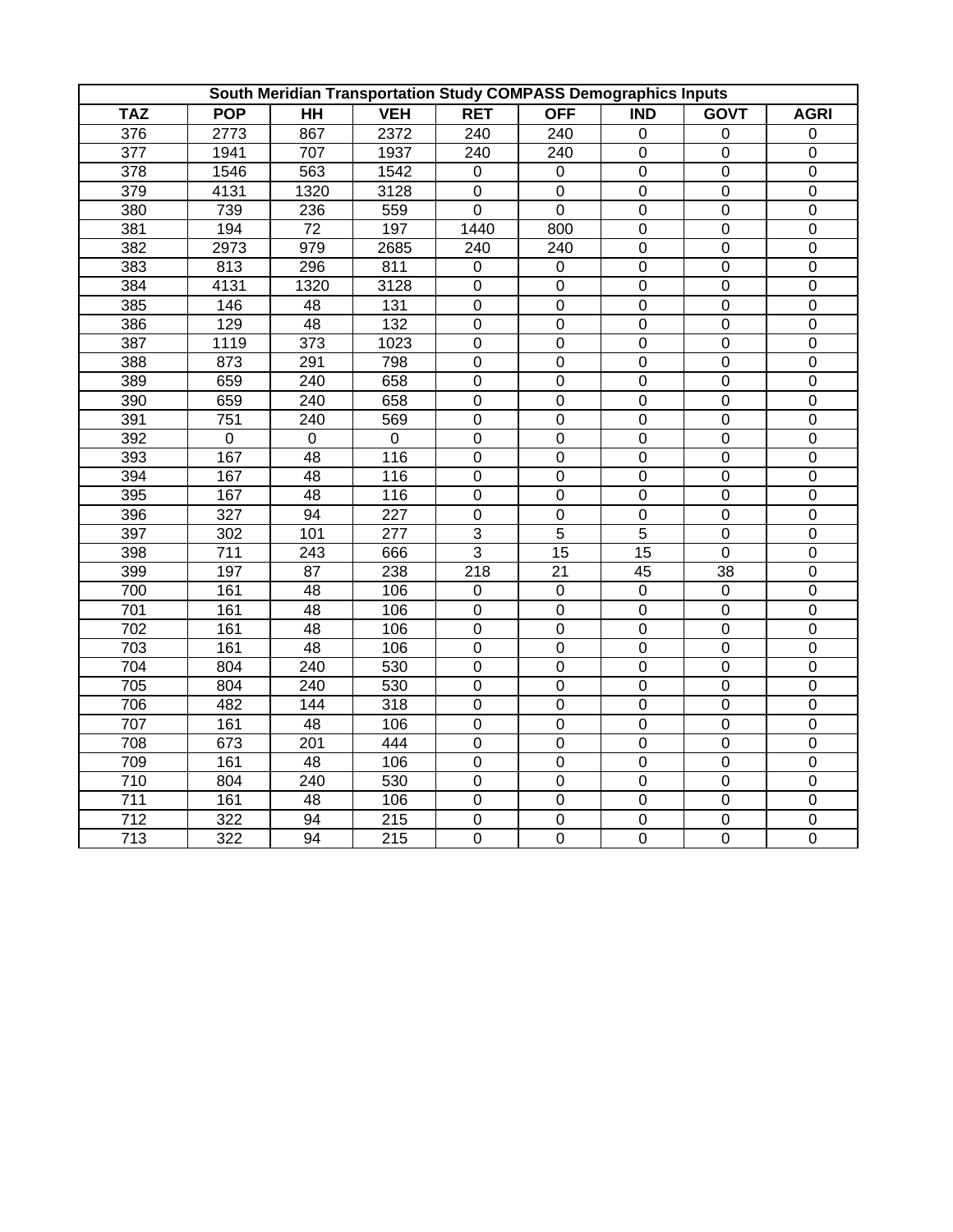|                      |                                              |                                       |                                                                                |                                                                     |                                                                   |                                                                     | <b>South Meridian Transportation Plan Roadway Forecasts</b>       |                                                                     |                                                                          |                                                                     |                                                                   |                                                                     |                                                                   |
|----------------------|----------------------------------------------|---------------------------------------|--------------------------------------------------------------------------------|---------------------------------------------------------------------|-------------------------------------------------------------------|---------------------------------------------------------------------|-------------------------------------------------------------------|---------------------------------------------------------------------|--------------------------------------------------------------------------|---------------------------------------------------------------------|-------------------------------------------------------------------|---------------------------------------------------------------------|-------------------------------------------------------------------|
|                      |                                              |                                       |                                                                                |                                                                     |                                                                   |                                                                     |                                                                   | <b>East-West Arterials</b>                                          |                                                                          |                                                                     |                                                                   |                                                                     |                                                                   |
| Road                 | Location                                     | 2030 Roadway<br><b>Classification</b> | <b>Existing Projected Peak</b><br><b>Hour. Peak Direction</b><br><b>Volume</b> | 2010 Projected Peak<br><b>Hour. Peak Direction</b><br><b>Volume</b> | # of Lanes for<br>Acceptable LOS 2010<br>Peak Hour <sup>1,2</sup> | 2015 Projected Peak<br><b>Hour. Peak Direction</b><br><b>Volume</b> | # of Lanes for<br>Acceptable LOS 2015<br>Peak Hour <sup>1,2</sup> | 2020 Projected Peak<br><b>Hour. Peak Direction</b><br><b>Volume</b> | # of Lanes for<br><b>Acceptable LOS 2020</b><br>Peak Hour <sup>1,2</sup> | 2025 Projected Peak<br><b>Hour. Peak Direction</b><br><b>Volume</b> | # of Lanes for<br>Acceptable LOS 2025<br>Peak Hour <sup>1,2</sup> | 2030 Projected Peak<br><b>Hour. Peak Direction</b><br><b>Volume</b> | # of Lanes for<br>Acceptable LOS<br>2030 Peak Hour <sup>1,2</sup> |
| Overland Road        | E/O McDermott                                | <b>Local Road</b>                     | 35                                                                             | 112                                                                 | 2                                                                 | 208                                                                 | 2                                                                 | 305                                                                 | 2                                                                        | 401                                                                 | $\overline{2}$                                                    | 497                                                                 |                                                                   |
| Overland Road        | E/O Black Cat                                | <b>Minor Arterial</b>                 | $\Omega$                                                                       | 61                                                                  | 2                                                                 | 138                                                                 | 2                                                                 | 215                                                                 | $\mathcal{P}$                                                            | 291                                                                 | 2                                                                 | 368                                                                 |                                                                   |
| Overland Road        | E/O Ten Mile for 1/2 mile Principal Arterial |                                       | 324                                                                            | 359                                                                 | $\mathcal{P}$                                                     | 403                                                                 | $\mathcal{P}$                                                     | 447                                                                 | $\mathcal{P}$                                                            | 491                                                                 | 2                                                                 | 535                                                                 |                                                                   |
| Overland Road        | W/O Linder for 1/2 mile                      | <b>Principal Arterial</b>             | 324                                                                            | 514                                                                 | $\overline{2}$                                                    | 752                                                                 |                                                                   | 990                                                                 | -5                                                                       | 1,227                                                               | 5                                                                 | 1,465                                                               | -5                                                                |
| Overland Road        | E/O Linder                                   | <b>Principal Arterial</b>             | 562                                                                            | 746                                                                 |                                                                   | 975                                                                 |                                                                   | 1,204                                                               |                                                                          | 1,434                                                               | -5                                                                | 1,663                                                               | -5                                                                |
| Overland Road        | E/O Meridian Road                            | <b>Principal Arterial</b>             | 1.562                                                                          | 1.546                                                               | 5                                                                 | 1.526                                                               | -5                                                                | 1.505                                                               | -5                                                                       | 1.485                                                               | -5                                                                | 1.465                                                               | -5                                                                |
| Overland Road        | E/O Locust Grove                             | <b>Principal Arterial</b>             | 904                                                                            | 1,037                                                               |                                                                   | 1,202                                                               | -5                                                                | 1,368                                                               |                                                                          | 1,533                                                               | 5                                                                 | 1,699                                                               | -5                                                                |
| <b>Overland Road</b> | E/O Eagle                                    | <b>Principal Arterial</b>             | 1,050                                                                          | 1,129                                                               | 5                                                                 | 1,227                                                               | -5                                                                | 1,325                                                               | -5                                                                       | 1,424                                                               | 5                                                                 | 1,522                                                               | -5                                                                |
| <b>Victory Road</b>  | E/O McDermott                                | <b>Minor Arterial</b>                 | 303                                                                            | 354                                                                 | 2                                                                 | 417                                                                 | 2                                                                 | 480                                                                 | 2                                                                        | 544                                                                 | 2                                                                 | 607                                                                 |                                                                   |
| Victory Road         | E/O Black Cat                                | <b>Minor Arterial</b>                 | 277                                                                            | 313                                                                 | $\overline{2}$                                                    | 359                                                                 | $\overline{2}$                                                    | 404                                                                 | 2                                                                        | 450                                                                 | 2                                                                 | 495                                                                 |                                                                   |
| <b>Victory Road</b>  | E/O Ten Mile                                 | <b>Minor Arterial</b>                 | 173                                                                            | 219                                                                 | 2                                                                 | 277                                                                 | $\overline{2}$                                                    | 334                                                                 | -2                                                                       | 392                                                                 | 2                                                                 | 449                                                                 |                                                                   |
| Victory Road         | E/O Linder                                   | <b>Minor Arterial</b>                 | 227                                                                            | 299                                                                 | 2                                                                 | 389                                                                 | 2                                                                 | 480                                                                 | 2                                                                        | 570                                                                 | -3.                                                               | 660                                                                 | $\mathbf{3}$                                                      |
| <b>Victory Road</b>  | E/O Meridian Road for                        | Minor Arterial                        | 272                                                                            | 328                                                                 | 2                                                                 | 397                                                                 | 2                                                                 | 466                                                                 | 2                                                                        | 536                                                                 | 2                                                                 | 605                                                                 |                                                                   |
| <b>Victory Road</b>  | W/O Locust Grove for 1/2 Minor Arterial      |                                       | 272                                                                            | 332                                                                 | 2                                                                 | 408                                                                 | 2                                                                 | 483                                                                 | 2                                                                        | 559                                                                 |                                                                   | 634                                                                 | -3                                                                |
| Victory Road         | E/O Locust Grove                             | <b>Minor Arterial</b>                 | 304                                                                            | 338                                                                 | 2                                                                 | 380                                                                 | $\mathcal{P}$                                                     | 422                                                                 | 2                                                                        | 464                                                                 | 2                                                                 | 506                                                                 |                                                                   |
| <b>Victory Road</b>  | E/O Eagle                                    | <b>Minor Arterial</b>                 | 215                                                                            | 294                                                                 | 2                                                                 | 393                                                                 | 2                                                                 | 492                                                                 | $\mathcal{P}$                                                            | 591                                                                 |                                                                   | 690                                                                 | 3                                                                 |
| <b>Amity Road</b>    | E/O McDermott                                | <b>Principal Arterial</b>             | 489                                                                            | 500                                                                 | $\mathcal{P}$                                                     | 513                                                                 | $\mathcal{P}$                                                     | 527                                                                 | $\mathcal{P}$                                                            | 540                                                                 | 2                                                                 | 554                                                                 | $5*$                                                              |
| Amity Road           | E/O Black Cat                                | <b>Principal Arterial</b>             | 489                                                                            | 486                                                                 | 2                                                                 | 483                                                                 | 2                                                                 | 479                                                                 | $\mathcal{P}$                                                            | 476                                                                 | $\overline{2}$                                                    | 472                                                                 | $5*$                                                              |
| <b>Amity Road</b>    | E/O Ten Mile                                 | <b>Principal Arterial</b>             | 524                                                                            | 539                                                                 | 2                                                                 | 559                                                                 | 2                                                                 | 578                                                                 | 2                                                                        | 597                                                                 | 2                                                                 | 616                                                                 | $5^*$                                                             |
| <b>Amity Road</b>    | E/O Linder for 3/4 mile                      | <b>Principal Arterial</b>             | 531                                                                            | 566                                                                 | 2                                                                 | 609                                                                 | 2                                                                 | 652                                                                 | $\mathcal{P}$                                                            | 696                                                                 |                                                                   | 739                                                                 | 5*                                                                |
| <b>Amity Road</b>    | W/O Meridian Road for 1                      | 1 Principal Arterial                  | 531                                                                            | 585                                                                 | $\mathcal{P}$                                                     | 652                                                                 | 2                                                                 | 719                                                                 |                                                                          | 786                                                                 | $\mathbf{3}$                                                      | 853                                                                 | $5^*$                                                             |
| <b>Amity Road</b>    | E/O Meridian Road for 1                      | <b>/Minor Arterial</b>                | 528                                                                            | 639                                                                 |                                                                   | 777                                                                 | .5                                                                | 915                                                                 | -5                                                                       | 1.054                                                               | -5                                                                | 1,192                                                               | $5^*$                                                             |
| <b>Amity Road</b>    | W/O Locust Grove for 1                       | /2 Minor Arterial                     | 528                                                                            | 628                                                                 |                                                                   | 752                                                                 | 5                                                                 | 876                                                                 |                                                                          | 1,001                                                               | -5                                                                | 1,125                                                               | $5^*$                                                             |
| <b>Amity Road</b>    | E/O Locust Grove                             | <b>Minor Arterial</b>                 | 495                                                                            | 603                                                                 |                                                                   | 737                                                                 | -5                                                                | $\overline{872}$                                                    | -5                                                                       | 1,006                                                               | -5                                                                | 1,141                                                               | $5^*$                                                             |
| <b>Amity Road</b>    | E/O Eagle Road                               | <b>Major Collector</b>                | 392                                                                            | 409                                                                 | 2                                                                 | 431                                                                 | 2                                                                 | 453                                                                 | $\mathcal{P}$                                                            | 474                                                                 | $\overline{2}$                                                    | 496                                                                 | -51                                                               |
| Lake Hazel Road      | E/O McDermott                                | <b>Principal Arterial</b>             | 122                                                                            | 337                                                                 | $\mathcal{P}$                                                     | 605                                                                 | 2                                                                 | 874                                                                 |                                                                          | 1,142                                                               | -5                                                                | 1,411                                                               | -5                                                                |
| Lake Hazel Road      | E/O Black Cat                                | <b>Principal Arterial</b>             | 119                                                                            | 338                                                                 | 2                                                                 | 612                                                                 | 2                                                                 | 886                                                                 |                                                                          | 1.160                                                               | 5                                                                 | 1,434                                                               | -5                                                                |
| Lake Hazel Road      | E/O Ten Mile                                 | <b>Principal Arterial</b>             | 147                                                                            | 376                                                                 | 2                                                                 | 662                                                                 | 2                                                                 | 948                                                                 |                                                                          | 1,234                                                               | 5                                                                 | 1,520                                                               | -5                                                                |
| Lake Hazel Road      | E/O Linder                                   | <b>Principal Arterial</b>             | 163                                                                            | 480                                                                 | $\mathcal{P}$                                                     | 877                                                                 |                                                                   | 1,273                                                               | -5                                                                       | 1,670                                                               | 5                                                                 | 2,066                                                               | $\overline{7}$                                                    |
| Lake Hazel Road      | E/O Meridian Road                            | <b>Principal Arterial</b>             | $\overline{200}$                                                               | 477                                                                 | $\mathcal{P}$                                                     | 824                                                                 |                                                                   | 1.170                                                               |                                                                          | 1,517                                                               | -5                                                                | 1,863                                                               | -5                                                                |
| Lake Hazel Road      | E/O Locust Grove                             | <b>Principal Arterial</b>             | 193                                                                            | 480                                                                 | 2                                                                 | 839                                                                 |                                                                   | 1,198                                                               | -5                                                                       | 1,556                                                               | 5                                                                 | 1,915                                                               | $\overline{7}$                                                    |
| Lake Hazel Road      | E/O Eagle                                    | <b>Principal Arterial</b>             | 327                                                                            | 583                                                                 | $\mathcal{P}$                                                     | 902                                                                 |                                                                   | 1,221                                                               | -5                                                                       | 1,541                                                               | 5                                                                 | 1,860                                                               | -5                                                                |
| Columbia Road        | E/O Linder                                   | <b>Minor Arterial</b>                 | 345                                                                            | 355                                                                 | 2                                                                 | 367                                                                 | 2                                                                 | 379                                                                 | -2                                                                       | 392                                                                 | $\overline{2}$                                                    | 404                                                                 |                                                                   |
| Columbia Road        | E/O Meridian Road                            | <b>Minor Arterial</b>                 | 169                                                                            | 217                                                                 | $\overline{2}$                                                    | 277                                                                 | $\overline{2}$                                                    | 336                                                                 | $\mathcal{P}$                                                            | 396                                                                 | 2                                                                 | 456                                                                 |                                                                   |
| Columbia Road        | E/O Locust Grove                             | <b>Minor Arterial</b>                 | 171                                                                            | 223                                                                 | $\mathcal{P}$                                                     | 289                                                                 | $\mathcal{P}$                                                     | 354                                                                 | $\mathcal{P}$                                                            | 420                                                                 | 2                                                                 | 485                                                                 |                                                                   |
| Columbia Road        | E/O Eagle                                    | <b>Minor Arterial</b>                 | 151                                                                            | $\overline{203}$                                                    | $\mathcal{P}$                                                     | 267                                                                 | $\mathcal{P}$                                                     | 332                                                                 | $\mathcal{P}$                                                            | 396                                                                 | $\mathcal{P}$                                                     | 461                                                                 |                                                                   |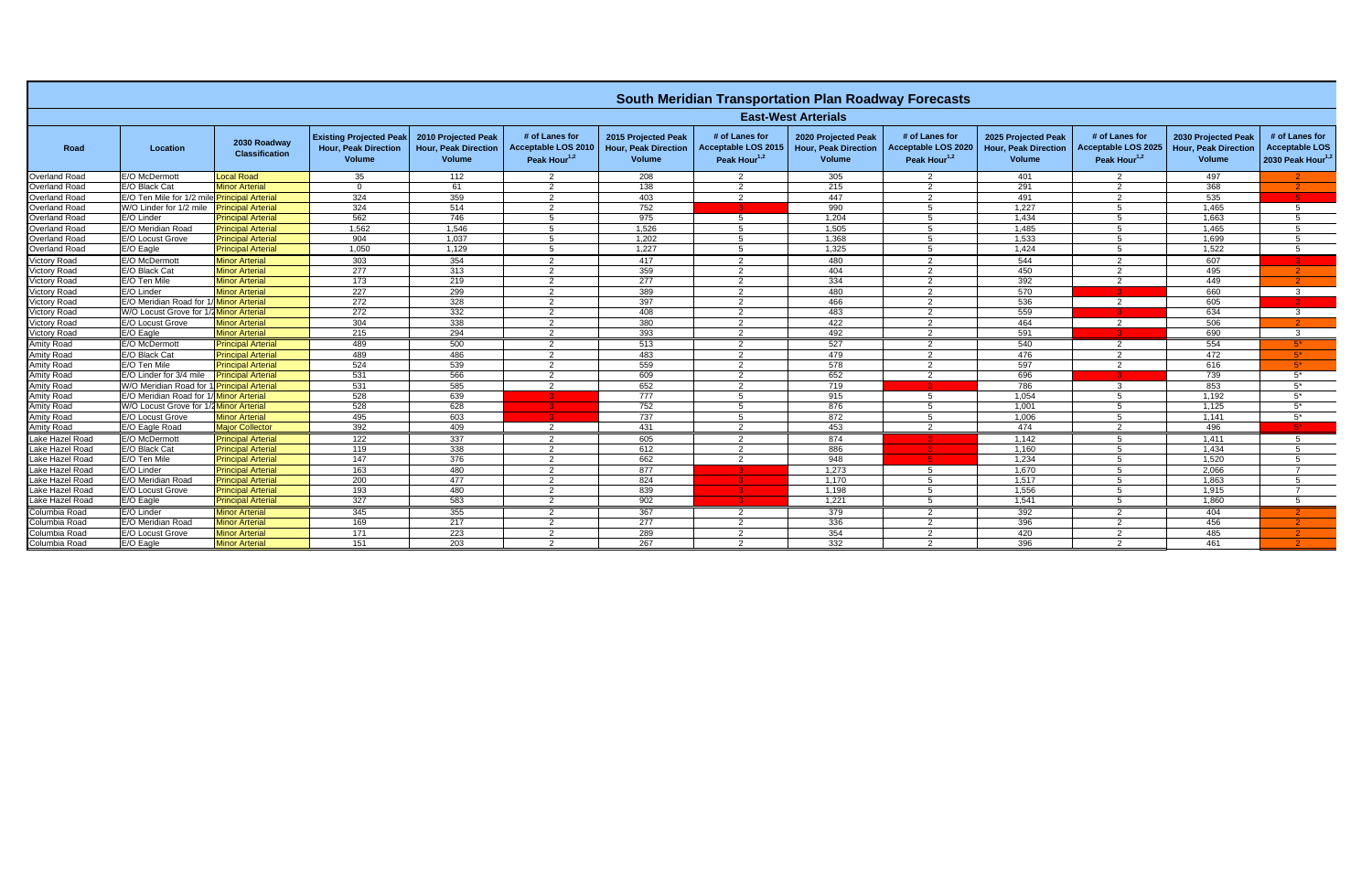|                                        |                                              |                                       |                                                                                |                                                              |                                                                   |                                                                     | <b>South Meridian Transportation Plan Roadway Forecasts</b>     |                                                              |                                                                    |                                                                     |                                                          |                                                              |                                                                          |
|----------------------------------------|----------------------------------------------|---------------------------------------|--------------------------------------------------------------------------------|--------------------------------------------------------------|-------------------------------------------------------------------|---------------------------------------------------------------------|-----------------------------------------------------------------|--------------------------------------------------------------|--------------------------------------------------------------------|---------------------------------------------------------------------|----------------------------------------------------------|--------------------------------------------------------------|--------------------------------------------------------------------------|
|                                        |                                              |                                       |                                                                                |                                                              |                                                                   |                                                                     |                                                                 | <b>North-South Arterials</b>                                 |                                                                    |                                                                     |                                                          |                                                              |                                                                          |
| Road                                   | Location                                     | 2030 Roadway<br><b>Classification</b> | <b>Existing Projected Peak</b><br><b>Hour, Peak Direction</b><br><b>Volume</b> | 2010 Projected Peak<br><b>Hour, Peak Direction</b><br>Volume | # of Lanes for<br>Acceptable LOS 2010<br>Peak Hour <sup>1,2</sup> | 2015 Projected Peak<br><b>Hour, Peak Direction</b><br><b>Volume</b> | # of Lanes for<br><b>Acceptable LOS 2015</b><br>Peak Hour $1,2$ | 2020 Projected Peak<br><b>Hour, Peak Direction</b><br>Volume | # of Lanes for<br><b>Acceptable LOS 2020</b><br>Peak Hour $^{1,2}$ | 2025 Projected Peak<br><b>Hour, Peak Direction</b><br><b>Volume</b> | # of Lanes for<br>Acceptable LOS 2025<br>Peak Hour $1,2$ | 2030 Projected Peak<br><b>Hour, Peak Direction</b><br>Volume | # of Lanes for<br><b>Acceptable LOS</b><br>2030 Peak Hour <sup>1,2</sup> |
| <b>McDermott Road</b>                  | N/O Overland                                 | <b>Principal Arterial</b>             | $\overline{0}$                                                                 | 172                                                          | 2                                                                 | 388                                                                 | $\overline{\mathbf{2}}$                                         | 603                                                          | $\overline{2}$                                                     | 819                                                                 |                                                          | 1,034                                                        | $5^*$                                                                    |
| McDermott Road                         | N/O Victory                                  | <b>Principal Arterial</b>             | 29                                                                             | 141                                                          | $\mathcal{P}$                                                     | 280                                                                 | $\overline{2}$                                                  | 420                                                          | 2                                                                  | 559                                                                 | 2                                                        | 699                                                          |                                                                          |
| McDermott Road                         | N/O Amity                                    | <b>Principal Arterial</b>             | 20                                                                             | 118                                                          | $\mathcal{P}$                                                     | 241                                                                 | $\overline{2}$                                                  | 364                                                          | $\overline{2}$                                                     | 486                                                                 | $\overline{2}$                                           | 609                                                          |                                                                          |
| <b>McDermott Road</b>                  | N/O Lake Hazel                               | <b>Principal Arteria</b>              | 22                                                                             | 114                                                          | $\overline{2}$                                                    | 228                                                                 | $\overline{2}$                                                  | 342                                                          | 2                                                                  | 457                                                                 | $\overline{2}$                                           | 571                                                          |                                                                          |
| <b>Black Cat Road</b>                  | N/O Overland                                 | <b>Minor Arterial</b>                 | 145                                                                            | 225                                                          | 2                                                                 | 325                                                                 | $\overline{2}$                                                  | 426                                                          | 2                                                                  | 526                                                                 | $\overline{2}$                                           | 626                                                          |                                                                          |
| <b>Black Cat Road</b>                  | N/O Victory                                  | <b>Minor Arterial</b>                 | $\frac{145}{2}$                                                                | 186                                                          | $\overline{2}$                                                    | 238                                                                 | 2                                                               | 289                                                          | 2                                                                  | 341                                                                 | 2                                                        | 392                                                          | $5*$                                                                     |
| <b>Black Cat Road</b>                  | N/O Amity                                    | <b>Minor Arterial</b>                 | 147                                                                            | 172                                                          | $\mathcal{P}$                                                     | 204                                                                 | -2                                                              | 235                                                          | $\overline{2}$                                                     | 267                                                                 | 2                                                        | 298                                                          | $5^*$                                                                    |
| <b>Black Cat Road</b>                  | N/O Lake Hazel                               | <b>Minor Arterial</b>                 | 84                                                                             | 98                                                           | 2                                                                 | 114                                                                 | $\overline{2}$                                                  | 131                                                          | 2                                                                  | 148                                                                 | $\overline{2}$                                           | 165                                                          | $5*$                                                                     |
| <b>Ten Mile Road</b>                   | N/O Overland                                 | <b>Principal Arterial</b>             | 417                                                                            | 684                                                          |                                                                   | 1,019                                                               | -5                                                              | 1,353                                                        | 5                                                                  | 1,687                                                               | -5                                                       | 2,021                                                        | $\overline{7}$                                                           |
| <b>Ten Mile Road</b>                   | N/O Victory                                  | <b>Principal Arterial</b>             | $\overline{349}$                                                               | 541                                                          | 2                                                                 | 780                                                                 |                                                                 | 1.020                                                        | $5^{\circ}$                                                        | 1.259                                                               | $5^{\circ}$                                              | 1.499                                                        | $5^{\circ}$                                                              |
| <b>Ten Mile Road</b>                   | N/O Amity                                    | <b>Principal Arterial</b>             | 161                                                                            | 332                                                          | 2                                                                 | 545                                                                 | $\overline{2}$                                                  | 758                                                          |                                                                    | 971                                                                 | -5                                                       | 1,184                                                        | -5                                                                       |
| <b>Ten Mile Road</b>                   | N/O Lake Hazel                               | <b>Principal Arterial</b>             | 168                                                                            | 296                                                          | 2                                                                 | 455                                                                 | $\overline{2}$                                                  | 614                                                          | $\overline{2}$                                                     | 774                                                                 |                                                          | 933                                                          | -5                                                                       |
| Linder Road                            | N/O Overland                                 | <b>Minor Arterial</b>                 | $\Omega$                                                                       | 270                                                          | $\mathcal{P}$                                                     | 608                                                                 |                                                                 | 946                                                          | -5                                                                 | 1.284                                                               | -5                                                       | 1,622                                                        | $7^*$                                                                    |
| <b>Linder Road</b>                     | N/O Victory                                  | <b>Minor Arterial</b>                 | 160                                                                            | 261                                                          | 2                                                                 | 387                                                                 | $\overline{2}$                                                  | 513                                                          | 2                                                                  | 639                                                                 |                                                          | 765                                                          | -5                                                                       |
| <b>Linder Road</b>                     | N/O Amity                                    | <b>Minor Arterial</b>                 | 71                                                                             | 209                                                          | 2                                                                 | 381                                                                 | $\overline{2}$                                                  | 553                                                          |                                                                    | 726                                                                 | -5                                                       | 898                                                          | -5                                                                       |
| Linder Road                            | N/O Lake Hazel                               | <b>Minor Arterial</b>                 | 55                                                                             | 127                                                          | 2                                                                 | 218                                                                 | $\overline{2}$                                                  | 308                                                          | $\overline{2}$                                                     | 399                                                                 | $\overline{2}$                                           | 489                                                          |                                                                          |
| Meridian Road (SH 69) N/O Overland     |                                              | <b>Principal Arterial</b>             | 1,829                                                                          | 1,937                                                        |                                                                   | 2,072                                                               |                                                                 | 2.208                                                        |                                                                    | 2.343                                                               |                                                          | 2.478                                                        | $5***$                                                                   |
| Meridian Road (SH 69) N/O Victory      |                                              | <b>Principal Arterial</b>             | 1,396                                                                          | 1,535                                                        | 5                                                                 | 1,708                                                               | 5                                                               | 1,881                                                        | $\overline{7}$                                                     | 2,054                                                               | $\overline{7}$                                           | 2,227                                                        | $5***$                                                                   |
| Meridian Road (SH 69) N/O Amity        |                                              | <b>Principal Arterial</b>             | 1,407                                                                          | 1,548                                                        | 5                                                                 | 1,725                                                               | -5                                                              | 1,901                                                        |                                                                    | 2.078                                                               |                                                          | 2,254                                                        | $5***$                                                                   |
| Meridian Road (SH 69)   N/O Lake Hazel |                                              | <b>Principal Arterial</b>             | 1,426                                                                          | 1,559                                                        | -5                                                                | 1,726                                                               | -5                                                              | 1,893                                                        | 7                                                                  | 2,059                                                               | $\overline{7}$                                           | 2,226                                                        | $5***$                                                                   |
| Meridian Road (SH 69) N/O Columbia     |                                              | <b>Principal Arterial</b>             | 1.234                                                                          | 1,373                                                        | -5                                                                | 1.547                                                               | -5                                                              | 1.721                                                        | -5                                                                 | 1.894                                                               | $\overline{7}$                                           | 2.068                                                        | $5***$                                                                   |
| Meridian Road (SH 69) S/O Columbia     |                                              | <b>Principal Arterial</b>             | 1,014                                                                          | 1,137                                                        | - 5                                                               | 1,291                                                               | 5                                                               | 1,445                                                        | 5                                                                  | 1,598                                                               | - 5                                                      | 1,752                                                        | $5***$                                                                   |
| <b>Locust Grove Road</b>               | N/O Overland                                 | <b>Minor Arterial</b>                 | 342                                                                            | 481                                                          | -5                                                                | 656                                                                 | - 5                                                             | 830                                                          | 5                                                                  | 1.004                                                               | 5                                                        | 1.178                                                        | -5                                                                       |
| <b>Locust Grove Road</b>               | N/O Victory                                  | <b>Minor Arterial</b>                 | 131                                                                            | 280                                                          | $\mathcal{P}$                                                     | 465                                                                 | -2                                                              | 651                                                          |                                                                    | 836                                                                 | -5                                                       | 1,022                                                        | -5                                                                       |
| Locust Grove Road                      | N/O Amity                                    | <b>Minor Arterial</b>                 | 195                                                                            | $\overline{275}$                                             | 2                                                                 | 375                                                                 | $\overline{2}$                                                  | 474                                                          | 2                                                                  | 574                                                                 |                                                          | 674                                                          | $\mathbf{3}$                                                             |
| <b>Locust Grove Road</b>               | N/O Lake Hazel                               | <b>Minor Arterial</b>                 | 80                                                                             | 174                                                          | 2                                                                 | 291                                                                 | $\overline{2}$                                                  | 408                                                          | $\overline{2}$                                                     | 526                                                                 | $\overline{2}$                                           | 643                                                          |                                                                          |
| Locust Grove Road                      | N/O Columbia                                 | <b>Minor Arterial</b>                 | 27                                                                             | 123                                                          | 2                                                                 | 244                                                                 | $\overline{2}$                                                  | 364                                                          | $\overline{2}$                                                     | 485                                                                 | 2                                                        | 605                                                          |                                                                          |
| <b>Locust Grove Road</b>               | S/O Columbia                                 | <b>Minor Arterial</b>                 | $\overline{27}$                                                                | 54                                                           | 2                                                                 | 89                                                                  | $\overline{2}$                                                  | 123                                                          | 2                                                                  | 157                                                                 | 2                                                        | 191                                                          | $\mathcal{P}$                                                            |
| Eagle Road                             | N/O Overland                                 | <b>Principal Arterial</b>             | 1,573                                                                          | 1,602                                                        | 5                                                                 | 1,638                                                               | -5                                                              | 1,673                                                        | -5                                                                 | 1,709                                                               | 5                                                        | 1,745                                                        | -5                                                                       |
| Eagle Road                             | S/O Overland for 1/2 mile Principal Arterial |                                       | 562                                                                            | 675                                                          | -5                                                                | 817                                                                 | $\cdot$ 3                                                       | 959                                                          | -5                                                                 | 1,100                                                               | -5                                                       | 1,242                                                        | -5                                                                       |
| Eagle Road                             | N/O Victory for 1/2 mile                     | <b>Principal Arterial</b>             | 562                                                                            | 691                                                          |                                                                   | 852                                                                 | $\mathbf{3}$                                                    | 1,014                                                        | 5                                                                  | 1,175                                                               | 5                                                        | 1,336                                                        | -5                                                                       |
| Eagle Road                             | N/O Amity                                    | <b>Principal Arterial</b>             | 340                                                                            | 558                                                          | 2                                                                 | 831                                                                 |                                                                 | 1,103                                                        | 5                                                                  | 1,376                                                               | 5                                                        | 1,648                                                        | 5                                                                        |
| Eagle Road                             | N/O Lake Hazel                               | Principal Arterial                    | 265                                                                            | 404                                                          | 2                                                                 | 578                                                                 | $\overline{2}$                                                  | 752                                                          |                                                                    | 926                                                                 | -5                                                       | 1,100                                                        | -5                                                                       |
| Eagle Road                             | N/O Columbia                                 | <b>Minor Arterial</b>                 | 88                                                                             | 189                                                          | 2                                                                 | 316                                                                 | $\overline{2}$                                                  | 442                                                          | $\overline{2}$                                                     | 569                                                                 |                                                          | 695                                                          | 3                                                                        |
| Eagle Road                             | S/O Columbia                                 | <b>Local Road</b>                     | $\overline{34}$                                                                | 48                                                           | 2                                                                 | 65                                                                  | $\overline{2}$                                                  | 82                                                           | 2                                                                  | 99                                                                  | 2                                                        | $\overline{116}$                                             |                                                                          |

<sup>1</sup> From ACHD Capital Improvements Plan Table C-4 Ada County Street Capacity Guidelines

<sup>2</sup>ACHD CIP LOS Policy Peak Hour LOS Standards: LOS E for Principal Arterials and LOS D for Minor Arterials

\*McDermott Road, Black Cat Road, Linder Road, and Amity Road are currently being preserved for 5 lanes and this will be maintained

\*\*Meridian Road (SH 69) is regionally constrained to 5 lanes. ITD has no plans to widen SH 69 at this time.

Improvement needed by design year 3-lane improvement

needed by 2030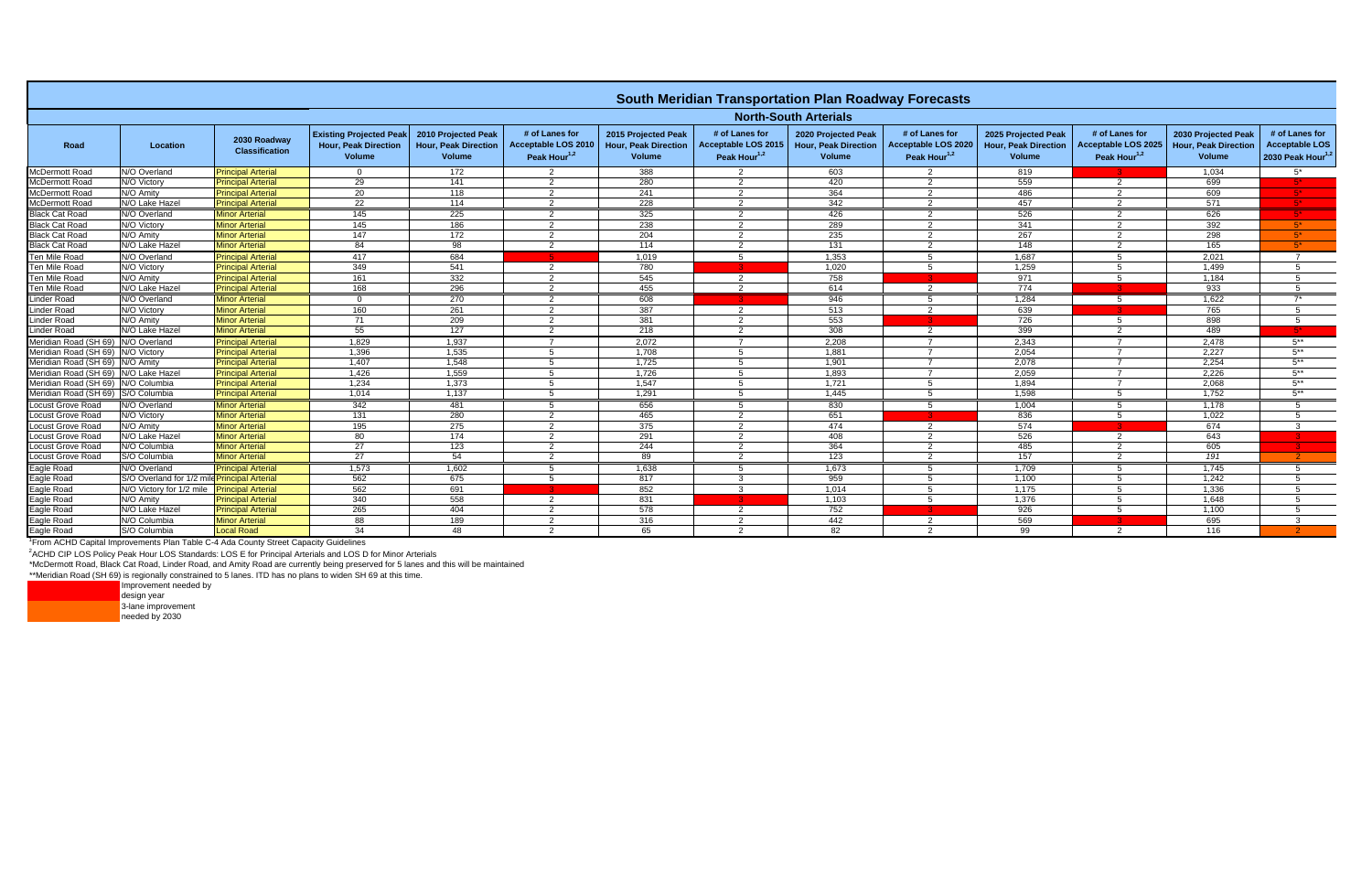|                               |                          |            |                                    |                                   | <b>South Meridian Transportation Plan Intersection Forecasts</b> |                        |                         |                       |                       |                               |                                           |                        |                       |                       |                       |                       |                |
|-------------------------------|--------------------------|------------|------------------------------------|-----------------------------------|------------------------------------------------------------------|------------------------|-------------------------|-----------------------|-----------------------|-------------------------------|-------------------------------------------|------------------------|-----------------------|-----------------------|-----------------------|-----------------------|----------------|
| <b>Intersection</b>           | Lane<br><b>Direction</b> | # of Lanes | Intersection<br><b>Layout Used</b> | <b>Turning</b><br><b>Movement</b> | <b>Existing PM</b>                                               | 2010 PM                | 2015 PM                 | 2020 PM               | 2025 PM               | 2030<br>PM                    | <b>Intersection</b><br><b>Layout Used</b> | <b>Existing</b><br>LOS | 2010 PM<br><b>LOS</b> | 2015 PM<br><b>LOS</b> | <b>2020 PM</b><br>LOS | 2025 PM<br><b>LOS</b> | 2030 PM<br>LOS |
| <b>Overland and McDermott</b> | EB                       |            |                                    | EBL                               | $\overline{0}$                                                   | $\overline{0}$         | $\mathbf 0$             | $\mathbf{0}$          | $\mathbf 0$           | $\mathbf{0}$                  |                                           |                        |                       |                       |                       |                       |                |
|                               |                          |            |                                    | EBT<br>EBR                        | $\mathbf 0$<br>$\mathbf 0$                                       | $\Omega$<br>0          | $\Omega$<br>$\mathbf 0$ | 0<br>$\Omega$         | $\Omega$<br>$\Omega$  | $\overline{0}$<br>$\mathbf 0$ |                                           |                        |                       |                       |                       |                       |                |
|                               | <b>WB</b>                |            |                                    | <b>WBL</b>                        | $\overline{22}$                                                  | 63                     | 115                     | 166                   | 218                   | 269                           |                                           |                        |                       |                       |                       |                       |                |
|                               |                          |            |                                    | <b>WBT</b>                        | $\mathbf 0$                                                      | $\mathbf 0$            | $\mathbf 0$             | $\mathbf{0}$          | $\mathbf 0$           | $\overline{0}$                |                                           |                        |                       |                       |                       |                       |                |
|                               |                          |            |                                    | <b>WBR</b><br><b>NBL</b>          | 13<br>$\overline{0}$                                             | 45<br>$\mathbf 0$      | 84<br>$\overline{0}$    | 124<br>$\overline{0}$ | 163<br>$\overline{0}$ | 203<br>$\overline{0}$         | 9MOD                                      | $\mathsf{A}$           | B                     | D                     | F                     |                       | D              |
|                               | NB.                      |            |                                    | <b>NBT</b>                        | 13                                                               | 143                    | 306                     | 469                   | 631                   | 794                           |                                           |                        |                       |                       |                       |                       |                |
|                               |                          |            |                                    | <b>NBR</b>                        | 12                                                               | 47                     | 90                      | 134                   | 177                   | 221                           |                                           |                        |                       |                       |                       |                       |                |
|                               | <b>SB</b>                |            |                                    | <b>SBL</b>                        | 11                                                               | 49                     | 97                      | 144                   | 192                   | 239                           |                                           |                        |                       |                       |                       |                       |                |
|                               |                          |            |                                    | <b>SBT</b><br><b>SBR</b>          | 14<br>$\mathbf{0}$                                               | 144<br>$\mathbf 0$     | 307<br>$\mathbf 0$      | 470<br>$\overline{0}$ | 632<br>$\mathbf 0$    | 795<br>$\overline{0}$         |                                           |                        |                       |                       |                       |                       |                |
|                               |                          |            |                                    |                                   | 85                                                               | 491                    | 999                     | 1506                  | 2014                  | 2521                          |                                           |                        |                       |                       |                       |                       |                |
| <b>Overland and Black Cat</b> | EB                       |            |                                    | <b>EBL</b>                        | 17                                                               | 57                     | 107                     | 158                   | 208                   | 258                           |                                           |                        |                       |                       |                       |                       |                |
|                               |                          |            |                                    | EBT                               | 0                                                                | 21                     | 47                      | 72                    | 98                    | 124                           |                                           |                        |                       |                       |                       |                       |                |
|                               | WB                       |            |                                    | EBR<br><b>WBL</b>                 | 6<br>$\overline{0}$                                              | 11<br>$\overline{7}$   | 17<br>15                | 24<br>23              | 30<br>32              | 36<br>40                      |                                           |                        |                       |                       |                       |                       |                |
|                               |                          |            |                                    | <b>WBT</b>                        | $\mathbf 0$                                                      | 29                     | 64                      | 100                   | 135                   | 171                           |                                           |                        |                       |                       |                       |                       |                |
|                               |                          |            |                                    | <b>WBR</b>                        | $\mathbf{0}$                                                     | 17                     | 38                      | 58                    | 79                    | 100                           | 2 Lane                                    | B                      | В                     | B                     | $\mathsf{C}$          | D                     | A              |
|                               | NB.                      |            |                                    | <b>NBL</b>                        | 23                                                               | 29                     | 35                      | 42                    | 49                    | 56                            | Roundabout                                |                        |                       |                       |                       |                       |                |
|                               |                          |            |                                    | <b>NBT</b><br><b>NBR</b>          | 107<br>$\mathbf 0$                                               | 115<br>$\overline{2}$  | 124<br>$5\phantom{.0}$  | 133<br>$\overline{7}$ | 143                   | 152<br>12                     |                                           |                        |                       |                       |                       |                       |                |
|                               | <b>SB</b>                |            |                                    | <b>SBL</b>                        | $\overline{0}$                                                   | $\overline{9}$         | 20                      | 30                    | 10<br>41              | 52                            |                                           |                        |                       |                       |                       |                       |                |
|                               |                          |            |                                    | <b>SBT</b>                        | 120                                                              | 151                    | 189                     | 227                   | 265                   | 303                           |                                           |                        |                       |                       |                       |                       |                |
|                               |                          |            |                                    | <b>SBR</b>                        | 25                                                               | 66                     | 117                     | 169                   | 220                   | 271                           |                                           |                        |                       |                       |                       |                       |                |
|                               |                          |            |                                    |                                   | 298                                                              | 511                    | 777                     | 1043                  | 1309                  | 1575                          |                                           |                        |                       |                       |                       |                       |                |
| <b>Overland and Ten Mile</b>  | EB                       |            |                                    | <b>EBL</b><br>EBT                 | $\mathbf 0$<br>0                                                 | 39<br>13               | 87<br>29                | 135<br>45             | 184<br>61             | 232<br>77                     |                                           |                        |                       |                       |                       |                       |                |
|                               |                          |            |                                    | <b>EBR</b>                        | $\mathbf{0}$                                                     | 10                     | 22                      | 34                    | 46                    | 58                            |                                           |                        |                       |                       |                       |                       |                |
|                               | <b>WB</b>                |            |                                    | <b>WBL</b>                        | 89                                                               | 86                     | 81                      | 77                    | 72                    | 68                            |                                           |                        |                       |                       |                       |                       |                |
|                               |                          |            |                                    | <b>WBT</b>                        | $\overline{0}$                                                   | 8                      | 18                      | 28                    | 38                    | 48                            |                                           |                        |                       |                       |                       |                       |                |
|                               | NB.                      |            |                                    | <b>WBR</b><br><b>NBL</b>          | 235<br>$\overline{0}$                                            | 316<br>$\overline{11}$ | 417<br>$\overline{24}$  | 519<br>38             | 620<br>51             | 721<br>65                     | 6, 5, 2                                   | $\mathsf C$            | F                     |                       |                       |                       | F, F, E        |
|                               |                          |            |                                    | <b>NBT</b>                        | 182                                                              | 280                    | 401                     | 523                   | 645                   | 767                           |                                           |                        |                       |                       |                       |                       |                |
|                               |                          |            |                                    | <b>NBR</b>                        | 37                                                               | 40                     | 43                      | 46                    | 49                    | 52                            |                                           |                        |                       |                       |                       |                       |                |
|                               | <b>SB</b>                |            |                                    | <b>SBL</b>                        | 131                                                              | 229                    | 351                     | 473                   | 595                   | 717                           |                                           |                        |                       |                       |                       |                       |                |
|                               |                          |            |                                    | <b>SBT</b><br><b>SBR</b>          | 255<br>$\overline{0}$                                            | 387<br>43              | 553<br>96               | 718<br>149            | 884<br>202            | 1049<br>255                   |                                           |                        |                       |                       |                       |                       |                |
|                               |                          |            |                                    |                                   | 929                                                              | 1459                   | 2122                    | 2784                  | 3446                  | 4109                          |                                           |                        |                       |                       |                       |                       |                |
| <b>Overland and Linder</b>    | EB                       |            |                                    | <b>EBL</b>                        | $\overline{0}$                                                   | 117                    | 262                     | 408                   | 553                   | 699                           |                                           |                        |                       |                       |                       |                       |                |
|                               |                          |            |                                    | <b>EBT</b>                        | 197                                                              | 253                    | 322                     | 391                   | 461                   | 530                           |                                           |                        |                       |                       |                       |                       |                |
|                               | WB                       |            |                                    | EBR<br><b>WBL</b>                 | $\overline{4}$<br>155                                            | $5\phantom{.0}$<br>164 | $6\phantom{.}6$<br>174  | 6<br>185              | $\overline{7}$<br>195 | 8<br>206                      |                                           |                        |                       |                       |                       |                       |                |
|                               |                          |            |                                    | <b>WBT</b>                        | 407                                                              | 467                    | 542                     | 618                   | 693                   | 768                           |                                           |                        |                       |                       |                       |                       |                |
|                               |                          |            |                                    | <b>WBR</b>                        | $\overline{0}$                                                   | 80                     | 179                     | 279                   | 378                   | 478                           | 6, 5, 2                                   | B                      | B                     | B                     | F                     |                       | F, F, E        |
|                               | <b>NB</b>                |            |                                    | <b>NBL</b>                        | 8                                                                | $\overline{9}$         | 10                      | 12                    | 13                    | 14                            |                                           |                        |                       |                       |                       |                       |                |
|                               |                          |            |                                    | <b>NBT</b><br><b>NBR</b>          | $\overline{0}$<br>45                                             | 74<br>50               | 167<br>57               | 259<br>64             | 352<br>70             | 444<br>77                     |                                           |                        |                       |                       |                       |                       |                |
|                               | <b>SB</b>                |            |                                    | <b>SBL</b>                        | $\mathbf 0$                                                      | 111                    | 250                     | 389                   | 527                   | 666                           |                                           |                        |                       |                       |                       |                       |                |
|                               |                          |            |                                    | <b>SBT</b>                        | 0                                                                | 80                     | 180                     | 281                   | 381                   | 481                           |                                           |                        |                       |                       |                       |                       |                |
|                               |                          |            |                                    | <b>SBR</b>                        | $\Omega$                                                         | 114                    | 256                     | 398                   | 541                   | 683                           |                                           |                        |                       |                       |                       |                       |                |
|                               |                          |            |                                    |                                   | 816                                                              | 1522                   | 2405                    | 3288                  | 4171                  | 5054                          |                                           |                        |                       |                       |                       |                       |                |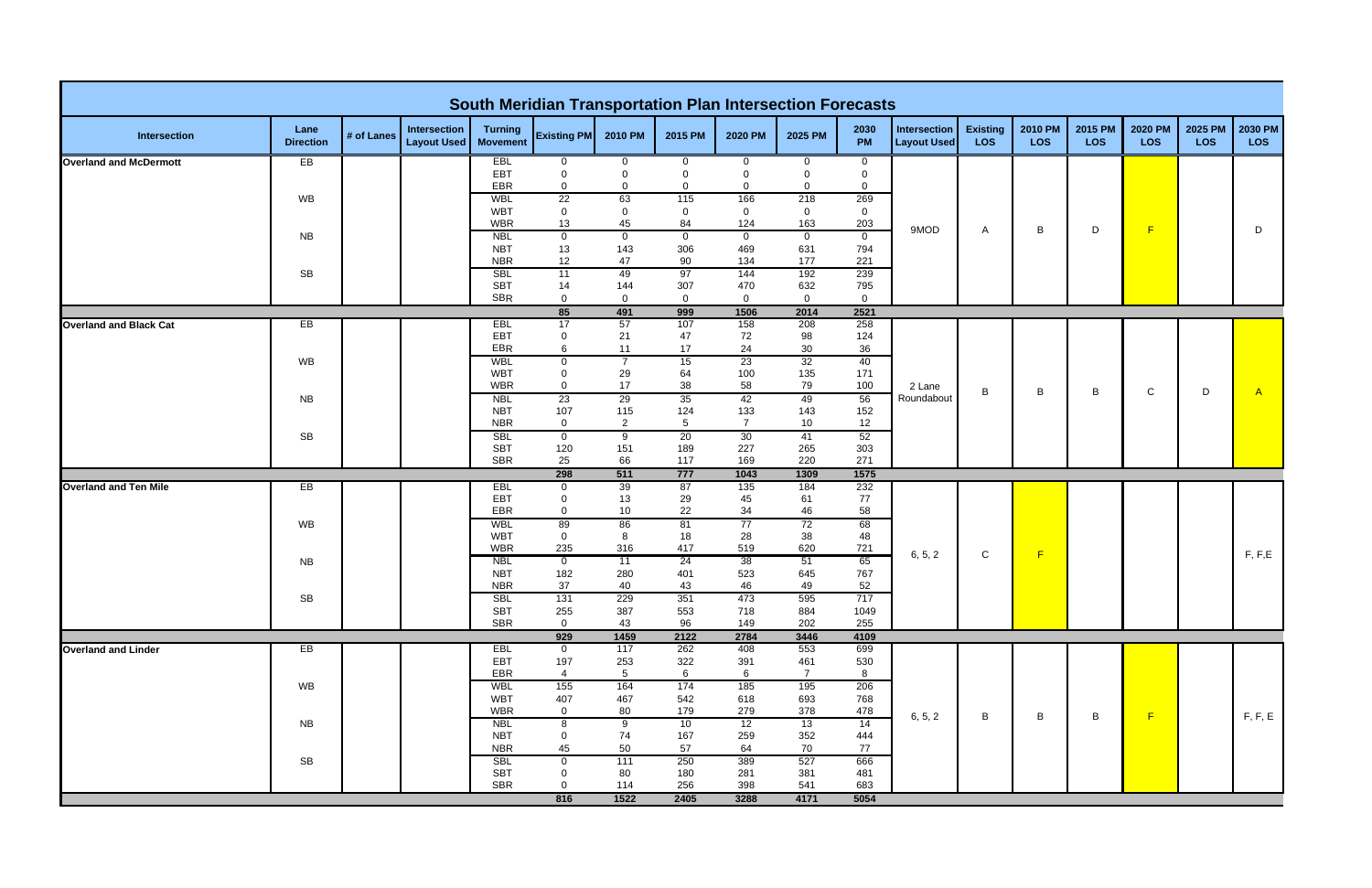|                                  |                          |            |                                    |                                   | <b>South Meridian Transportation Plan Intersection Forecasts</b> |                       |                 |             |             |             |                                           |                               |                       |                       |                       |                       |                       |
|----------------------------------|--------------------------|------------|------------------------------------|-----------------------------------|------------------------------------------------------------------|-----------------------|-----------------|-------------|-------------|-------------|-------------------------------------------|-------------------------------|-----------------------|-----------------------|-----------------------|-----------------------|-----------------------|
| <b>Intersection</b>              | Lane<br><b>Direction</b> | # of Lanes | Intersection<br><b>Layout Used</b> | <b>Turning</b><br><b>Movement</b> | <b>Existing PM</b>                                               | 2010 PM               | 2015 PM         | 2020 PM     | 2025 PM     | 2030<br>PM  | <b>Intersection</b><br><b>Layout Used</b> | <b>Existing</b><br><b>LOS</b> | 2010 PM<br><b>LOS</b> | 2015 PM<br><b>LOS</b> | 2020 PM<br><b>LOS</b> | 2025 PM<br><b>LOS</b> | 2030 PM<br><b>LOS</b> |
| <b>Overland and Meridian</b>     | EB                       |            |                                    | <b>EBL</b>                        | 302                                                              | 381                   | 479             | 578         | 676         | 775         |                                           |                               |                       |                       |                       |                       |                       |
|                                  |                          |            |                                    | EBT<br>EBR                        | 121<br>13                                                        | 194<br>25             | 285<br>39       | 375<br>54   | 466<br>68   | 557<br>83   |                                           |                               |                       |                       |                       |                       |                       |
|                                  | WB                       |            |                                    | <b>WBL</b>                        | 468                                                              | 468                   | 468             | 469         | 469         | 469         |                                           |                               |                       |                       |                       |                       |                       |
|                                  |                          |            |                                    | <b>WBT</b>                        | 335                                                              | 382                   | 442             | 501         | 560         | 619         |                                           |                               |                       |                       |                       |                       |                       |
|                                  |                          |            |                                    | <b>WBR</b>                        | 759                                                              | 684                   | 589             | 495         | 400         | 306         | $\overline{2}$                            | F                             | Е                     | F                     |                       |                       | F                     |
|                                  | <b>NB</b>                |            |                                    | <b>NBL</b><br><b>NBT</b>          | 41<br>768                                                        | 91<br>873             | 154<br>1004     | 217<br>1136 | 279<br>1267 | 342<br>1398 |                                           |                               |                       |                       |                       |                       |                       |
|                                  |                          |            |                                    | <b>NBR</b>                        | 76                                                               | 105                   | 141             | 176         | 212         | 248         |                                           |                               |                       |                       |                       |                       |                       |
|                                  | <b>SB</b>                |            |                                    | <b>SBL</b>                        | 320                                                              | 319                   | 318             | 317         | 315         | 314         |                                           |                               |                       |                       |                       |                       |                       |
|                                  |                          |            |                                    | <b>SBT</b><br><b>SBR</b>          | 1162<br>280                                                      | 1232<br>350           | 1320<br>438     | 1407<br>526 | 1495<br>614 | 1582<br>702 |                                           |                               |                       |                       |                       |                       |                       |
|                                  |                          |            |                                    |                                   | 4645                                                             | 5103                  | 5676            | 6249        | 6822        | 7395        |                                           |                               |                       |                       |                       |                       |                       |
| <b>Overland and Locust Grove</b> | EB                       |            |                                    | <b>EBL</b>                        | $\overline{2}$                                                   | 79                    | 176             | 272         | 369         | 465         |                                           |                               |                       |                       |                       |                       |                       |
|                                  |                          |            |                                    | EBT                               | 393                                                              | 396                   | 400             | 404         | 407         | 411         |                                           |                               |                       |                       |                       |                       |                       |
|                                  |                          |            |                                    | EBR                               | 78                                                               | 103                   | 134             | 166         | 197         | 228         |                                           |                               |                       |                       |                       |                       |                       |
|                                  | WB                       |            |                                    | <b>WBL</b><br><b>WBT</b>          | 263<br>641                                                       | 296<br>671            | 337<br>708      | 379<br>745  | 420<br>782  | 461<br>819  |                                           |                               |                       |                       |                       |                       |                       |
|                                  |                          |            |                                    | <b>WBR</b>                        | $\overline{0}$                                                   | $\overline{2}$        | $5\overline{)}$ | 8           | 11          | 14          |                                           |                               |                       |                       |                       |                       |                       |
|                                  | <b>NB</b>                |            |                                    | <b>NBL</b>                        | 71                                                               | 82                    | 96              | 110         | 124         | 138         | Existing, 5                               | $\mathsf C$                   | $\mathsf{C}$          | C                     | D                     | E.                    | F, E                  |
|                                  |                          |            |                                    | <b>NBT</b>                        | $\mathbf{3}$                                                     | 109                   | 240             | 372         | 504         | 636         |                                           |                               |                       |                       |                       |                       |                       |
|                                  |                          |            |                                    | <b>NBR</b><br><b>SBL</b>          | 119                                                              | 118<br>62             | 117<br>136      | 116<br>210  | 115<br>284  | 114<br>358  |                                           |                               |                       |                       |                       |                       |                       |
|                                  | <b>SB</b>                |            |                                    | <b>SBT</b>                        | $\mathbf{3}$                                                     | 56                    | 126             | 195         | 264         | 333         |                                           |                               |                       |                       |                       |                       |                       |
|                                  |                          |            |                                    | <b>SBR</b>                        | $\overline{2}$                                                   | 83                    | 184             | 285         | 386         | 487         |                                           |                               |                       |                       |                       |                       |                       |
|                                  |                          |            |                                    |                                   | 1576                                                             | 2057                  | 2659            | 3261        | 3862        | 4464        |                                           |                               |                       |                       |                       |                       |                       |
| <b>Overland and Eagle</b>        | EВ                       |            |                                    | <b>EBL</b><br>EBT                 | 205<br>199                                                       | 244<br>295            | 292<br>415      | 341<br>536  | 389<br>656  | 438<br>776  |                                           |                               |                       |                       |                       |                       |                       |
|                                  |                          |            |                                    | EBR                               | 15                                                               | 30                    | 48              | 67          | 85          | 104         |                                           |                               |                       |                       |                       |                       |                       |
|                                  | WB                       |            |                                    | <b>WBL</b>                        | 98                                                               | 120                   | 148             | 176         | 203         | 231         |                                           |                               |                       |                       |                       |                       |                       |
|                                  |                          |            |                                    | <b>WBT</b>                        | 485                                                              | 563                   | 660             | 757         | 855         | 952         |                                           |                               |                       |                       |                       |                       |                       |
|                                  |                          |            |                                    | <b>WBR</b>                        | 467                                                              | 446                   | 419             | 392         | 366<br>113  | 339         | Existing, 2                               | E.                            | E.                    | E.                    | Е                     | E.                    | F, E                  |
|                                  | <b>NB</b>                |            |                                    | <b>NBL</b><br><b>NBT</b>          | 24<br>382                                                        | 43<br>452             | 66<br>538       | 89<br>625   | 712         | 136<br>799  |                                           |                               |                       |                       |                       |                       |                       |
|                                  |                          |            |                                    | <b>NBR</b>                        | 34                                                               | 50                    | 70              | 90          | 110         | 130         |                                           |                               |                       |                       |                       |                       |                       |
|                                  | SB                       |            |                                    | <b>SBL</b>                        | 423                                                              | 410                   | 394             | 378         | 362         | 346         |                                           |                               |                       |                       |                       |                       |                       |
|                                  |                          |            |                                    | <b>SBT</b>                        | 645                                                              | 694                   | 755             | 816         | 877         | 938         |                                           |                               |                       |                       |                       |                       |                       |
|                                  |                          |            |                                    | <b>SBR</b>                        | 505<br>3482                                                      | 523<br>3869           | 545<br>4352     | 567<br>4835 | 590<br>5318 | 612<br>5801 |                                           |                               |                       |                       |                       |                       |                       |
| <b>Victory and McDermott</b>     | EB                       |            |                                    | EBL                               | $5\overline{)}$                                                  | 16                    | 30              | 44          | 58          | 72          |                                           |                               |                       |                       |                       |                       |                       |
|                                  |                          |            |                                    | EBT                               | 97                                                               | 142                   | 199             | 256         | 312         | 369         |                                           |                               |                       |                       |                       |                       |                       |
|                                  |                          |            |                                    | EBR                               | $5\phantom{.0}$                                                  | 21                    | 41              | 60          | 80          | 100         |                                           |                               |                       |                       |                       |                       |                       |
|                                  | WB                       |            |                                    | <b>WBL</b><br><b>WBT</b>          | 10<br>276                                                        | 18<br>308             | 28<br>347       | 38<br>387   | 48<br>426   | 58<br>466   |                                           |                               |                       |                       |                       |                       |                       |
|                                  |                          |            |                                    | <b>WBR</b>                        | 17                                                               | 26                    | 38              | 49          | 61          | 72          |                                           |                               |                       |                       |                       |                       |                       |
|                                  | <b>NB</b>                |            |                                    | <b>NBL</b>                        | $\overline{2}$                                                   | 9                     | 17              | 26          | 34          | 43          | 9                                         | B                             | $\mathbf C$           | F                     |                       |                       | D                     |
|                                  |                          |            |                                    | <b>NBT</b>                        |                                                                  | 68                    | 145             | 221         | 298         | 374         |                                           |                               |                       |                       |                       |                       |                       |
|                                  |                          |            |                                    | <b>NBR</b>                        | $\boldsymbol{\Lambda}$                                           | 13                    | 24              | 34          | 45          | 56          |                                           |                               |                       |                       |                       |                       |                       |
|                                  | SB                       |            |                                    | <b>SBL</b><br><b>SBT</b>          | 10<br>9                                                          | $\overline{24}$<br>81 | 41<br>172       | 58<br>262   | 76<br>353   | 93<br>443   |                                           |                               |                       |                       |                       |                       |                       |
|                                  |                          |            |                                    | SBR                               | $5\phantom{.0}$                                                  | 16                    | 30              | 44          | 57          | 71          |                                           |                               |                       |                       |                       |                       |                       |
|                                  |                          |            |                                    |                                   | 447                                                              | 742                   | 1111            | 1480        | 1848        | 2217        |                                           |                               |                       |                       |                       |                       |                       |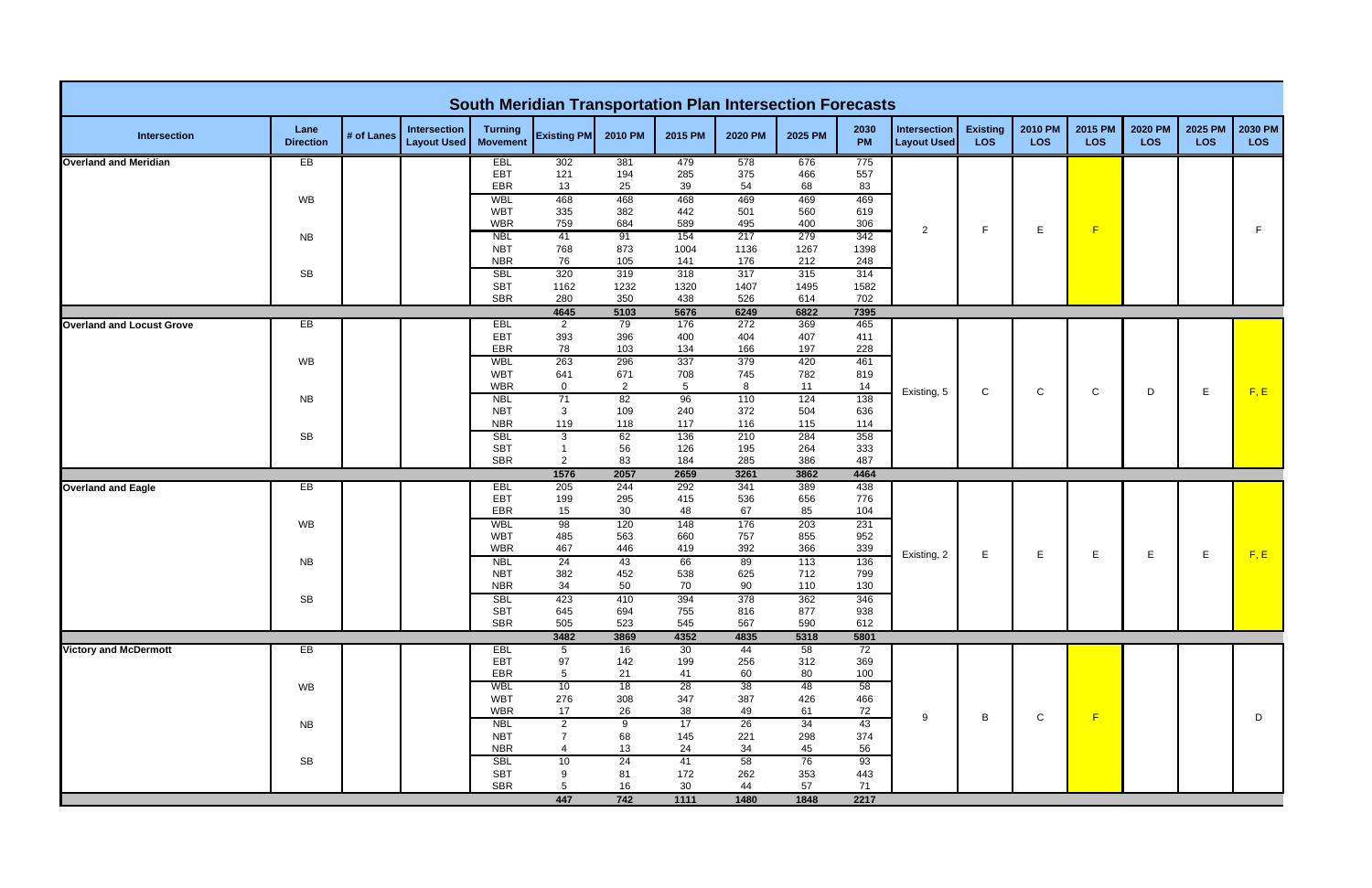|                              |                          |            |                                    |                                   | <b>South Meridian Transportation Plan Intersection Forecasts</b> |                    |                      |                     |                       |                         |                                           |                               |                |                       |                       |                       |                       |
|------------------------------|--------------------------|------------|------------------------------------|-----------------------------------|------------------------------------------------------------------|--------------------|----------------------|---------------------|-----------------------|-------------------------|-------------------------------------------|-------------------------------|----------------|-----------------------|-----------------------|-----------------------|-----------------------|
| <b>Intersection</b>          | Lane<br><b>Direction</b> | # of Lanes | Intersection<br><b>Layout Used</b> | <b>Turning</b><br><b>Movement</b> | <b>Existing PM</b>                                               | 2010 PM            | 2015 PM              | 2020 PM             | 2025 PM               | 2030<br>PM              | <b>Intersection</b><br><b>Layout Used</b> | <b>Existing</b><br><b>LOS</b> | 2010 PM<br>LOS | 2015 PM<br><b>LOS</b> | 2020 PM<br><b>LOS</b> | 2025 PM<br><b>LOS</b> | 2030 PM<br><b>LOS</b> |
| <b>Victory and Black Cat</b> | EB                       |            |                                    | <b>EBL</b>                        | 28                                                               | 47                 | 70                   | 93                  | 116                   | 139                     |                                           |                               |                |                       |                       |                       |                       |
|                              |                          |            |                                    | EBT<br>EBR                        | 93<br>$\mathbf{3}$                                               | 137<br>8           | 191<br>14            | 245<br>19           | 300<br>25             | 354<br>31               |                                           |                               |                |                       |                       |                       |                       |
|                              | WB                       |            |                                    | WBL                               | $\overline{4}$                                                   | $\overline{5}$     | $6\overline{}$       | $6\overline{6}$     | $\overline{7}$        | $\overline{\mathbf{8}}$ |                                           |                               |                |                       |                       |                       |                       |
|                              |                          |            |                                    | <b>WBT</b><br><b>WBR</b>          | 256<br>17                                                        | 292<br>17          | 336<br>$17$          | 381<br>17           | 425<br>$17$           | 470<br>17               | Existing, 2                               |                               |                |                       |                       |                       |                       |
|                              | <b>NB</b>                |            |                                    | <b>NBL</b>                        | $\overline{6}$                                                   | $\overline{8}$     | 10                   | 12                  | 14                    | 16                      | Lane                                      | A                             | B              | B                     | $\mathbf C$           | E.                    | F,A                   |
|                              |                          |            |                                    | <b>NBT</b>                        | 58                                                               | 62                 | 67                   | 73                  | 78                    | 83                      | Roundabout                                |                               |                |                       |                       |                       |                       |
|                              | SB                       |            |                                    | <b>NBR</b><br><b>SBL</b>          | 3<br>12                                                          | $\mathbf{3}$<br>12 | $\mathbf{3}$<br>12   | $\mathbf{3}$<br>13  | $\mathbf{3}$<br>13    | $\mathbf{3}$<br>13      |                                           |                               |                |                       |                       |                       |                       |
|                              |                          |            |                                    | <b>SBT</b>                        | 87                                                               | 116                | 151                  | 187                 | 222                   | 258                     |                                           |                               |                |                       |                       |                       |                       |
|                              |                          |            |                                    | <b>SBR</b>                        | 46                                                               | 58                 | 74                   | 89                  | 105                   | 120                     |                                           |                               |                |                       |                       |                       |                       |
|                              |                          |            |                                    |                                   | 613                                                              | 763                | 950                  | 1137                | 1325                  | 1512                    |                                           |                               |                |                       |                       |                       |                       |
| <b>Victory and Ten Mile</b>  | EB                       |            |                                    | <b>EBL</b><br>EBT                 | 15<br>34                                                         | 36<br>59           | 61<br>90             | 87<br>121           | 112<br>152            | 138<br>183              |                                           |                               |                |                       |                       |                       |                       |
|                              |                          |            |                                    | EBR                               | 6                                                                | 9                  | 13                   | 17                  | 21                    | 25                      |                                           |                               |                |                       |                       |                       |                       |
|                              | WB                       |            |                                    | <b>WBL</b>                        | 10                                                               | 13                 | 18                   | 22                  | 26                    | 30                      |                                           |                               |                |                       |                       |                       |                       |
|                              |                          |            |                                    | <b>WBT</b><br><b>WBR</b>          | 146<br>17                                                        | 166<br>33          | 192<br>52            | 217<br>72           | 243<br>91             | 268<br>111              |                                           |                               |                |                       |                       |                       |                       |
|                              | <b>NB</b>                |            |                                    | <b>NBL</b>                        | 8                                                                | 9                  | 10                   | 10                  | 11                    | 12                      | 9                                         | B                             | ${\bf C}$      | F                     |                       |                       | E.                    |
|                              |                          |            |                                    | <b>NBT</b>                        | 156                                                              | 264                | 398                  | 533                 | 667                   | 802                     |                                           |                               |                |                       |                       |                       |                       |
|                              |                          |            |                                    | <b>NBR</b><br><b>SBL</b>          | $\overline{4}$                                                   | $5\phantom{.0}$    | $\overline{7}$<br>52 | 9                   | 10                    | 12<br>108               |                                           |                               |                |                       |                       |                       |                       |
|                              | SB                       |            |                                    | <b>SBT</b>                        | 19<br>254                                                        | 34<br>400          | 582                  | 71<br>764           | 89<br>947             | 1129                    |                                           |                               |                |                       |                       |                       |                       |
|                              |                          |            |                                    | <b>SBR</b>                        | 76                                                               | 98                 | 126                  | 154                 | 181                   | 209                     |                                           |                               |                |                       |                       |                       |                       |
|                              |                          |            |                                    |                                   | 745                                                              | 1125               | 1601                 | 2076                | 2552                  | 3027                    |                                           |                               |                |                       |                       |                       |                       |
| <b>Victory and Linder</b>    | EB                       |            |                                    | EBL<br>EBT                        | 20<br>90                                                         | 26<br>116          | 33<br>147            | 40<br>179           | 47<br>211             | 54<br>243               |                                           |                               |                |                       |                       |                       |                       |
|                              |                          |            |                                    | EBR                               | 8                                                                | 8                  | $\overline{7}$       | 6                   | $6\phantom{.}6$       | $5\phantom{.0}$         |                                           |                               |                |                       |                       |                       |                       |
|                              | WB                       |            |                                    | <b>WBL</b>                        | 13                                                               | 50                 | 97                   | 143                 | 190                   | 236                     |                                           |                               |                |                       |                       |                       |                       |
|                              |                          |            |                                    | <b>WBT</b><br><b>WBR</b>          | 213<br>$\overline{1}$                                            | 234<br>15          | 261<br>32            | 288<br>49           | 314<br>67             | 341<br>84               | 2 Lane                                    |                               |                |                       |                       |                       |                       |
|                              | <b>NB</b>                |            |                                    | <b>NBL</b>                        | 12                                                               | 11                 | 9                    | 8                   | $\overline{6}$        | $5\overline{)}$         | Roundabout                                | A                             | В              | D                     | F                     |                       | A                     |
|                              |                          |            |                                    | <b>NBT</b>                        | 20                                                               | 94                 | 186                  | 278                 | 370                   | 462                     |                                           |                               |                |                       |                       |                       |                       |
|                              | SB                       |            |                                    | <b>NBR</b><br><b>SBL</b>          | 9<br>$\mathbf{0}$                                                | 42<br>$\mathbf{1}$ | 83<br>$\overline{2}$ | 124<br>$\mathbf{3}$ | 165<br>$\overline{4}$ | 206<br>$5\overline{)}$  |                                           |                               |                |                       |                       |                       |                       |
|                              |                          |            |                                    | <b>SBT</b>                        | 58                                                               | 158                | 283                  | 408                 | 533                   | 658                     |                                           |                               |                |                       |                       |                       |                       |
|                              |                          |            |                                    | <b>SBR</b>                        | 102                                                              | 102                | 102                  | 102                 | 102                   | 102                     |                                           |                               |                |                       |                       |                       |                       |
|                              |                          |            |                                    |                                   | 546                                                              | 855                | 1242                 | 1628                | 2015                  | 2401                    |                                           |                               |                |                       |                       |                       |                       |
| <b>Victory and Meridian</b>  | EB                       |            |                                    | EBL<br>EBT                        | 16<br>27                                                         | 26<br>47           | 39<br>72             | 52<br>98            | 64<br>123             | 77<br>148               |                                           |                               |                |                       |                       |                       |                       |
|                              |                          |            |                                    | EBR                               | 15 <sub>15</sub>                                                 | 34                 | 58                   | 82                  | 105                   | 129                     |                                           |                               |                |                       |                       |                       |                       |
|                              | WB                       |            |                                    | WBL                               | 60                                                               | 74                 | 91                   | 108                 | 126                   | 143                     |                                           |                               |                |                       |                       |                       |                       |
|                              |                          |            |                                    | WBT<br><b>WBR</b>                 | 89<br>123                                                        | 124<br>130         | 167<br>138           | 211<br>147          | 254<br>155            | 298<br>164              |                                           |                               |                |                       |                       |                       |                       |
|                              | <b>NB</b>                |            |                                    | <b>NBL</b>                        | 26                                                               | 51                 | 82                   | 113                 | 144                   | 175                     | 8                                         | $\mathbf C$                   | $\mathsf{C}$   | D                     | $\mathsf E$           | F                     | F.                    |
|                              |                          |            |                                    | <b>NBT</b>                        | 685                                                              | 882                | 1128                 | 1374                | 1620                  | 1866                    |                                           |                               |                |                       |                       |                       |                       |
|                              |                          |            |                                    | <b>NBR</b><br><b>SBL</b>          | 37<br>130                                                        | 50<br>131          | 66<br>132            | 82<br>133           | 98<br>134             | 114<br>135              |                                           |                               |                |                       |                       |                       |                       |
|                              | SB                       |            |                                    | <b>SBT</b>                        | 1218                                                             | 1345               | 1505                 | 1664                | 1823                  | 1982                    |                                           |                               |                |                       |                       |                       |                       |
|                              |                          |            |                                    | <b>SBR</b>                        | 48                                                               | 58                 | 71                   | 84                  | 97                    | 110                     |                                           |                               |                |                       |                       |                       |                       |
|                              |                          |            |                                    |                                   | 2474                                                             | 2952               | 3549                 | 4146                | 4744                  | 5341                    |                                           |                               |                |                       |                       |                       |                       |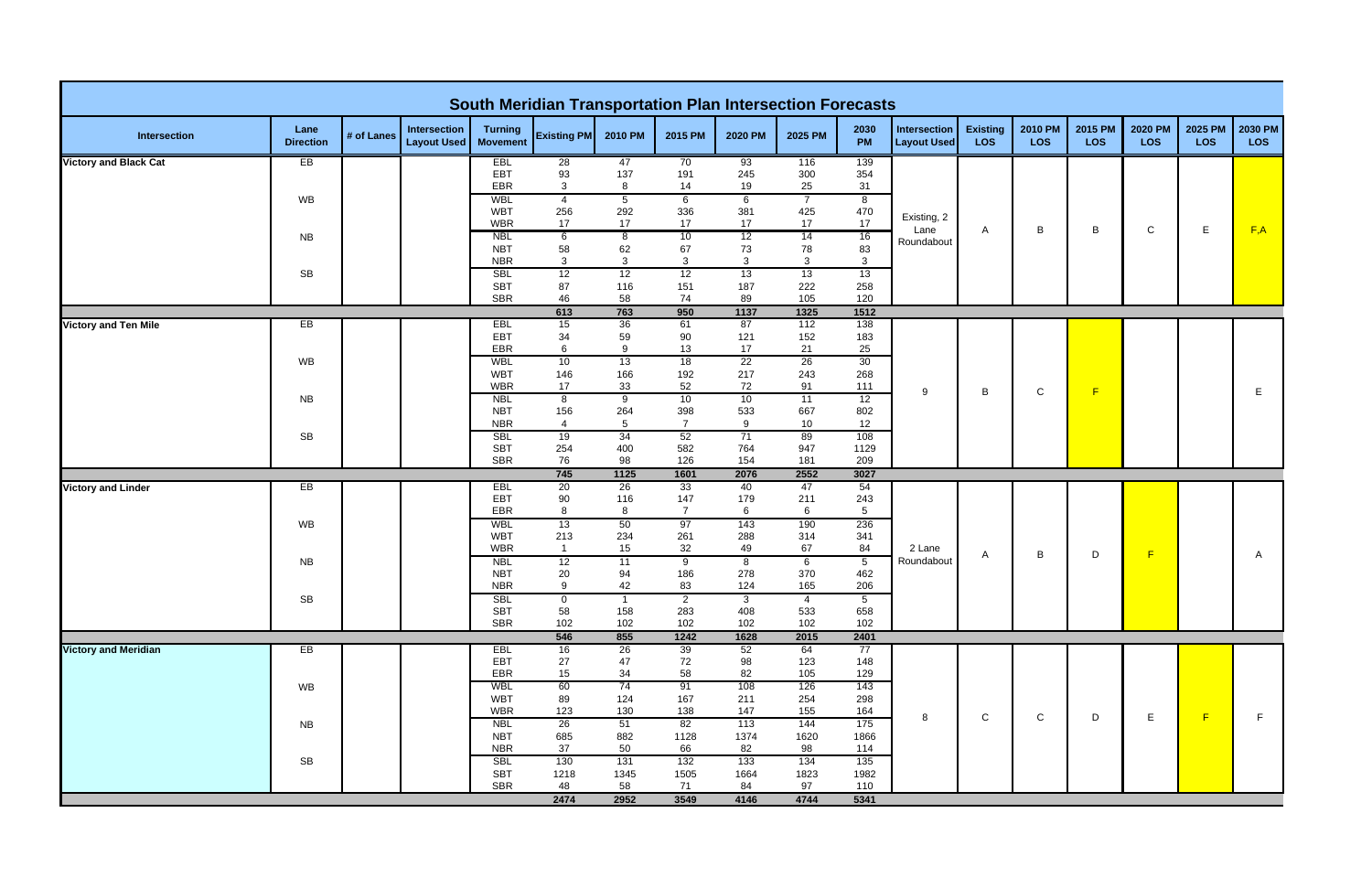|                                 |                          |            |                                           |                                   | <b>South Meridian Transportation Plan Intersection Forecasts</b> |                               |                 |                       |                |                         |                                    |                               |                       |                       |                       |                       |                       |
|---------------------------------|--------------------------|------------|-------------------------------------------|-----------------------------------|------------------------------------------------------------------|-------------------------------|-----------------|-----------------------|----------------|-------------------------|------------------------------------|-------------------------------|-----------------------|-----------------------|-----------------------|-----------------------|-----------------------|
| Intersection                    | Lane<br><b>Direction</b> | # of Lanes | <b>Intersection</b><br><b>Layout Used</b> | <b>Turning</b><br><b>Movement</b> | <b>Existing PM</b>                                               | 2010 PM                       | 2015 PM         | 2020 PM               | 2025 PM        | 2030<br>PM              | Intersection<br><b>Layout Used</b> | <b>Existing</b><br><b>LOS</b> | 2010 PM<br><b>LOS</b> | 2015 PM<br><b>LOS</b> | 2020 PM<br><b>LOS</b> | 2025 PM<br><b>LOS</b> | 2030 PM<br><b>LOS</b> |
| <b>Victory and Locust Grove</b> | EB                       |            |                                           | <b>EBL</b>                        | 16                                                               | 44                            | 79              | 114                   | 149            | 184                     |                                    |                               |                       |                       |                       |                       |                       |
|                                 |                          |            |                                           | EBT<br>EBR                        | 116<br>12                                                        | 132<br>14                     | 152<br>17       | 173<br>20             | 193<br>23      | 213<br>26               |                                    |                               |                       |                       |                       |                       |                       |
|                                 | WB                       |            |                                           | <b>WBL</b>                        | 27                                                               | 26                            | 25              | 24                    | 22             | 21                      |                                    |                               |                       |                       |                       |                       |                       |
|                                 |                          |            |                                           | <b>WBT</b>                        | 246                                                              | 264                           | 287             | 309                   | 332            | 354                     |                                    |                               |                       |                       |                       |                       |                       |
|                                 | <b>NB</b>                |            |                                           | <b>WBR</b><br><b>NBL</b>          | 31<br>17                                                         | 48<br>28                      | 69<br>41        | 89<br>54              | 110<br>68      | 131<br>81               | 1 lane<br>Roundabout               | B                             | В                     | F                     |                       |                       | C                     |
|                                 |                          |            |                                           | <b>NBT</b>                        | 38                                                               | 120                           | 223             | 325                   | 428            | 530                     |                                    |                               |                       |                       |                       |                       |                       |
|                                 |                          |            |                                           | <b>NBR</b>                        | 6                                                                | $\overline{7}$                | 9               | 10                    | 12             | 13                      |                                    |                               |                       |                       |                       |                       |                       |
|                                 | SB                       |            |                                           | <b>SBL</b><br><b>SBT</b>          | 24<br>91                                                         | 43<br>180                     | 68<br>292       | 92<br>404             | 116<br>515     | 140<br>627              |                                    |                               |                       |                       |                       |                       |                       |
|                                 |                          |            |                                           | <b>SBR</b>                        | 16                                                               | 47                            | 85              | 123                   | 161            | 199                     |                                    |                               |                       |                       |                       |                       |                       |
|                                 |                          |            |                                           |                                   | 640                                                              | 953                           | 1345            | 1736                  | 2128           | 2519                    |                                    |                               |                       |                       |                       |                       |                       |
| <b>Victory and Eagle</b>        | EB                       |            |                                           | EBL<br>EBT                        | 58<br>68                                                         | 54<br>82                      | 48<br>100       | 43<br>118             | 37<br>135      | 32<br>153               |                                    |                               |                       |                       |                       |                       |                       |
|                                 |                          |            |                                           | EBR                               | 78                                                               | 95                            | 117             | 139                   | 160            | 182                     |                                    |                               |                       |                       |                       |                       |                       |
|                                 | WB                       |            |                                           | <b>WBL</b>                        | 15                                                               | 58                            | 113             | 167                   | 221            | 275                     |                                    |                               |                       |                       |                       |                       |                       |
|                                 |                          |            |                                           | <b>WBT</b><br><b>WBR</b>          | 63                                                               | 97                            | 140             | 183                   | 226            | 269<br>147              |                                    |                               |                       |                       |                       |                       |                       |
|                                 | <b>NB</b>                |            |                                           | <b>NBL</b>                        | 34<br>54                                                         | 53<br>74                      | 76<br>99        | 100<br>125            | 123<br>150     | 175                     | 8                                  | D                             |                       |                       |                       |                       | Е                     |
|                                 |                          |            |                                           | <b>NBT</b>                        | 242                                                              | 334                           | 449             | 565                   | 680            | 795                     |                                    |                               |                       |                       |                       |                       |                       |
|                                 |                          |            |                                           | <b>NBR</b>                        | 14                                                               | 43                            | 79              | 116                   | 152            | 188                     |                                    |                               |                       |                       |                       |                       |                       |
|                                 | SB                       |            |                                           | <b>SBL</b><br><b>SBT</b>          | 31<br>433                                                        | 40<br>559                     | 50<br>717       | 61<br>875             | 71<br>1033     | 82<br>1191              |                                    |                               |                       |                       |                       |                       |                       |
|                                 |                          |            |                                           | SBR                               | 98                                                               | 92                            | 85              | 78                    | 70             | 63                      |                                    |                               |                       |                       |                       |                       |                       |
|                                 |                          |            |                                           |                                   | 1188                                                             | 1582                          | 2075            | 2567                  | 3060           | 3552                    |                                    |                               |                       |                       |                       |                       |                       |
| <b>Amity and McDermott</b>      | E                        |            |                                           | <b>EBL</b><br>EBT                 | $\overline{4}$<br>229                                            | $\overline{7}$<br>243         | 10<br>260       | 14<br>277             | 17<br>295      | 21<br>312               |                                    |                               |                       |                       |                       |                       |                       |
|                                 |                          |            |                                           | EBR                               | $\overline{4}$                                                   | $5\phantom{.0}$               | $6\phantom{.}6$ | 8                     | 9              | 10                      |                                    |                               |                       |                       |                       |                       |                       |
|                                 | <b>WB</b>                |            |                                           | WBL                               | $\overline{5}$                                                   | 11                            | 19              | 27                    | 34             | 42                      |                                    |                               |                       |                       |                       |                       |                       |
|                                 |                          |            |                                           | <b>WBT</b>                        | 482                                                              | 481                           | 479             | 478                   | 476            | 475                     |                                    |                               |                       |                       |                       |                       |                       |
|                                 | <b>NB</b>                |            |                                           | <b>WBR</b><br><b>NBL</b>          | $\overline{2}$<br>$5\phantom{.0}$                                | 8<br>8                        | 15<br>11        | 22<br>15              | 29<br>18       | 36<br>$\overline{22}$   | 2 Lane<br>Roundabout               | $\mathbf C$                   | $\mathsf{C}$          | F                     |                       |                       | A                     |
|                                 |                          |            |                                           | <b>NBT</b>                        | 5                                                                | 73                            | 157             | 241                   | 326            | 410                     |                                    |                               |                       |                       |                       |                       |                       |
|                                 |                          |            |                                           | <b>NBR</b>                        | -1                                                               | $\overline{4}$                | 9               | 13                    | 17             | 21                      |                                    |                               |                       |                       |                       |                       |                       |
|                                 | <b>SB</b>                |            |                                           | <b>SBL</b><br><b>SBT</b>          | 11                                                               | 5<br>96                       | 10<br>202       | 16<br>307             | 21<br>413      | 26<br>519               |                                    |                               |                       |                       |                       |                       |                       |
|                                 |                          |            |                                           | <b>SBR</b>                        | 8                                                                | 14                            | 22              | 29                    | 37             | 44                      |                                    |                               |                       |                       |                       |                       |                       |
|                                 |                          |            |                                           |                                   | 757                                                              | 954                           | 1200            | 1446                  | 1692           | 1938                    |                                    |                               |                       |                       |                       |                       |                       |
| <b>Amity and Black Cat</b>      | EB                       |            |                                           | <b>EBL</b>                        | 24                                                               | 23                            | 21              | 19                    | 17             | 15                      |                                    |                               |                       |                       |                       |                       |                       |
|                                 |                          |            |                                           | EBT<br>EBR                        | 197<br>$\overline{7}$                                            | 211<br>10                     | 229<br>13       | 247<br>16             | 264<br>19      | 282<br>22               |                                    |                               |                       |                       |                       |                       |                       |
|                                 | WB                       |            |                                           | <b>WBL</b>                        | 11                                                               | 11                            | 10              | 10                    | $\overline{9}$ | $\overline{9}$          |                                    |                               |                       |                       |                       |                       |                       |
|                                 |                          |            |                                           | <b>WBT</b>                        | 459                                                              | 454                           | 447             | 441                   | 434            | 428                     | Existing,2                         |                               |                       |                       |                       |                       |                       |
|                                 | <b>NB</b>                |            |                                           | <b>WBR</b><br><b>NBL</b>          | 19<br>$\overline{4}$                                             | 16<br>$\overline{\mathbf{8}}$ | 13<br>13        | 10 <sup>°</sup><br>17 | 6<br>22        | $\mathbf{3}$<br>27      | Lane                               | D                             | $\mathsf{C}$          | D                     | D                     | D                     | D, A                  |
|                                 |                          |            |                                           | <b>NBT</b>                        | 37                                                               | 38                            | 39              | 39                    | 40             | 41                      | Roundabout                         |                               |                       |                       |                       |                       |                       |
|                                 |                          |            |                                           | <b>NBR</b>                        | 10                                                               | 13                            | 16              | 19                    | 23             | 26                      |                                    |                               |                       |                       |                       |                       |                       |
|                                 | $\mathsf{SB}\xspace$     |            |                                           | <b>SBL</b>                        | 12                                                               | 11                            | 11              | 10                    | 9              | $\overline{\mathbf{8}}$ |                                    |                               |                       |                       |                       |                       |                       |
|                                 |                          |            |                                           | <b>SBT</b><br>SBR                 | 91<br>44                                                         | 98<br>50                      | 108<br>56       | 117<br>63             | 126<br>70      | 135<br>77               |                                    |                               |                       |                       |                       |                       |                       |
|                                 |                          |            |                                           |                                   | 915                                                              | 941                           | 974             | 1007                  | 1040           | 1073                    |                                    |                               |                       |                       |                       |                       |                       |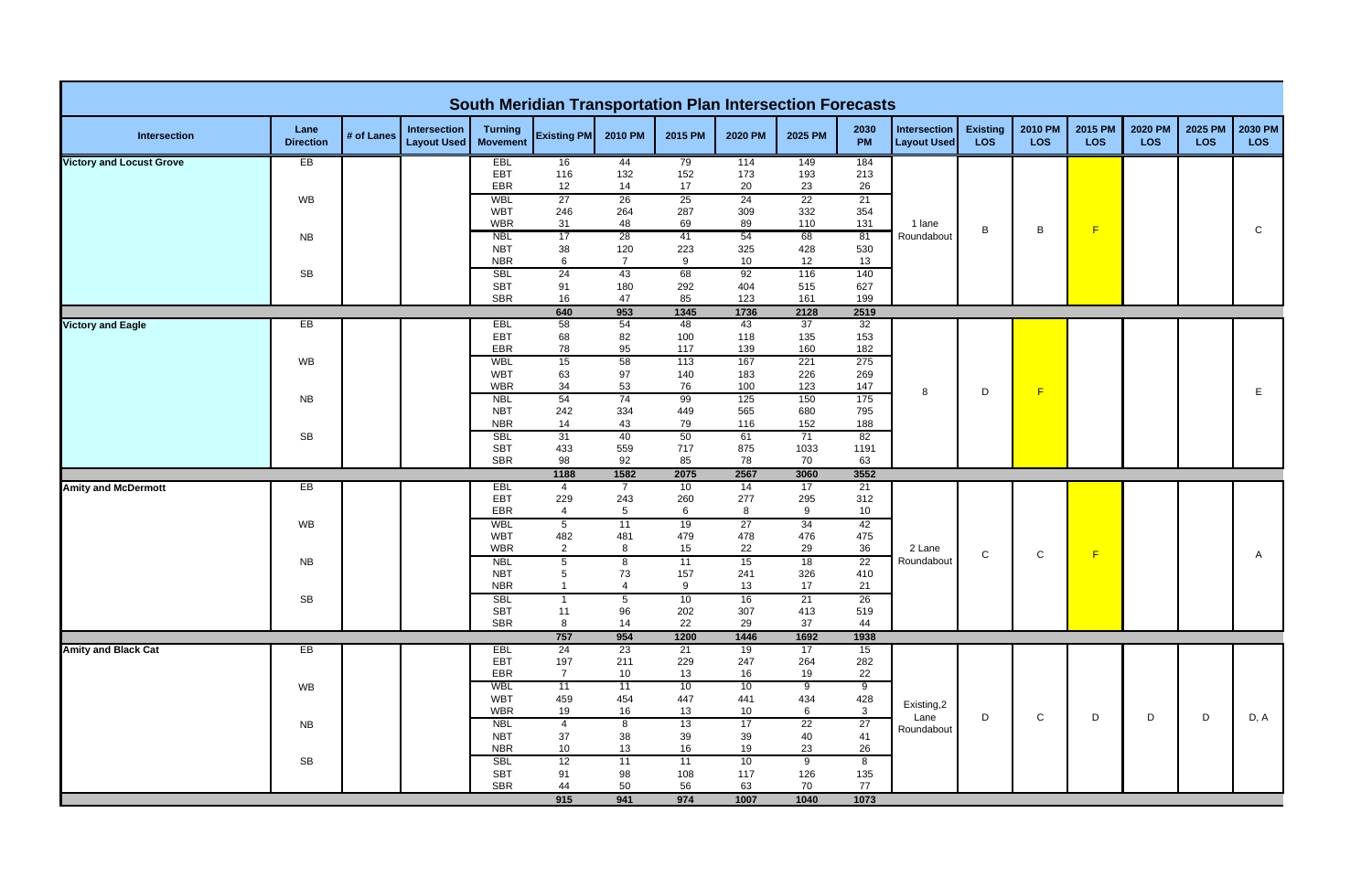|                               |                          |            |                                           |                                   | <b>South Meridian Transportation Plan Intersection Forecasts</b> |                       |                     |                       |                        |                       |                                    |                               |                       |                       |                              |                       |                       |
|-------------------------------|--------------------------|------------|-------------------------------------------|-----------------------------------|------------------------------------------------------------------|-----------------------|---------------------|-----------------------|------------------------|-----------------------|------------------------------------|-------------------------------|-----------------------|-----------------------|------------------------------|-----------------------|-----------------------|
| Intersection                  | Lane<br><b>Direction</b> | # of Lanes | <b>Intersection</b><br><b>Layout Used</b> | <b>Turning</b><br><b>Movement</b> | <b>Existing PM</b>                                               | 2010 PM               | 2015 PM             | 2020 PM               | 2025 PM                | 2030<br>PM            | Intersection<br><b>Layout Used</b> | <b>Existing</b><br><b>LOS</b> | 2010 PM<br><b>LOS</b> | 2015 PM<br><b>LOS</b> | <b>2020 PM</b><br><b>LOS</b> | 2025 PM<br><b>LOS</b> | 2030 PM<br><b>LOS</b> |
| <b>Amity and Ten Mile</b>     | EB                       |            |                                           | <b>EBL</b>                        | 17                                                               | 25                    | 35                  | 45                    | 55                     | 65                    |                                    |                               |                       |                       |                              |                       |                       |
|                               |                          |            |                                           | EBT<br>EBR                        | 485<br>22                                                        | 434<br>28             | 370<br>34           | 306<br>41             | 242<br>48              | 178<br>55             |                                    |                               |                       |                       |                              |                       |                       |
|                               | WB                       |            |                                           | <b>WBL</b>                        | 18                                                               | 22                    | 28                  | 33                    | 39                     | 44                    |                                    |                               |                       |                       |                              |                       |                       |
|                               |                          |            |                                           | <b>WBT</b>                        | 166                                                              | 188                   | 216                 | 243                   | 271                    | 298                   |                                    |                               |                       |                       |                              |                       |                       |
|                               | <b>NB</b>                |            |                                           | <b>WBR</b><br><b>NBL</b>          | 36<br>15                                                         | 53<br>20              | 73<br>25            | 94<br>31              | 114<br>36              | 135<br>42             | 2 Lane<br>Roundabout               | $\mathsf C$                   | D                     | F                     |                              |                       | A                     |
|                               |                          |            |                                           | <b>NBT</b>                        | 92                                                               | 167                   | 260                 | 353                   | 446                    | 539                   |                                    |                               |                       |                       |                              |                       |                       |
|                               |                          |            |                                           | <b>NBR</b>                        | 54                                                               | 50                    | 45                  | 40                    | 35                     | 30                    |                                    |                               |                       |                       |                              |                       |                       |
|                               | <b>SB</b>                |            |                                           | <b>SBL</b><br><b>SBT</b>          | 24                                                               | 29                    | 35<br>347           | 40<br>509             | 46<br>671              | 52                    |                                    |                               |                       |                       |                              |                       |                       |
|                               |                          |            |                                           | <b>SBR</b>                        | 56<br>12                                                         | 186<br>32             | 57                  | 81                    | 106                    | 833<br>131            |                                    |                               |                       |                       |                              |                       |                       |
|                               |                          |            |                                           |                                   | 997                                                              | 1231                  | 1524                | 1817                  | 2109                   | 2402                  |                                    |                               |                       |                       |                              |                       |                       |
| <b>Amity and Linder</b>       | EB                       |            |                                           | EBL                               | $\overline{7}$                                                   | 21                    | 38                  | 55                    | 73                     | 90                    |                                    |                               |                       |                       |                              |                       |                       |
|                               |                          |            |                                           | EBT<br>EBR                        | 170<br>$\overline{4}$                                            | 182<br>$\overline{4}$ | 196<br>$\mathbf{3}$ | 210<br>$\mathbf{3}$   | 225<br>$\overline{2}$  | 239<br>$\overline{2}$ |                                    |                               |                       |                       |                              |                       |                       |
|                               | WB                       |            |                                           | <b>WBL</b>                        | 49                                                               | 48                    | 48                  | 47                    | 46                     | 45                    |                                    |                               |                       |                       |                              |                       |                       |
|                               |                          |            |                                           | <b>WBT</b>                        | 468                                                              | 457                   | 443                 | 428                   | 414                    | 400                   |                                    |                               |                       |                       |                              |                       |                       |
|                               |                          |            |                                           | <b>WBR</b>                        | 14                                                               | 57                    | 111                 | 165                   | 219                    | 273                   | 2 Lane                             | $\mathbf C$                   | D                     | F                     |                              |                       | A                     |
|                               | <b>NB</b>                |            |                                           | <b>NBL</b><br><b>NBT</b>          | 10<br>30                                                         | 9<br>76               | 8<br>132            | $\overline{7}$<br>189 | $5\phantom{.0}$<br>246 | $\overline{4}$<br>303 | Roundabout                         |                               |                       |                       |                              |                       |                       |
|                               |                          |            |                                           | <b>NBR</b>                        | 39                                                               | 40                    | 41                  | 41                    | 42                     | 43                    |                                    |                               |                       |                       |                              |                       |                       |
|                               | <b>SB</b>                |            |                                           | <b>SBL</b>                        | 9                                                                | 45                    | 91                  | 136                   | 182                    | 227                   |                                    |                               |                       |                       |                              |                       |                       |
|                               |                          |            |                                           | <b>SBT</b><br>SBR                 | 41<br>21                                                         | 108<br>53             | 191<br>92           | 275<br>132            | 358<br>171             | 442<br>211            |                                    |                               |                       |                       |                              |                       |                       |
|                               |                          |            |                                           |                                   | 862                                                              | 1098                  | 1393                | 1689                  | 1984                   | 2279                  |                                    |                               |                       |                       |                              |                       |                       |
| <b>Amity and Meridian</b>     | E                        |            |                                           | <b>EBL</b>                        | 95                                                               | 114                   | 137                 | 160                   | 183                    | 206                   |                                    |                               |                       |                       |                              |                       |                       |
|                               |                          |            |                                           | EBT                               | 75                                                               | 134                   | 207                 | 280                   | 353                    | 426                   |                                    |                               |                       |                       |                              |                       |                       |
|                               | <b>WB</b>                |            |                                           | EBR<br>WBL                        | 12<br>182                                                        | 14<br>230             | 17<br>290           | 20<br>351             | 22<br>411              | 25<br>471             |                                    |                               |                       |                       |                              |                       |                       |
|                               |                          |            |                                           | <b>WBT</b>                        | 290                                                              | 337                   | 395                 | 453                   | 512                    | 570                   |                                    |                               |                       |                       |                              |                       |                       |
|                               |                          |            |                                           | <b>WBR</b>                        | 56                                                               | 72                    | 92                  | 112                   | 132                    | 152                   | 6, 2                               | Е                             | E.                    | F                     |                              |                       | F, F                  |
|                               | <b>NB</b>                |            |                                           | <b>NBL</b>                        | 40                                                               | 49                    | 60                  | 70                    | 81                     | 92                    |                                    |                               |                       |                       |                              |                       |                       |
|                               |                          |            |                                           | <b>NBT</b><br><b>NBR</b>          | 555<br>31                                                        | 754<br>69             | 1003<br>115         | 1252<br>162           | 1500<br>209            | 1749<br>256           |                                    |                               |                       |                       |                              |                       |                       |
|                               | <b>SB</b>                |            |                                           | <b>SBL</b>                        | 48                                                               | 72                    | 102                 | 132                   | 162                    | 192                   |                                    |                               |                       |                       |                              |                       |                       |
|                               |                          |            |                                           | <b>SBT</b>                        | 1186                                                             | 1277                  | 1390                | 1503                  | 1617                   | 1730                  |                                    |                               |                       |                       |                              |                       |                       |
|                               |                          |            |                                           | SBR                               | 173<br>2743                                                      | 176<br>3296           | 180<br>3987         | 184<br>4679           | 188<br>5370            | 192<br>6061           |                                    |                               |                       |                       |                              |                       |                       |
| <b>Amity and Locust Grove</b> | EB                       |            |                                           | EBL                               | 17                                                               | 25                    | 35                  | 46                    | 56                     | 66                    |                                    |                               |                       |                       |                              |                       |                       |
|                               |                          |            |                                           | EBT                               | 160                                                              | 238                   | 334                 | 431                   | 528                    | 625                   |                                    |                               |                       |                       |                              |                       |                       |
|                               |                          |            |                                           | EBR                               | 16                                                               | 38                    | 65                  | 92                    | 119                    | 146                   |                                    |                               |                       |                       |                              |                       |                       |
|                               | WB                       |            |                                           | <b>WBL</b><br><b>WBT</b>          | $\overline{9}$<br>459                                            | 24<br>534             | 44<br>629           | 63<br>723             | 82<br>817              | 101<br>911            |                                    |                               |                       |                       |                              |                       |                       |
|                               |                          |            |                                           | <b>WBR</b>                        | 27                                                               | 44                    | 65                  | 87                    | 108                    | 129                   | 9,8,2-lane                         |                               | F                     |                       |                              |                       |                       |
|                               | <b>NB</b>                |            |                                           | <b>NBL</b>                        | 13                                                               | 23                    | 36                  | 49                    | 61                     | 74                    | roundabout                         | $\mathsf{C}$                  |                       |                       |                              |                       | E, D, A               |
|                               |                          |            |                                           | <b>NBT</b>                        | 30                                                               | 94                    | 174                 | 254                   | 334                    | 414                   |                                    |                               |                       |                       |                              |                       |                       |
|                               | ${\sf SB}$               |            |                                           | <b>NBR</b><br><b>SBL</b>          | 6<br>27                                                          | 19<br>36              | 35<br>48            | 51<br>59              | 67<br>71               | 83<br>82              |                                    |                               |                       |                       |                              |                       |                       |
|                               |                          |            |                                           | <b>SBT</b>                        | 56                                                               | 113                   | 184                 | 254                   | 325                    | 396                   |                                    |                               |                       |                       |                              |                       |                       |
|                               |                          |            |                                           | SBR                               | 112                                                              | 117                   | 123                 | 128                   | 134                    | 140                   |                                    |                               |                       |                       |                              |                       |                       |
|                               |                          |            |                                           |                                   | 932                                                              | 1305                  | 1770                | 2236                  | 2701                   | 3167                  |                                    |                               |                       |                       |                              |                       |                       |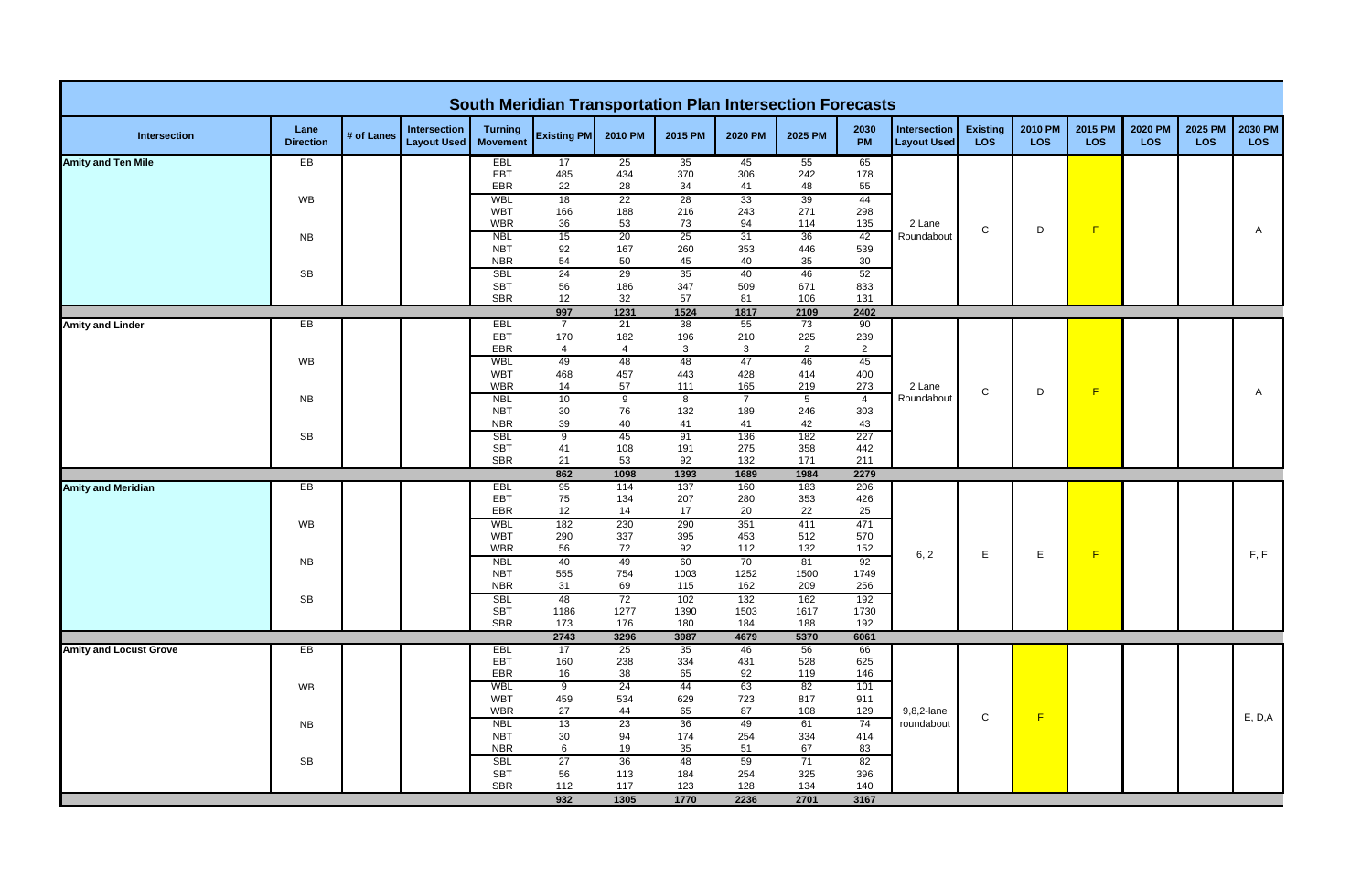|                                 |                          |            |                                           |                                   | <b>South Meridian Transportation Plan Intersection Forecasts</b> |                        |                      |                    |                                  |                        |                                           |                        |                |                       |                       |                       |                       |
|---------------------------------|--------------------------|------------|-------------------------------------------|-----------------------------------|------------------------------------------------------------------|------------------------|----------------------|--------------------|----------------------------------|------------------------|-------------------------------------------|------------------------|----------------|-----------------------|-----------------------|-----------------------|-----------------------|
| Intersection                    | Lane<br><b>Direction</b> | # of Lanes | <b>Intersection</b><br><b>Layout Used</b> | <b>Turning</b><br><b>Movement</b> | <b>Existing PM</b>                                               | 2010 PM                | 2015 PM              | 2020 PM            | 2025 PM                          | 2030<br>PM             | <b>Intersection</b><br><b>Layout Used</b> | <b>Existing</b><br>LOS | 2010 PM<br>LOS | 2015 PM<br><b>LOS</b> | 2020 PM<br><b>LOS</b> | 2025 PM<br><b>LOS</b> | 2030 PM<br><b>LOS</b> |
| <b>Amity and Eagle</b>          | EB                       |            |                                           | EBL                               | 8                                                                | 47                     | 95                   | 144                | 192                              | 241                    |                                           |                        |                |                       |                       |                       |                       |
|                                 |                          |            |                                           | EBT<br>EBR                        | 301<br>65                                                        | 300<br>87              | 299<br>114           | 298<br>141         | 297<br>168                       | 296<br>195             |                                           |                        |                |                       |                       |                       |                       |
|                                 | WB                       |            |                                           | <b>WBL</b>                        | 29                                                               | 27                     | 25                   | 22                 | 20                               | 17                     |                                           |                        |                |                       |                       |                       |                       |
|                                 |                          |            |                                           | <b>WBT</b>                        | 128                                                              | 181                    | 246                  | 312                | 377                              | 443                    |                                           |                        |                |                       |                       |                       |                       |
|                                 |                          |            |                                           | <b>WBR</b>                        | 6                                                                | 11                     | 17                   | 24                 | $30\,$                           | 36                     | 6, 4, 2-lane                              | $\mathsf C$            | F              |                       |                       |                       | F, E, A               |
|                                 | <b>NB</b>                |            |                                           | <b>NBL</b><br><b>NBT</b>          | 83<br>174                                                        | 103<br>266             | 127<br>380           | 151<br>494         | 176<br>609                       | 200<br>723             | Roundabout                                |                        |                |                       |                       |                       |                       |
|                                 |                          |            |                                           | <b>NBR</b>                        | 83                                                               | 71                     | 56                   | 41                 | 26                               | 11                     |                                           |                        |                |                       |                       |                       |                       |
|                                 | ${\sf SB}$               |            |                                           | <b>SBL</b>                        | $\overline{\mathbf{8}}$                                          | 12                     | 17                   | 21                 | 26                               | 31                     |                                           |                        |                |                       |                       |                       |                       |
|                                 |                          |            |                                           | <b>SBT</b>                        | 75                                                               | 211                    | 380                  | 549                | 719                              | 888                    |                                           |                        |                |                       |                       |                       |                       |
|                                 |                          |            |                                           | <b>SBR</b>                        | $\overline{7}$                                                   | 87                     | 186                  | 285                | 385                              | 484                    |                                           |                        |                |                       |                       |                       |                       |
| <b>Lake Hazel and McDermott</b> | EB                       |            |                                           | EBL                               | 967<br>0                                                         | 1400<br>19             | 1941<br>43           | 2483<br>67         | 3024<br>90                       | 3565<br>114            |                                           |                        |                |                       |                       |                       |                       |
|                                 |                          |            |                                           | EBT                               | 31                                                               | 209                    | 431                  | 653                | 875                              | 1097                   |                                           |                        |                |                       |                       |                       |                       |
|                                 |                          |            |                                           | EBR                               | $\overline{2}$                                                   | 22                     | 47                   | 72                 | 97                               | 122                    |                                           |                        |                |                       |                       |                       |                       |
|                                 | <b>WB</b>                |            |                                           | <b>WBL</b>                        | 12                                                               | 15                     | 19                   | 23                 | 26                               | 30                     |                                           |                        |                |                       |                       |                       |                       |
|                                 |                          |            |                                           | <b>WBT</b><br><b>WBR</b>          | 104<br>6                                                         | 269<br>51              | 476<br>108           | 682<br>165         | 889<br>221                       | 1095<br>278            |                                           |                        |                |                       |                       |                       |                       |
|                                 | <b>NB</b>                |            |                                           | <b>NBL</b>                        | $\overline{1}$                                                   | $\mathbf{1}$           | $\overline{1}$       |                    | $\overline{1}$                   | $\overline{1}$         | 6                                         | B                      | D              | D                     | F                     |                       | E.                    |
|                                 |                          |            |                                           | <b>NBT</b>                        | 13                                                               | 20                     | 28                   | 37                 | 45                               | 54                     |                                           |                        |                |                       |                       |                       |                       |
|                                 |                          |            |                                           | <b>NBR</b>                        | 3                                                                | $\mathbf{3}$           | $\overline{4}$       | $\overline{4}$     | $5\phantom{.0}$                  | $5\phantom{.0}$        |                                           |                        |                |                       |                       |                       |                       |
|                                 | <b>SB</b>                |            |                                           | <b>SBL</b>                        | $\overline{2}$                                                   | $\mathbf{3}$           | $\overline{4}$       | $\overline{4}$     | $\sqrt{5}$                       | 6                      |                                           |                        |                |                       |                       |                       |                       |
|                                 |                          |            |                                           | <b>SBT</b><br><b>SBR</b>          | 18<br>$\overline{2}$                                             | $30\,$<br>79           | 45<br>176            | 60<br>272          | 75<br>369                        | 90<br>465              |                                           |                        |                |                       |                       |                       |                       |
|                                 |                          |            |                                           |                                   | 194                                                              | $721$                  | 1380                 | 2039               | 2698                             | 3357                   |                                           |                        |                |                       |                       |                       |                       |
| <b>Lake Hazel and Black Cat</b> | EB                       |            |                                           | EBL                               | $\overline{2}$                                                   | $\overline{5}$         | 9                    | 13                 | 17                               | 21                     |                                           |                        |                |                       |                       |                       |                       |
|                                 |                          |            |                                           | EBT                               | 24<br>$\overline{1}$                                             | 200                    | 419                  | 639                | 858                              | 1078<br>$\overline{1}$ |                                           |                        |                |                       |                       |                       |                       |
|                                 | <b>WB</b>                |            |                                           | EBR<br><b>WBL</b>                 | 11                                                               | $\mathbf{1}$<br>10     | $\overline{1}$<br>10 | 9                  | $\overline{1}$<br>$\overline{8}$ | $7^{\circ}$            |                                           |                        |                |                       |                       |                       |                       |
|                                 |                          |            |                                           | <b>WBT</b>                        | 104                                                              | 319                    | 587                  | 856                | 1124                             | 1393                   |                                           |                        |                |                       |                       |                       |                       |
|                                 |                          |            |                                           | <b>WBR</b>                        | $\overline{4}$                                                   | $\overline{7}$         | 11                   | 15                 | 19                               | 23                     | 8                                         | B                      | В              | D                     | F                     |                       | C                     |
|                                 | <b>NB</b>                |            |                                           | <b>NBL</b>                        | -1                                                               | $\mathbf{1}$           | $\overline{1}$       |                    | $\overline{1}$                   |                        |                                           |                        |                |                       |                       |                       |                       |
|                                 |                          |            |                                           | <b>NBT</b><br><b>NBR</b>          | 28<br>$\overline{2}$                                             | 25<br>$\overline{2}$   | 22<br>$\overline{2}$ | 18<br>$\mathbf{3}$ | 15<br>$\mathbf{3}$               | 11<br>3                |                                           |                        |                |                       |                       |                       |                       |
|                                 | <b>SB</b>                |            |                                           | <b>SBL</b>                        |                                                                  | 13                     | 20                   | 27                 | 35                               | 42                     |                                           |                        |                |                       |                       |                       |                       |
|                                 |                          |            |                                           | <b>SBT</b>                        | 72                                                               | 62                     | 49                   | 36                 | 23                               | 10                     |                                           |                        |                |                       |                       |                       |                       |
|                                 |                          |            |                                           | <b>SBR</b>                        | 5                                                                | $\overline{7}$         | 9                    | 11                 | 14                               | 16                     |                                           |                        |                |                       |                       |                       |                       |
|                                 |                          |            |                                           |                                   | 261                                                              | 652                    | 1140                 | 1629               | 2117                             | 2606                   |                                           |                        |                |                       |                       |                       |                       |
| <b>Lake Hazel and Ten Mile</b>  | EB                       |            |                                           | <b>EBL</b><br>EBT                 | $\overline{2}$<br>35                                             | 18<br>198              | 37<br>401            | 56<br>604          | 76<br>807                        | 95<br>1010             |                                           |                        |                |                       |                       |                       |                       |
|                                 |                          |            |                                           | EBR                               | $\overline{7}$                                                   | 8                      | 10                   | 11                 | 13                               | 14                     |                                           |                        |                |                       |                       |                       |                       |
|                                 | WB                       |            |                                           | WBL                               | 24                                                               | 22                     | 20                   | 18                 | 16                               | 14                     |                                           |                        |                |                       |                       |                       |                       |
|                                 |                          |            |                                           | <b>WBT</b>                        | 104                                                              | 287                    | 515                  | 743                | 971                              | 1199                   |                                           |                        |                |                       |                       |                       |                       |
|                                 |                          |            |                                           | <b>WBR</b><br><b>NBL</b>          | 19<br>14                                                         | 60<br>15               | 112<br>16            | 164<br>18          | 215<br>19                        | 267<br>20              | 6,4                                       | A                      | B              | F                     |                       |                       | F,E                   |
|                                 | <b>NB</b>                |            |                                           | <b>NBT</b>                        | 89                                                               | 100                    | 114                  | 128                | 141                              | 155                    |                                           |                        |                |                       |                       |                       |                       |
|                                 |                          |            |                                           | <b>NBR</b>                        | $\overline{4}$                                                   | $\boldsymbol{\Lambda}$ | $\overline{4}$       | $\overline{4}$     | $\overline{A}$                   | $\overline{4}$         |                                           |                        |                |                       |                       |                       |                       |
|                                 | SB                       |            |                                           | <b>SBL</b>                        | 13                                                               | 60                     | 119                  | 178                | 237                              | 296                    |                                           |                        |                |                       |                       |                       |                       |
|                                 |                          |            |                                           | <b>SBT</b><br>SBR                 | 148<br>$\overline{7}$                                            | 163<br>42              | 181<br>85            | 199<br>128         | 217<br>172                       | 235<br>215             |                                           |                        |                |                       |                       |                       |                       |
|                                 |                          |            |                                           |                                   | 466                                                              | 976                    | 1613                 | 2250               | 2887                             | 3524                   |                                           |                        |                |                       |                       |                       |                       |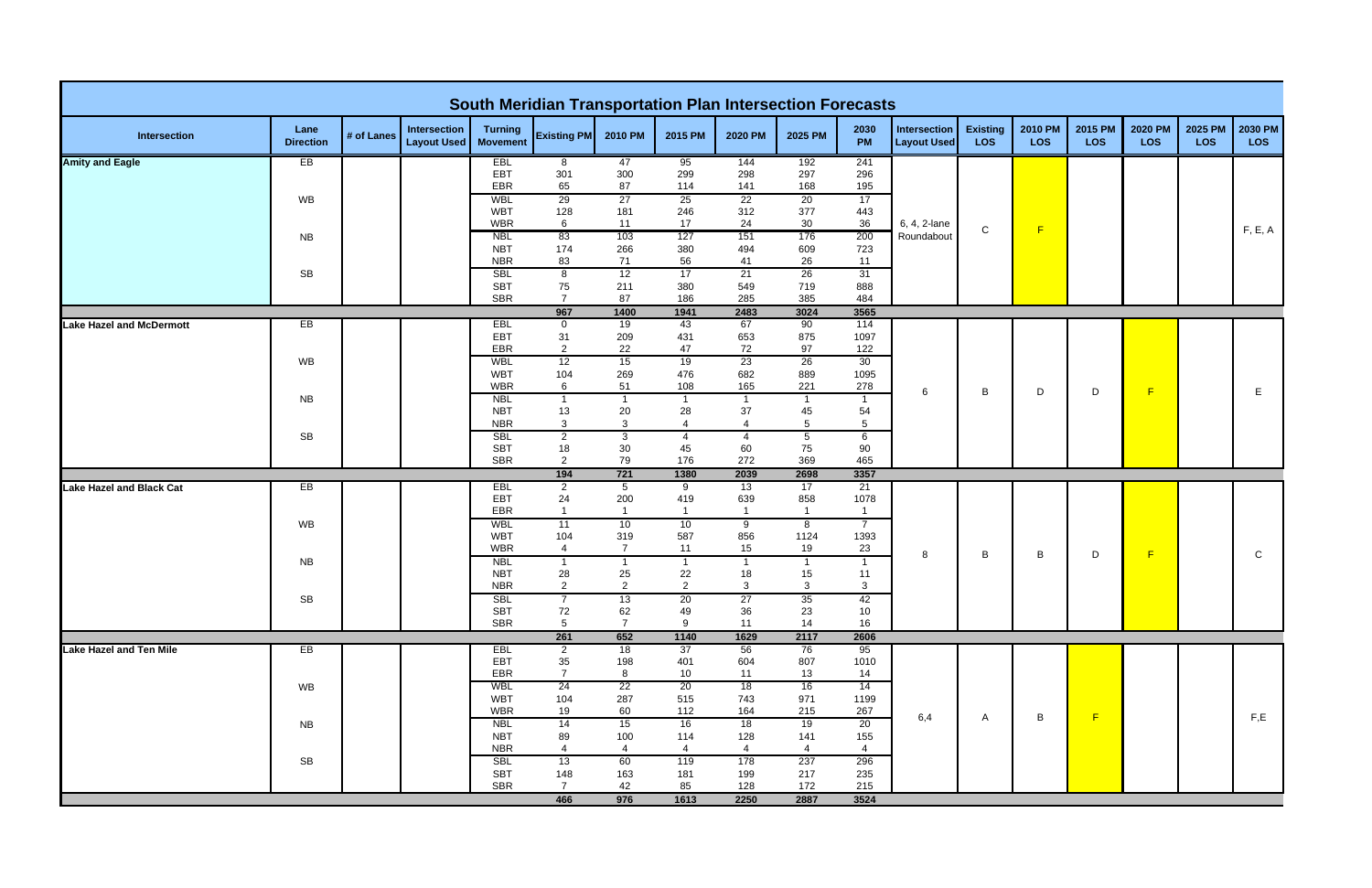|                                    |                          |            |                                           |                                   | <b>South Meridian Transportation Plan Intersection Forecasts</b> |                      |                      |                            |             |             |                                    |                               |                       |                       |                       |                       |                       |
|------------------------------------|--------------------------|------------|-------------------------------------------|-----------------------------------|------------------------------------------------------------------|----------------------|----------------------|----------------------------|-------------|-------------|------------------------------------|-------------------------------|-----------------------|-----------------------|-----------------------|-----------------------|-----------------------|
| <b>Intersection</b>                | Lane<br><b>Direction</b> | # of Lanes | <b>Intersection</b><br><b>Layout Used</b> | <b>Turning</b><br><b>Movement</b> | <b>Existing PM</b>                                               | 2010 PM              | 2015 PM              | 2020 PM                    | 2025 PM     | 2030<br>PM  | Intersection<br><b>Layout Used</b> | <b>Existing</b><br><b>LOS</b> | 2010 PM<br><b>LOS</b> | 2015 PM<br><b>LOS</b> | 2020 PM<br><b>LOS</b> | 2025 PM<br><b>LOS</b> | 2030 PM<br><b>LOS</b> |
| <b>Lake Hazel and Linder</b>       | EB                       |            |                                           | <b>EBL</b>                        | 4                                                                | 11                   | 19                   | 27                         | 35          | 43          |                                    |                               |                       |                       |                       |                       |                       |
|                                    |                          |            |                                           | EBT<br>EBR                        | 44<br>$\overline{7}$                                             | 246<br>8             | 497<br>9             | 749<br>10                  | 1001<br>11  | 1253<br>12  |                                    |                               |                       |                       |                       |                       |                       |
|                                    | WB                       |            |                                           | <b>WBL</b>                        | 9                                                                | 15                   | 22                   | 29                         | 37          | 44          |                                    |                               |                       |                       |                       |                       |                       |
|                                    |                          |            |                                           | <b>WBT</b>                        | 147                                                              | 360                  | 627                  | 893                        | 1160        | 1426        |                                    |                               |                       |                       |                       |                       |                       |
|                                    | <b>NB</b>                |            |                                           | <b>WBR</b><br><b>NBL</b>          | $\overline{7}$<br>$\overline{4}$                                 | 43<br>$\overline{4}$ | 87<br>$\overline{4}$ | 131<br>$\overline{\omega}$ | 176<br>دی   | 220<br>კ    | 6                                  | B                             | $\mathsf{C}$          | F                     |                       |                       | Е                     |
|                                    |                          |            |                                           | <b>NBT</b>                        | 33                                                               | 40                   | 48                   | 57                         | 65          | 74          |                                    |                               |                       |                       |                       |                       |                       |
|                                    |                          |            |                                           | <b>NBR</b>                        | 3                                                                | 6                    | 9                    | 12                         | 15          | 18          |                                    |                               |                       |                       |                       |                       |                       |
|                                    | <b>SB</b>                |            |                                           | <b>SBL</b><br><b>SBT</b>          | دی<br>40                                                         | 35<br>59             | 74<br>82             | 113<br>106                 | 153<br>129  | 192<br>153  |                                    |                               |                       |                       |                       |                       |                       |
|                                    |                          |            |                                           | <b>SBR</b>                        | 12                                                               | 25                   | 41                   | 58                         | 74          | 90          |                                    |                               |                       |                       |                       |                       |                       |
|                                    |                          |            |                                           |                                   | 313                                                              | 849                  | 1519                 | 2188                       | 2858        | 3528        |                                    |                               |                       |                       |                       |                       |                       |
| <b>Lake Hazel and Meridian</b>     | EB                       |            |                                           | EBL                               | 17                                                               | 68                   | 131                  | 194                        | 258         | 321         |                                    |                               |                       |                       |                       |                       |                       |
|                                    |                          |            |                                           | EBT<br>EBR                        | 29<br>11                                                         | 256<br>55            | 540<br>110           | 824<br>165                 | 1108<br>220 | 1392<br>275 |                                    |                               |                       |                       |                       |                       |                       |
|                                    | WB                       |            |                                           | <b>WBL</b>                        | 33                                                               | 50                   | 71                   | 92                         | 113         | 134         |                                    |                               |                       |                       |                       |                       |                       |
|                                    |                          |            |                                           | <b>WBT</b>                        | 77                                                               | 306                  | 593                  | 880                        | 1166        | 1453        |                                    |                               |                       |                       |                       |                       |                       |
|                                    | <b>NB</b>                |            |                                           | <b>WBR</b><br><b>NBL</b>          | 90<br>15                                                         | 121<br>61            | 160<br>119           | 199<br>177                 | 237<br>234  | 276<br>292  | 6,4,2                              | F.                            | F                     |                       |                       |                       | F, F, F               |
|                                    |                          |            |                                           | <b>NBT</b>                        | 461                                                              | 627                  | 835                  | 1042                       | 1250        | 1457        |                                    |                               |                       |                       |                       |                       |                       |
|                                    |                          |            |                                           | <b>NBR</b>                        | 21                                                               | 46                   | 76                   | 107                        | 137         | 168         |                                    |                               |                       |                       |                       |                       |                       |
|                                    | <b>SB</b>                |            |                                           | <b>SBL</b>                        | 97                                                               | 121                  | 151                  | 182                        | 212         | 242         |                                    |                               |                       |                       |                       |                       |                       |
|                                    |                          |            |                                           | <b>SBT</b><br>SBR                 | 1276<br>53                                                       | 1340<br>98           | 1420<br>154          | 1499<br>209                | 1579<br>265 | 1659<br>321 |                                    |                               |                       |                       |                       |                       |                       |
|                                    |                          |            |                                           |                                   | 2180                                                             | 3148                 | 4359                 | 5569                       | 6780        | 7990        |                                    |                               |                       |                       |                       |                       |                       |
| <b>Lake Hazel and Locust Grove</b> | EB                       |            |                                           | EBL                               | $\overline{7}$                                                   | 14                   | 24                   | 33                         | 42          | 51          |                                    |                               |                       |                       |                       |                       |                       |
|                                    |                          |            |                                           | EBT<br>EBR                        | 131<br>$\overline{2}$                                            | 354<br>30            | 632<br>65            | 910<br>99                  | 1188<br>134 | 1466<br>169 |                                    |                               |                       |                       |                       |                       |                       |
|                                    | WB                       |            |                                           | <b>WBL</b>                        | $\overline{2}$                                                   | 18                   | 37                   | 57                         | 76          | 96          |                                    |                               |                       |                       |                       |                       |                       |
|                                    |                          |            |                                           | <b>WBT</b>                        | 163                                                              | 396                  | 688                  | 980                        | 1271        | 1563        |                                    |                               |                       |                       |                       |                       |                       |
|                                    |                          |            |                                           | <b>WBR</b>                        | 28                                                               | 43                   | 61<br>44             | 80<br>67                   | 98          | 117         | 8                                  | B                             | Е.                    | F                     |                       |                       | Е                     |
|                                    | <b>NB</b>                |            |                                           | <b>NBL</b><br><b>NBT</b>          | $\mathbf{2}$<br>10                                               | 21<br>49             | 98                   | 147                        | 90<br>195   | 113<br>244  |                                    |                               |                       |                       |                       |                       |                       |
|                                    |                          |            |                                           | <b>NBR</b>                        | $5\phantom{.0}$                                                  | 35                   | 73                   | 111                        | 148         | 186         |                                    |                               |                       |                       |                       |                       |                       |
|                                    | <b>SB</b>                |            |                                           | <b>SBL</b>                        | 40                                                               | 44                   | 49                   | 54                         | 59          | 64          |                                    |                               |                       |                       |                       |                       |                       |
|                                    |                          |            |                                           | <b>SBT</b><br>SBR                 | 28<br>12                                                         | 80<br>15             | 145<br>18            | 210<br>22                  | 275<br>25   | 340<br>29   |                                    |                               |                       |                       |                       |                       |                       |
|                                    |                          |            |                                           |                                   | 430                                                              | 1098                 | 1933                 | 2768                       | 3603        | 4438        |                                    |                               |                       |                       |                       |                       |                       |
| <b>Lake Hazel and Eagle</b>        | EB                       |            |                                           | EBL                               | 13                                                               | 34                   | 60                   | 85                         | 111         | 137         |                                    |                               |                       |                       |                       |                       |                       |
|                                    |                          |            |                                           | EBT<br>EBR                        | 165<br>$5\phantom{.0}$                                           | 367<br>42            | 620<br>88            | 873<br>133                 | 1126<br>179 | 1379<br>225 |                                    |                               |                       |                       |                       |                       |                       |
|                                    | WB                       |            |                                           | <b>WBL</b>                        | $\overline{5}$                                                   | 11                   | 19                   | 27                         | 35          | 43          |                                    |                               |                       |                       |                       |                       |                       |
|                                    |                          |            |                                           | <b>WBT</b>                        | 168                                                              | 410                  | 713                  | 1016                       | 1318        | 1621        |                                    |                               |                       |                       |                       |                       |                       |
|                                    |                          |            |                                           | <b>WBR</b>                        | 96                                                               | 113                  | 134                  | 154                        | 175         | 196         | 6, 4                               | B                             | F                     |                       |                       |                       | F, E                  |
|                                    | <b>NB</b>                |            |                                           | <b>NBL</b><br><b>NBT</b>          | $\overline{5}$<br>38                                             | 36<br>83             | 75<br>139            | 114<br>195                 | 152<br>251  | 191<br>307  |                                    |                               |                       |                       |                       |                       |                       |
|                                    |                          |            |                                           | <b>NBR</b>                        | $\mathbf{3}$                                                     | 6                    | 9                    | 12                         | 16          | 19          |                                    |                               |                       |                       |                       |                       |                       |
|                                    | <b>SB</b>                |            |                                           | <b>SBL</b>                        | 159                                                              | 157                  | 154                  | 151                        | 148         | 145         |                                    |                               |                       |                       |                       |                       |                       |
|                                    |                          |            |                                           | <b>SBT</b><br>SBR                 | 87<br>19                                                         | 144<br>33            | 214<br>51            | 285<br>68                  | 355<br>86   | 426<br>103  |                                    |                               |                       |                       |                       |                       |                       |
|                                    |                          |            |                                           |                                   | 763                                                              | 1435                 | 2274                 | 3113                       | 3953        | 4792        |                                    |                               |                       |                       |                       |                       |                       |